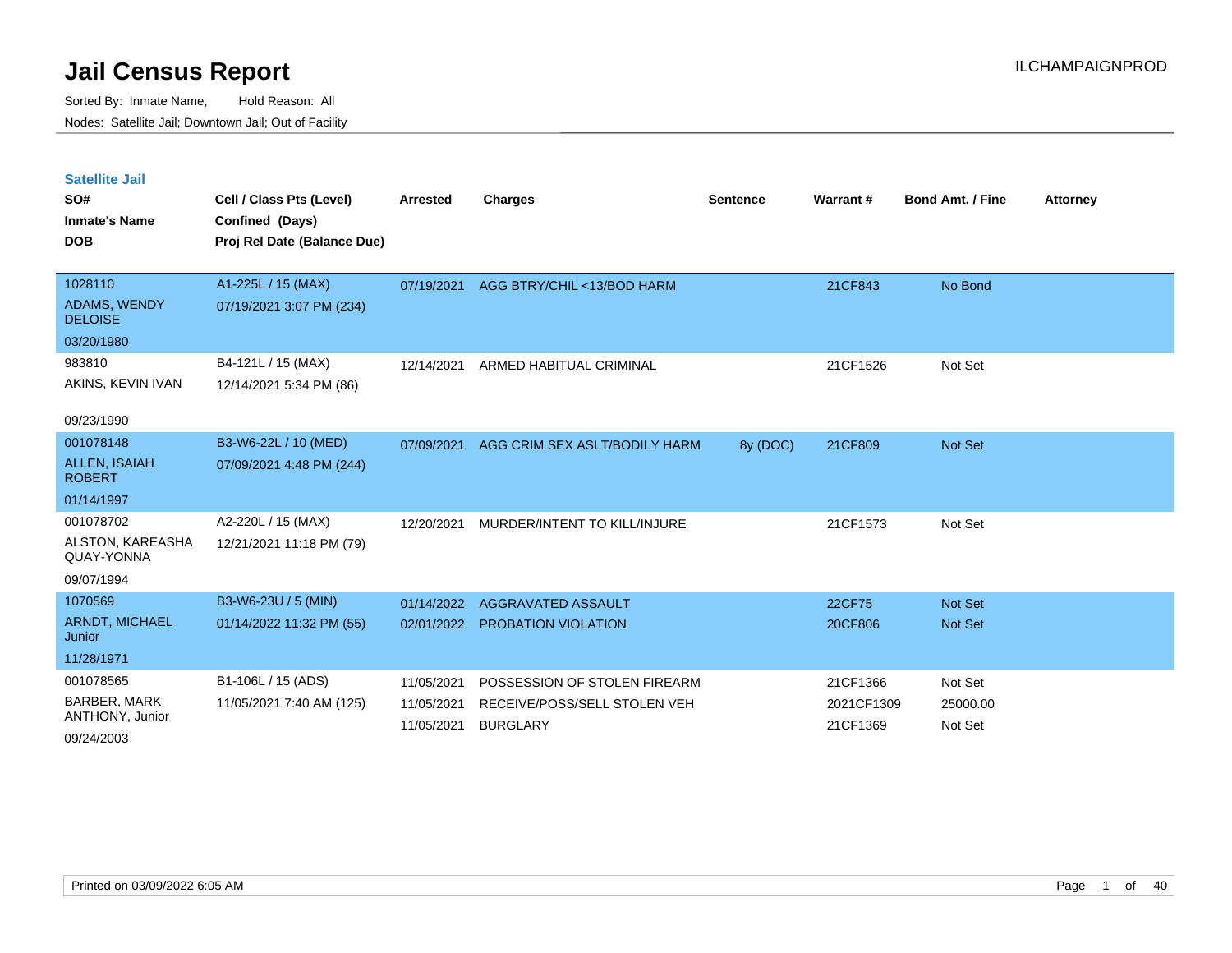| SO#<br><b>Inmate's Name</b><br><b>DOB</b>                            | Cell / Class Pts (Level)<br>Confined (Days)<br>Proj Rel Date (Balance Due)             | <b>Arrested</b>                        | <b>Charges</b>                                                                                                                                                                                                                                                                                                   | <b>Sentence</b> | Warrant#                                                                                       | <b>Bond Amt. / Fine</b>                                                                  | <b>Attorney</b> |
|----------------------------------------------------------------------|----------------------------------------------------------------------------------------|----------------------------------------|------------------------------------------------------------------------------------------------------------------------------------------------------------------------------------------------------------------------------------------------------------------------------------------------------------------|-----------------|------------------------------------------------------------------------------------------------|------------------------------------------------------------------------------------------|-----------------|
| 518851<br><b>MASSIE</b><br>09/24/1986<br>001078891                   | B1-105U / 10 (MED)<br>BARKER, ALEXANDER  01/11/2022 2:37 PM (58)<br>A4-203U / 10 (MED) | 01/11/2022<br>01/11/2022<br>01/11/2022 | FELON POSS/USE WEAPON/FIREARM<br>01/11/2022 POSS AMT CON SUB EXCEPT(A)/(D)<br>01/11/2022 BAD CHK/OBTAIN CON PROP/>150<br><b>BAD CHK/OBTAIN CON PROP/&gt;150</b><br>01/11/2022 METH DELIVERY/15<100 GRAMS<br>DRIVING ON REVOKED LICENSE<br>01/11/2022 OBSTRUCTING IDENTIFICATION<br>02/28/2022 AGGRAVATED BATTERY | 20y (DOC)       | 20CF361<br>2020CF863<br>20CF192<br>19CF1686<br>20CF1383<br>2020TR16539<br>2020CM222<br>22CF242 | 15000.00<br>15000.00<br>15000.00<br>15000.00<br>No Bond<br>1500.00<br>1500.00<br>Not Set |                 |
| BARR, JOHN D<br>01/25/1995                                           | 02/28/2022 6:38 PM (10)                                                                |                                        | 02/28/2022 WARRANT OUT OF COUNTY                                                                                                                                                                                                                                                                                 |                 | 21-725                                                                                         | 5000.00                                                                                  |                 |
| 1075133<br><b>BEALS, NATHAN</b><br>MILES, Junior<br>06/03/1999       | BOOKH-3<br>03/08/2022 10:47 PM (2)                                                     |                                        | 03/08/2022 AGG BATTERY/USE DEADLY WEAPON                                                                                                                                                                                                                                                                         |                 | 2022CFAWOW                                                                                     | No Bond                                                                                  |                 |
| 31984<br>04/01/1969                                                  | BOOKH-7<br>BEASLEY, TROY ALLAN 03/07/2022 11:26 AM (3)                                 | 03/07/2022                             | POSSESS DRUG PARAPHERNALIA<br>03/07/2022 VIOLATE SEX OFFENDER REGIS                                                                                                                                                                                                                                              |                 | 21CM54<br>22CF275                                                                              | 10000.00<br>Not Set                                                                      |                 |
| 969121<br><b>BECKLEY, ANTHONY</b><br><b>PATRICK</b><br>06/30/1989    | A4-206L / 15 (MAX)<br>11/25/2021 7:16 PM (105)                                         | 11/25/2021                             | <b>CRIM TRESPASS TO RESIDENCE</b>                                                                                                                                                                                                                                                                                |                 | 21CF1444                                                                                       | Not Set                                                                                  |                 |
| 64877<br><b>BIALESCHKI,</b><br><b>JONATHON MICHAEL</b><br>12/30/1983 | BOOKH-8 / 5 (ADS)<br>03/04/2022 9:35 AM (6)                                            | 03/04/2022                             | RECEIVE/POSS/SELL STOLEN VEH<br>03/04/2022 DRVG UNDER INFLU/BAC 0.08                                                                                                                                                                                                                                             |                 | 22CF268<br>22DT86                                                                              | Not Set<br>3000.00                                                                       |                 |
| 517915<br><b>BOXLEY, CHARLES</b><br><b>OMAR</b><br>01/10/1985        | B3-W3-11U / 5 (MIN)<br>08/03/2021 2:18 PM (219)                                        | 08/03/2021<br>08/03/2021<br>08/03/2021 | <b>BURGLARY</b><br><b>BURGLARY</b><br>FORGERY/ISSUE/DELIVER DOCUMENT                                                                                                                                                                                                                                             |                 | 21CF289<br>21CF679                                                                             | 20000.00<br>20000.00<br>No Bond                                                          |                 |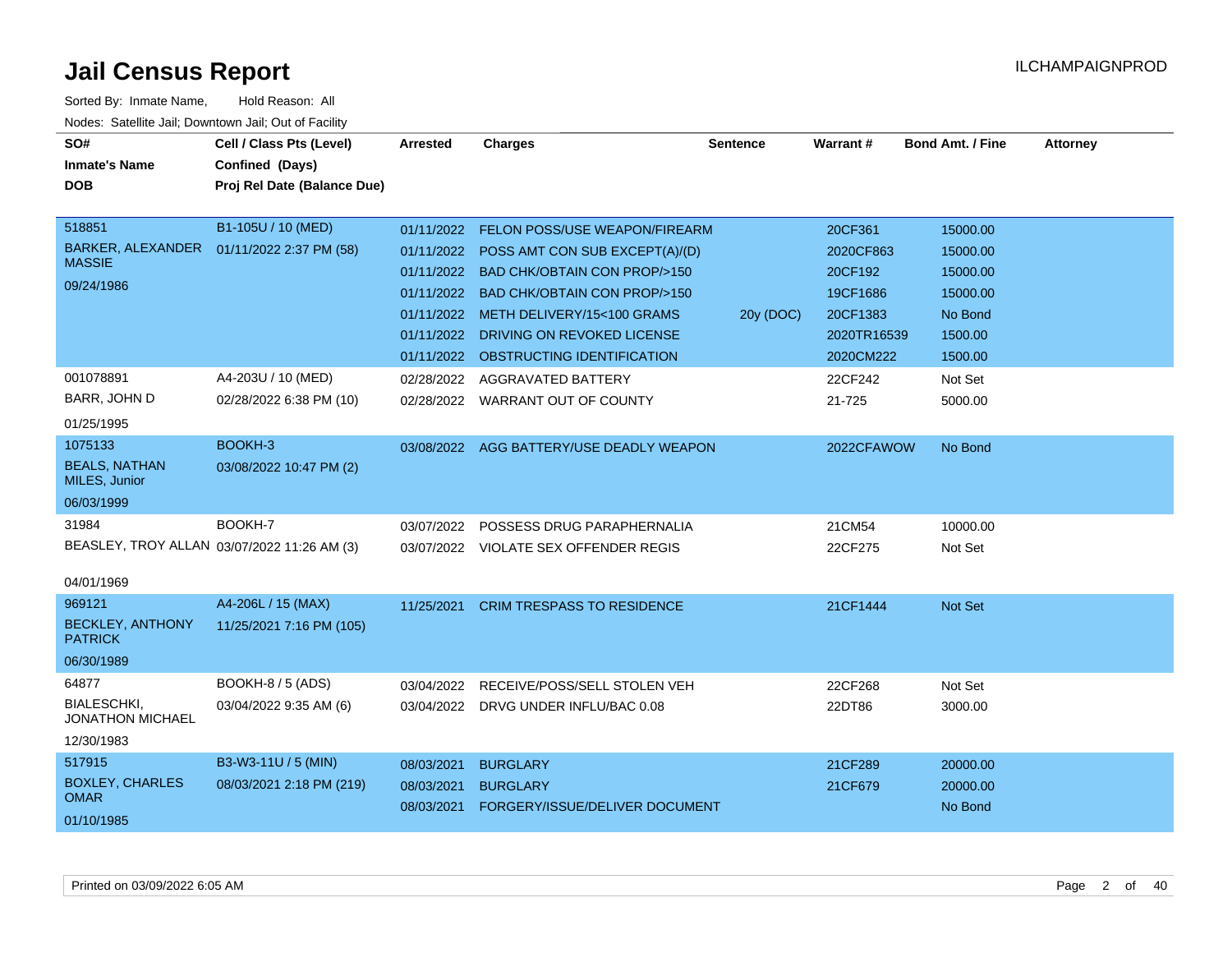Sorted By: Inmate Name, Hold Reason: All

|                                             | Nodes: Satellite Jail; Downtown Jail; Out of Facility |                 |                                          |                 |             |                         |          |
|---------------------------------------------|-------------------------------------------------------|-----------------|------------------------------------------|-----------------|-------------|-------------------------|----------|
| SO#                                         | Cell / Class Pts (Level)                              | <b>Arrested</b> | <b>Charges</b>                           | <b>Sentence</b> | Warrant#    | <b>Bond Amt. / Fine</b> | Attorney |
| <b>Inmate's Name</b>                        | Confined (Days)                                       |                 |                                          |                 |             |                         |          |
| <b>DOB</b>                                  | Proj Rel Date (Balance Due)                           |                 |                                          |                 |             |                         |          |
|                                             |                                                       |                 |                                          |                 |             |                         |          |
| 993169                                      | A2-221U                                               | 03/04/2022      | <b>RESIDENTIAL BURGLARY</b>              | 6y (DOC)        | 21CF1059    | No Bond                 |          |
| <b>BRAATEN, KAYLAN</b><br><b>AMBER</b>      | 03/04/2022 9:40 AM (6)                                |                 |                                          |                 |             |                         |          |
| 10/29/1990                                  |                                                       |                 |                                          |                 |             |                         |          |
| 1065441                                     | BOOKF-2                                               | 03/08/2022      | BATTERY/MAKES PHYSICAL CONTACT           |                 | 2019CF130   | 25000.00                |          |
| <b>BRANCHECK,</b><br><b>CHRISTINA MARIE</b> | 03/07/2022 1:32 PM (3)                                |                 |                                          |                 |             |                         |          |
| 02/13/1987                                  |                                                       |                 |                                          |                 |             |                         |          |
| 923208                                      | B3-W3-12L / 10 (MED)                                  | 01/22/2022      | <b>CRIM TRES TO RES/PERS PRESENT</b>     |                 | 22CF92      | Not Set                 |          |
| <b>BREADY, ANDREW</b><br><b>NICHOLAS</b>    | 01/22/2022 7:43 PM (47)                               |                 |                                          |                 |             |                         |          |
| 06/08/1988                                  |                                                       |                 |                                          |                 |             |                         |          |
| 001078880                                   | A4-105L / 15 (MAX)                                    | 02/25/2022      | ARMED VIOLENCE/CATEGORY I                |                 | 22CF237     | Not Set                 |          |
| <b>BROACH, CAREU</b>                        | 02/25/2022 3:58 PM (13)                               | 02/25/2022      | AGG DISCHARGE FIREARM/BLDG/SCH           |                 | 22600096201 | No Bond                 |          |
| 02/27/2003                                  |                                                       | 02/25/2022      | <b>PAROLE REVOCATION</b>                 |                 | HN-2200660  | No Bond                 |          |
| 61675                                       | B1-202L / 10 (MED)                                    | 02/10/2022      | AGG DISCHARGE FIREARM/OCC BLDG           |                 | 20CF374     | 100000.00               |          |
| <b>BROWN, ANTONIO</b><br><b>BURNETT</b>     | 02/10/2022 3:28 PM (28)                               |                 |                                          |                 |             |                         |          |
| 03/04/1983                                  |                                                       |                 |                                          |                 |             |                         |          |
| 1018137                                     | A1-224U / 5 (MIN)                                     | 02/23/2022      | POSSESSING A CONTROLLED SUBSTAND         |                 | 20 CF 1009  | No Bond                 |          |
| <b>BROWN, ASHLEY</b><br>SHAUNTRELL          | 02/23/2022 3:25 PM (15)                               |                 |                                          |                 |             |                         |          |
| 09/08/1993                                  | 3/24/2022 (0.00)                                      |                 |                                          |                 |             |                         |          |
| 001078008                                   | A4-103U / 15 (ADS)                                    |                 | 02/15/2022 AGG BATTERY/DISCHARGE FIREARM |                 | 21CF1090    | 500000.00               |          |
| <b>BROWN, CODY</b><br><b>RUSSELL</b>        | 02/15/2022 9:17 AM (23)                               |                 |                                          |                 |             |                         |          |
| 02/15/2004                                  |                                                       |                 |                                          |                 |             |                         |          |
| 51247                                       | B1-202U / 10 (MED)                                    | 04/15/2021      | FELON POSS/USE WEAPON/FIREARM            |                 | 21CF411     | Not Set                 |          |

MAURICE 04/19/1979

BROWN, DANTE

04/15/2021 6:24 PM (329)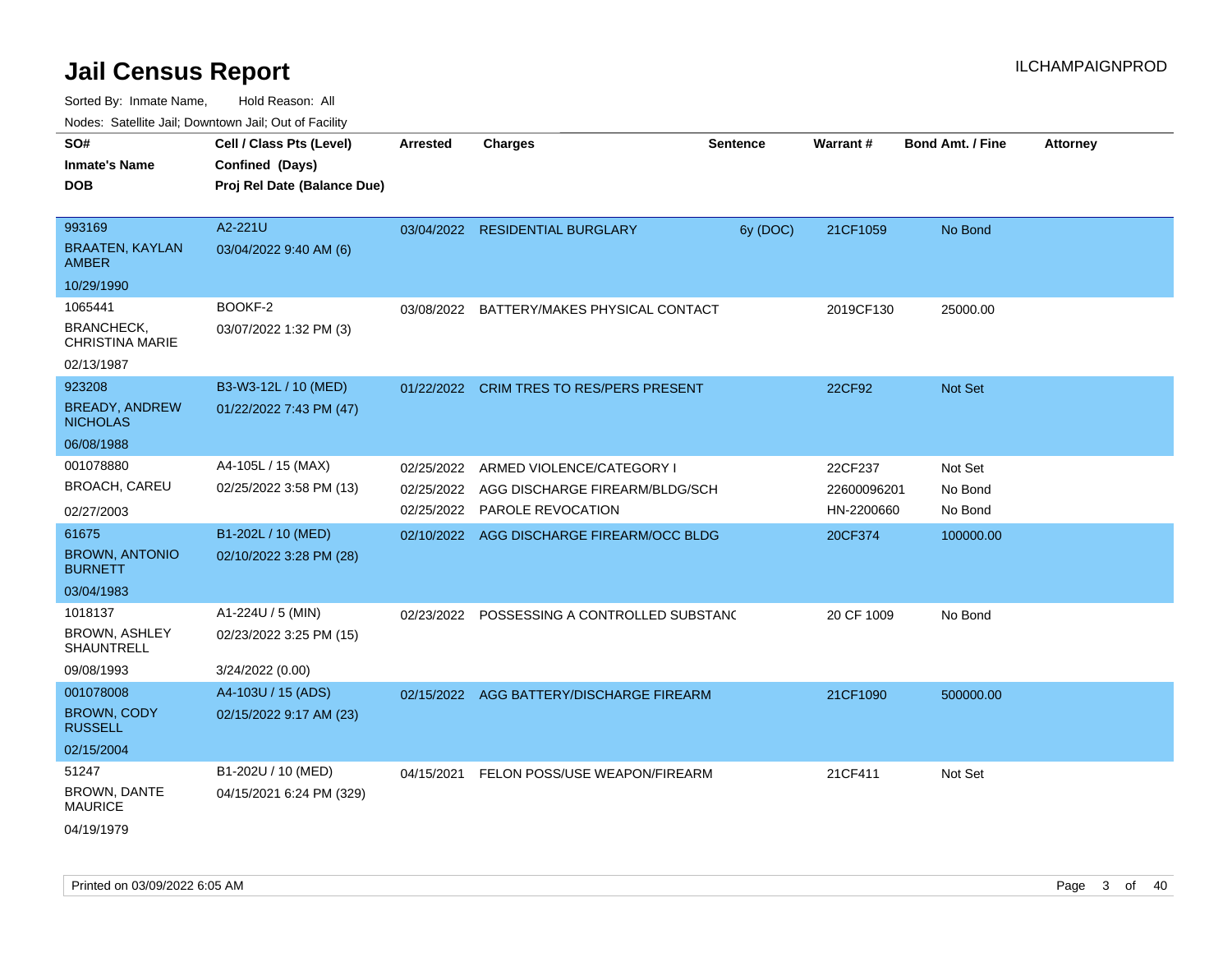Sorted By: Inmate Name, Hold Reason: All Nodes: Satellite Jail; Downtown Jail; Out of Facility

| SO#                                          | Cell / Class Pts (Level)                    | <b>Arrested</b>   | <b>Charges</b>                            | <b>Sentence</b> | <b>Warrant#</b> | <b>Bond Amt. / Fine</b> | <b>Attorney</b> |
|----------------------------------------------|---------------------------------------------|-------------------|-------------------------------------------|-----------------|-----------------|-------------------------|-----------------|
| <b>Inmate's Name</b>                         | Confined (Days)                             |                   |                                           |                 |                 |                         |                 |
| <b>DOB</b>                                   | Proj Rel Date (Balance Due)                 |                   |                                           |                 |                 |                         |                 |
|                                              |                                             |                   |                                           |                 |                 |                         |                 |
| 990921                                       | B4-122L / 15 (MAX)                          |                   | 01/20/2022 MFG/DEL 1<15 GR COCAINE/ANLG   |                 | 19CF369         | 25000.00                |                 |
| <b>BROWN, QUINTIN</b><br><b>MARSHAUN</b>     | 01/20/2022 7:19 PM (49)                     |                   | 01/20/2022 ARMED HABITUAL CRIMINAL        |                 | 21CF935         | 750000.00               |                 |
| 09/26/1991                                   |                                             |                   |                                           |                 |                 |                         |                 |
| 29957                                        | B4-222L / 15 (MAX)                          | 11/13/2021        | FELON POSS/USE WEAPON/FIREARM             |                 | 21CF1390        | Not Set                 |                 |
| BROWN, RODNEY<br>LOUIS                       | 11/13/2021 8:57 PM (117)                    |                   | 11/13/2021 AGG CRIM SX AB/>5 YR OLDER VIC |                 | 2019CF0718      | 250000.00               |                 |
| 01/07/1968                                   |                                             |                   |                                           |                 |                 |                         |                 |
| 981645                                       | B4-224L / 15 (MAX)                          | 01/27/2022 MURDER |                                           |                 | 22CF114         | 1000000.00              |                 |
| <b>BRUMFIELD,</b><br><b>JONATHAN EZEKEIL</b> | 01/27/2022 8:15 PM (42)                     |                   |                                           |                 |                 |                         |                 |
| 08/03/1989                                   |                                             |                   |                                           |                 |                 |                         |                 |
| 001078739                                    | A2-122L / 5 (ADS)                           |                   | 01/05/2022 CRIMINAL TRESPASS BUILDING     |                 | 2020CM392       | 1000.00                 |                 |
| BRYANT, JUDITH ANN                           | 01/05/2022 6:36 PM (64)                     |                   |                                           |                 |                 |                         |                 |
|                                              |                                             |                   |                                           |                 |                 |                         |                 |
| 10/22/1957                                   |                                             |                   |                                           |                 |                 |                         |                 |
| 1047579                                      | A1-124L / 10 (MED)                          |                   | 02/24/2022 ARMED ROBBERY/NO FIREARM       |                 | 22CF232         | Not Set                 |                 |
| <b>BUTLER, TAMYRA</b><br><b>COSHAWN</b>      | 02/24/2022 5:40 AM (14)                     |                   |                                           |                 |                 |                         |                 |
| 07/06/1988                                   |                                             |                   |                                           |                 |                 |                         |                 |
| 001077954                                    | B3-W7-26L / 10 (MED)                        |                   | 12/21/2021 RESIDENTIAL BURGLARY           |                 | 21CF1570        | Not Set                 |                 |
|                                              | CALKINS, STEVEN RAY 12/21/2021 6:35 AM (79) |                   |                                           |                 |                 |                         |                 |
| 01/01/1992                                   |                                             |                   |                                           |                 |                 |                         |                 |
| 39474                                        | B1-101U / 10 (ADS)                          |                   | 07/06/2021 MFG/DEL 15<100 GR HEROIN/ANLG  |                 | 21CF792         | <b>Not Set</b>          |                 |
| <b>CAMPBELL, AARON</b><br><b>JACOB</b>       | 07/06/2021 11:56 PM (247)                   |                   |                                           |                 |                 |                         |                 |
| 07/18/1974                                   |                                             |                   |                                           |                 |                 |                         |                 |
| 1060436                                      | B1-106U / 10 (MED)                          | 01/06/2022        | AGGRAVATED UNLAWFUL RESTRAINT             |                 | 22CF29          | Not Set                 |                 |
| CARTER, DERESHEO<br><b>DEWAYNE</b>           | 01/06/2022 8:43 PM (63)                     |                   | 01/06/2022 FELON ESCAPE/PEACE OFFICER     |                 | 22CF28          | Not Set                 |                 |
| 09/10/1991                                   |                                             |                   |                                           |                 |                 |                         |                 |

Printed on 03/09/2022 6:05 AM Page 4 of 40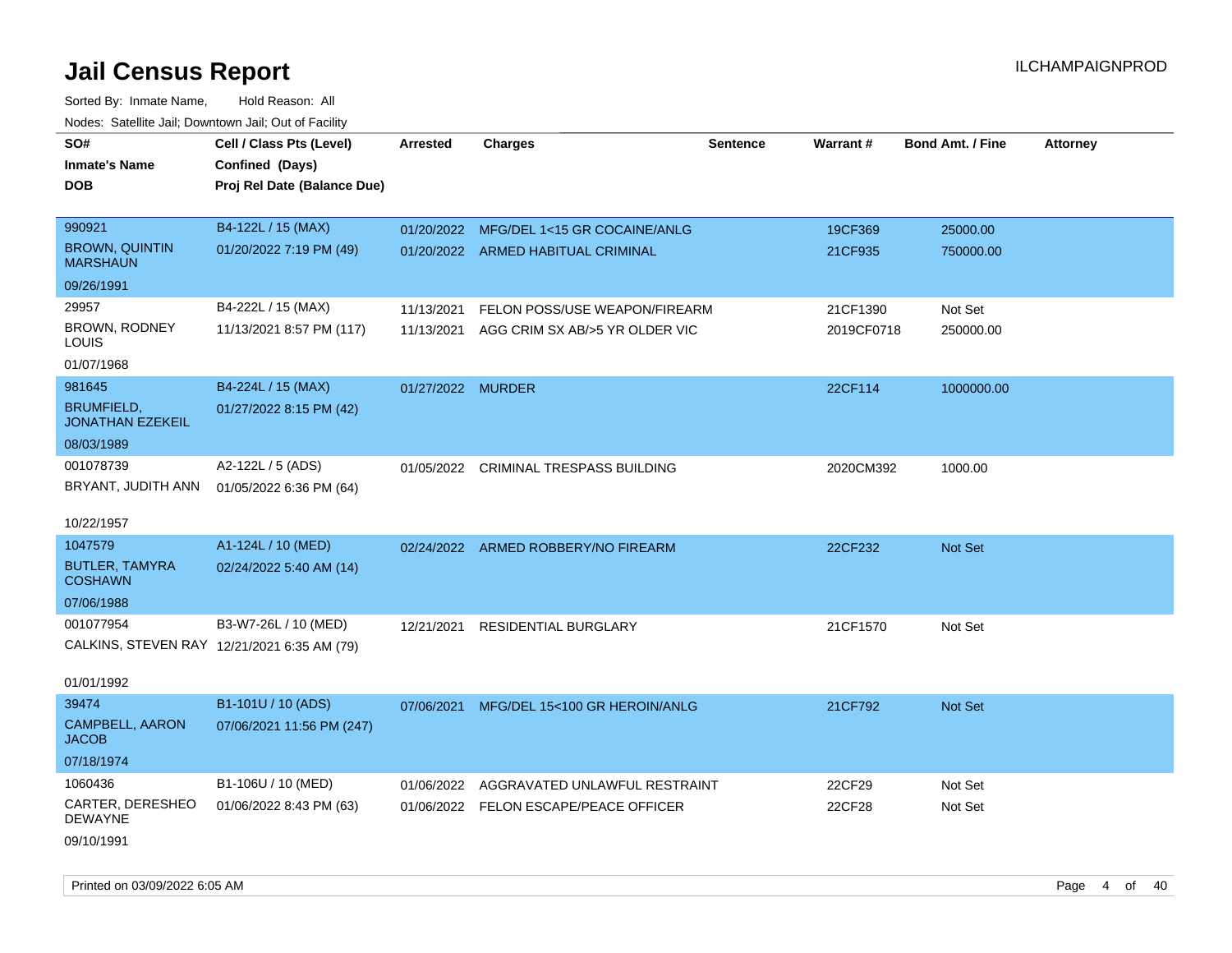| Todoo: Catolino can, Domntonn can, Oat of Fability<br>SO#<br><b>Inmate's Name</b><br><b>DOB</b> | Cell / Class Pts (Level)<br>Confined (Days)<br>Proj Rel Date (Balance Due) | Arrested                               | <b>Charges</b>                                                                       | <b>Sentence</b> | Warrant#                         | <b>Bond Amt. / Fine</b>       | <b>Attorney</b> |
|-------------------------------------------------------------------------------------------------|----------------------------------------------------------------------------|----------------------------------------|--------------------------------------------------------------------------------------|-----------------|----------------------------------|-------------------------------|-----------------|
| 001077353<br>CARTER, JAMES<br><b>IVORY</b>                                                      | B1-104U / 15 (MAX)<br>02/13/2022 1:19 AM (25)                              | 02/12/2022                             | FELON POSS/USE WEAPON/FIREARM<br>02/12/2022 ALCOHOL SALES - MINOR 19-20              |                 | 22CF173<br>2020OV127             | No Bond<br>1000.00            |                 |
| 08/12/2000                                                                                      |                                                                            |                                        |                                                                                      |                 |                                  |                               |                 |
| 1029088<br>CHAPPLE, MALIK<br><b>BIANCO</b><br>10/25/1994                                        | B1-201U / 10 (MED)<br>12/22/2021 10:02 AM (78)                             | 12/21/2021                             | FELON POSS/USE FIREARM PRIOR                                                         |                 | 21CF1338                         | 250000.00                     |                 |
| 001078812<br><b>COBB, SINTRAE</b><br><b>SANCHEZ</b>                                             | B1-206U / 15 (MAX)<br>02/01/2022 8:33 PM (37)                              |                                        | 02/01/2022 ARMED ROBBERY/ARMED W/FIREARM                                             |                 | 22CF145                          | <b>Not Set</b>                |                 |
| 07/05/2002                                                                                      |                                                                            |                                        |                                                                                      |                 |                                  |                               |                 |
| 001077485<br>COLBERT, ARIEANA<br><b>FELICIA</b>                                                 | A1-227U / 15 (MAX)<br>12/21/2021 2:08 PM (79)                              | 12/21/2021                             | MURDER/INTENT TO KILL/INJURE                                                         |                 | 2021CF1282                       | 1000000.00                    |                 |
| 12/13/2000                                                                                      |                                                                            |                                        |                                                                                      |                 |                                  |                               |                 |
| 34805<br>11/16/1971                                                                             | B4-227U / 15 (MAX)<br>CONERLY, KIN JOSEPH 10/01/2021 1:53 AM (160)         | 10/01/2021<br>10/01/2021<br>10/06/2021 | <b>DOMESTIC BATTERY</b><br>ARMED HABITUAL CRIMINAL<br>POSS STOLEN VEHICLE > \$25,000 |                 | 21CF1183<br>21CF1184<br>19CF1786 | Not Set<br>Not Set<br>Not Set |                 |
| 1074319                                                                                         | B1-104L / 15 (MAX)                                                         | 10/12/2021                             | AGGRAVATED CRUELTY TO ANIMALS                                                        |                 | 21CF1238                         | Not Set                       |                 |
| <b>CRAIG, DAVUCCI</b><br><b>DAVION</b><br>08/02/2001                                            | 10/12/2021 11:36 AM (149)                                                  | 10/14/2021                             | MURDER                                                                               |                 | 21CF1239                         | Not Set                       |                 |
| 001078832                                                                                       | B1-201L / 10 (MED)                                                         |                                        | 02/10/2022 FELON POSS/USE WEAPON/FIREARM                                             | 3y(DOC)         | 21CF350                          | No Bond                       |                 |
| CRAWFORD,<br><b>LAMARKUS LAVELL</b><br>07/04/1989                                               | 02/10/2022 2:32 PM (28)                                                    |                                        |                                                                                      |                 |                                  |                               |                 |
| 001077549<br>CRISTOBAL-MATEO,<br><b>CRISTOBAL</b><br>12/02/1988                                 | B2-T3-10L / 10 (SPH)<br>12/22/2020 1:17 PM (443)                           | 12/22/2020                             | <b>PRED CRIM SEX ASLT/VICTIM &lt;13</b>                                              |                 | 2020CF1469                       | Not Set                       |                 |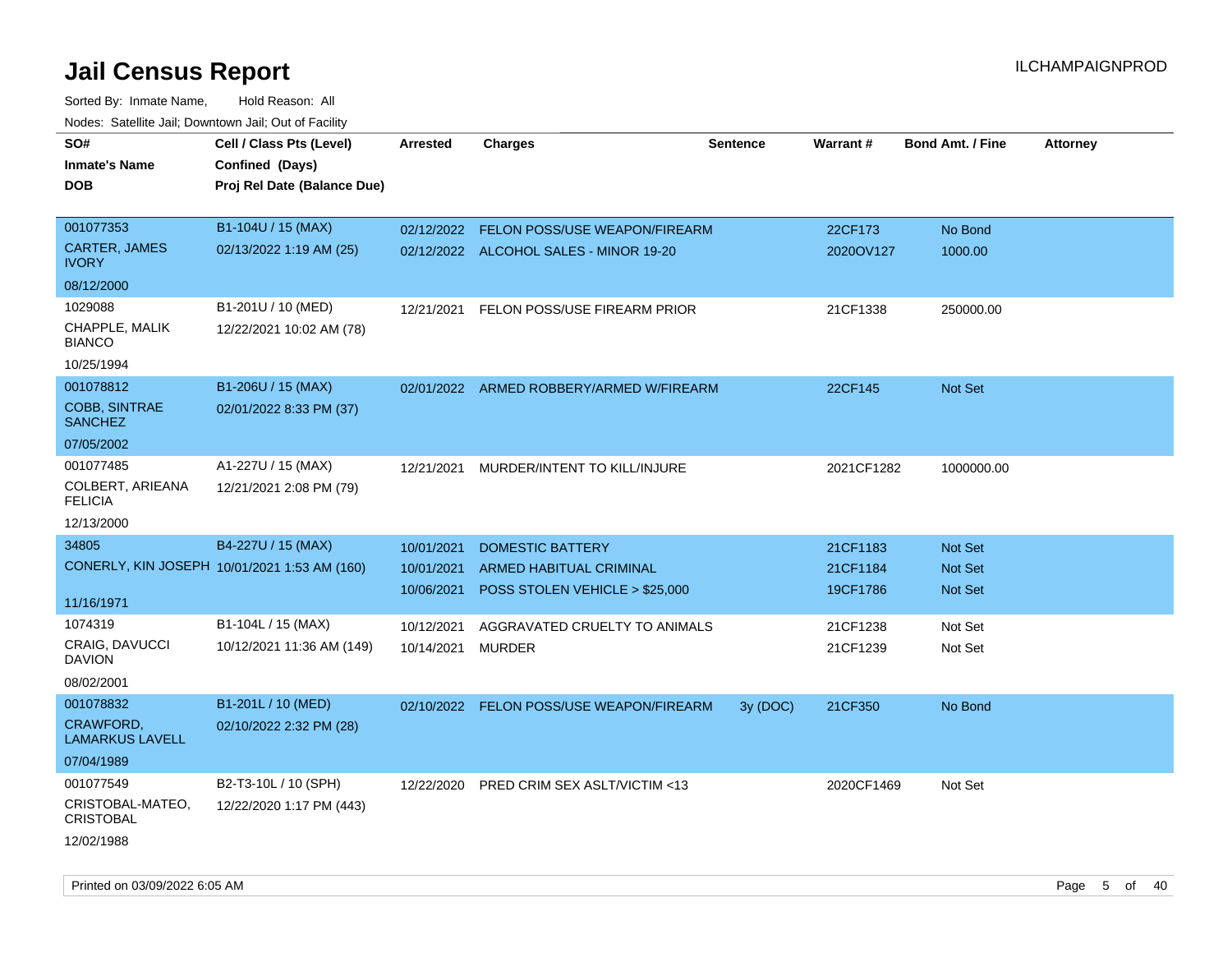| SO#<br><b>Inmate's Name</b>           | Cell / Class Pts (Level)<br>Confined (Days) | <b>Arrested</b> | <b>Charges</b>                         | <b>Sentence</b> | Warrant#   | <b>Bond Amt. / Fine</b> | <b>Attorney</b> |
|---------------------------------------|---------------------------------------------|-----------------|----------------------------------------|-----------------|------------|-------------------------|-----------------|
| <b>DOB</b>                            | Proj Rel Date (Balance Due)                 |                 |                                        |                 |            |                         |                 |
|                                       |                                             |                 |                                        |                 |            |                         |                 |
| 988538                                | B3-W6-24L / 10 (MED)                        |                 | 12/21/2021 AGGRAVATED DOMESTIC BATTERY |                 | 21CF1564   | Not Set                 |                 |
| DAVIDSON, HARLEY<br><b>KYLE SCOTT</b> | 12/21/2021 5:45 AM (79)                     |                 |                                        |                 |            |                         |                 |
| 08/05/1990                            | 4/18/2022 (0.00)                            |                 |                                        |                 |            |                         |                 |
| 1023587                               | A4-102L / 15 (MAX)                          | 09/24/2021      | MFG/DEL CANNABIS/2.5-10 GRAMS          |                 | 21CF1155   | Not Set                 |                 |
| <b>DAVIS, MARTIN</b><br><b>DENNIS</b> | 09/24/2021 9:38 PM (167)                    | 09/24/2021      | ARMED HABITUAL CRIMINAL                |                 | 2021-CF681 | 500000.00               |                 |
| 12/02/1994                            |                                             |                 |                                        |                 |            |                         |                 |
| 001078538                             | A4-107L / 10 (MED)                          | 10/26/2021      | <b>CRIM SEX ASSAULT/FORCE</b>          |                 | 21CF1301   | Not Set                 |                 |
| DAWKINS, LEN                          | 10/26/2021 8:18 PM (135)                    |                 |                                        |                 |            |                         |                 |
| 03/23/1987                            |                                             |                 |                                        |                 |            |                         |                 |
| 56972                                 | B3-W8-32L / 10 (MED)                        | 08/30/2021      | POSS STOLEN VEHICLE > \$25,000         |                 | 21CF1044   | Not Set                 |                 |
| DAY, DANIEL JOSEPH                    | 08/30/2021 3:07 PM (192)                    | 09/04/2021      | <b>BURGLARY</b>                        |                 | 21CF1054   | Not Set                 |                 |
| 10/16/1982                            |                                             |                 |                                        |                 |            |                         |                 |
| 64070                                 | A4-205L / 10 (MED)                          |                 | 02/18/2022 BURGLARY                    |                 | 21CF1176   | 20000.00                |                 |
| DECKER, ANTHONY V                     | 02/18/2022 6:52 PM (20)                     |                 | 02/18/2022 POSSESSION OF METH<5 GRAMS  |                 | 21CF1205   | 15000.00                |                 |
| 11/27/1982                            |                                             |                 |                                        |                 |            |                         |                 |
| 001078915                             | BOOKH-7                                     |                 | 03/07/2022 AGG BATTERY/PEACE OFFICER   |                 | 22CF277    | Not Set                 |                 |
| DILLARD, ANTHONY M                    | 03/07/2022 10:20 AM (3)                     |                 |                                        |                 |            |                         |                 |
| 03/06/1961                            |                                             |                 |                                        |                 |            |                         |                 |
| 64463                                 | B4-226L / 15 (MAX)                          |                 | 02/11/2022 AGG DUI/3/BAC 0.16+         | 14m (DOC)       | 21CF676    | No Bond                 |                 |
| DOOLEY, CALVIN<br><b>DARWOOD</b>      | 02/11/2022 11:24 AM (27)                    |                 | 02/11/2022 AGG DUI/3/BAC 0.16+         | 18m (DOC)       | 20CF1326   | No Bond                 |                 |
| 05/13/1982                            |                                             |                 |                                        |                 |            |                         |                 |
| 1024895                               | B1-103L / 10 (MED)                          | 12/15/2021      | MFG/DEL 100<400 GR COCA/ANLG           |                 | 21CF1535   | Not Set                 |                 |
| EDWARDS, GEORGE<br><b>CORTEZ</b>      | 12/15/2021 12:26 PM (85)                    | 12/15/2021      | AGGRAVATED BATTERY                     |                 | 21CF1536   | Not Set                 |                 |
| 06/19/1994                            |                                             |                 |                                        |                 |            |                         |                 |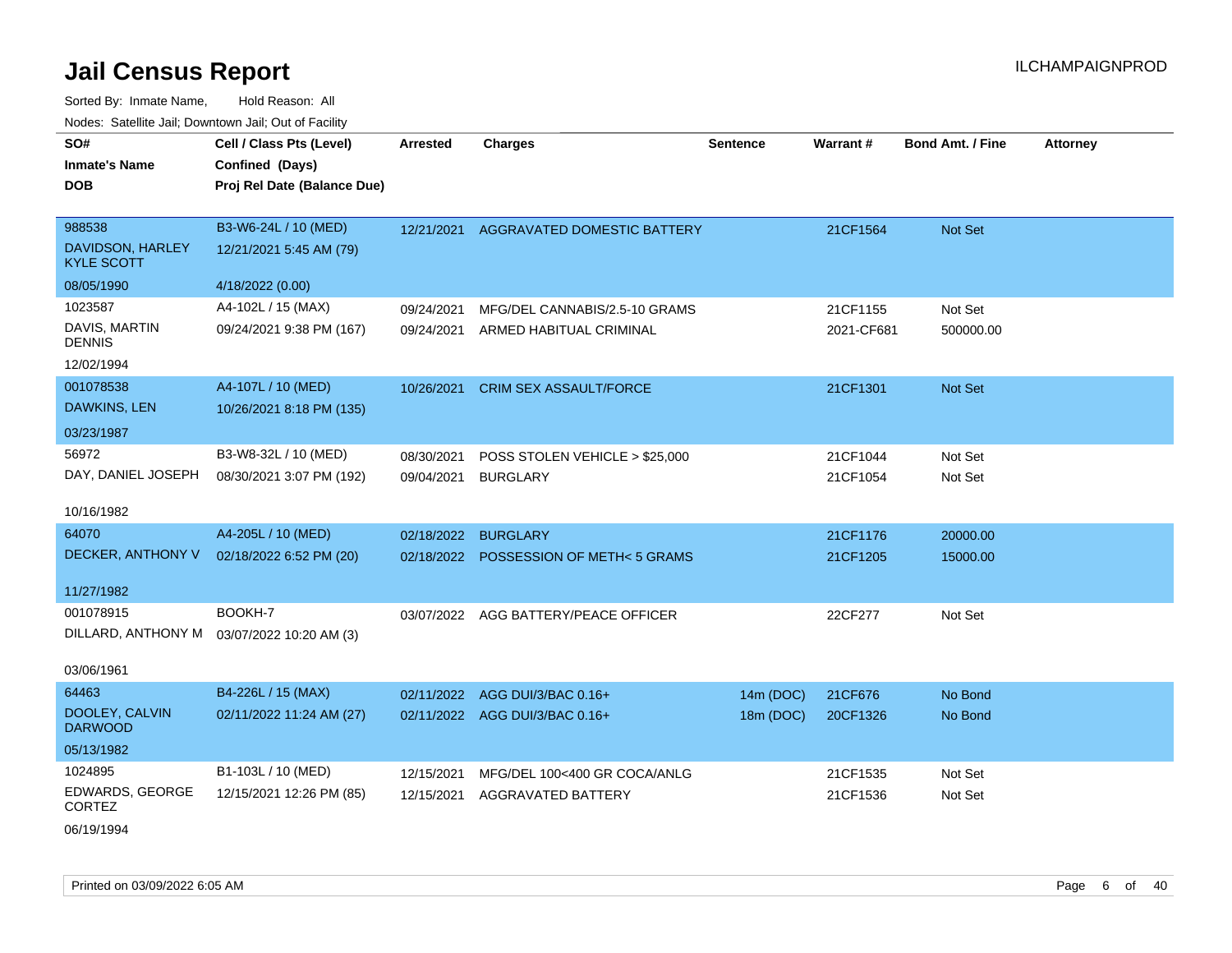Sorted By: Inmate Name, Hold Reason: All

Nodes: Satellite Jail; Downtown Jail; Out of Facility

| SO#                                   | Cell / Class Pts (Level)                      | <b>Arrested</b>   | <b>Charges</b>                            | <b>Sentence</b> | <b>Warrant#</b> | <b>Bond Amt. / Fine</b> | <b>Attorney</b> |
|---------------------------------------|-----------------------------------------------|-------------------|-------------------------------------------|-----------------|-----------------|-------------------------|-----------------|
| <b>Inmate's Name</b>                  | Confined (Days)                               |                   |                                           |                 |                 |                         |                 |
| <b>DOB</b>                            | Proj Rel Date (Balance Due)                   |                   |                                           |                 |                 |                         |                 |
|                                       |                                               |                   |                                           |                 |                 |                         |                 |
| 1074720                               | B2-T4-13U / 15 (SPH)                          |                   | 01/19/2022 PRED CRIM SEX ASLT/VICTIM <13  |                 | 21CF1414        | 500000.00               |                 |
| ELVIR-REYES, JORGE<br><b>LEONARDO</b> | 01/19/2022 1:43 PM (50)                       |                   |                                           |                 |                 |                         |                 |
| 06/03/1988                            |                                               |                   |                                           |                 |                 |                         |                 |
| 43977                                 | B2-T1-02L / 5 (SPH)                           | 12/20/2021        | AGG FLEEING POLICE/21 MPH OVER            |                 | 21CF1566        | Not Set                 |                 |
| <b>EMKES, DOUGLAS</b><br><b>ALAN</b>  | 12/20/2021 9:59 AM (80)                       |                   | 12/20/2021 PAROLE REVOCATION              |                 |                 | No Bond                 |                 |
| 06/08/1959                            |                                               |                   |                                           |                 |                 |                         |                 |
| 987328                                | A2-123L / 10 (MED)                            | 12/11/2021        | AGG ASLT PEACE OFF/FIRE/ER WRK            |                 | 21CF1515        | Not Set                 |                 |
| ERVIN, DEIDRA ANN<br><b>RUTH</b>      | 12/11/2021 8:48 PM (89)                       |                   |                                           |                 |                 |                         |                 |
| 04/15/1991                            |                                               |                   |                                           |                 |                 |                         |                 |
| 1026175                               | B4-127U / 10 (MED)                            |                   | 02/06/2022 FELON FAIL/RETURN FRM FURLOUGH |                 | 21CF1554        | No Bond                 |                 |
| FALCONER, AVERY                       | 02/06/2022 4:49 AM (32)                       | 02/06/2022        | CITY OV ARREST                            |                 | 2021-OV-65      | 1000.00                 |                 |
| <b>FOX</b>                            |                                               |                   | 02/07/2022 MFG/DEL 1<15 GR COCAINE/ANLG   | 6y (DOC)        | 2019CF1617      | No Bond                 |                 |
| 04/07/1989                            |                                               |                   |                                           |                 |                 |                         |                 |
| 527081                                | B3-W5-20L / 10 (MED)                          | 09/06/2021        | ARSON/REAL/PERSONAL PROP>\$150            |                 | 2021 CF 797     | 25000.00                |                 |
| FERGUSON,<br><b>CHRISTOPHER</b>       | 09/06/2021 1:18 PM (185)                      |                   |                                           |                 |                 |                         |                 |
| 12/21/1981                            |                                               |                   |                                           |                 |                 |                         |                 |
| 66468                                 | A3-116L / 15 (ADS)                            | 03/06/2022 MURDER |                                           |                 | 22CF273         | 1000000.00              |                 |
| FERRELL, BRIAN<br><b>JAMAL</b>        | 03/06/2022 9:04 PM (4)                        |                   |                                           |                 |                 |                         |                 |
| 11/15/1985                            |                                               |                   |                                           |                 |                 |                         |                 |
| 962759                                | B2-DR / 15 (SPH)                              | 07/16/2021        | <b>METH DELIVERY&lt;5 GRAMS</b>           |                 | 21CF833         | Not Set                 |                 |
|                                       | FINLEY, KEVIN DANTE  07/16/2021 9:44 PM (237) |                   | 07/29/2021 AGG CRIM SEX ASSAULT/FELONY    |                 | 21CF891         | No Bond                 |                 |
| 12/28/1988                            |                                               |                   |                                           |                 |                 |                         |                 |
| 1039744                               | B4-122U / 15 (MAX)                            | 12/06/2021 MURDER |                                           |                 | 20CF959         | 1000000.00              |                 |
| FONVILLE, TREVOY<br><b>JERMAINE</b>   | 12/06/2021 10:52 AM (94)                      |                   |                                           |                 |                 |                         |                 |
| 01/13/1996                            |                                               |                   |                                           |                 |                 |                         |                 |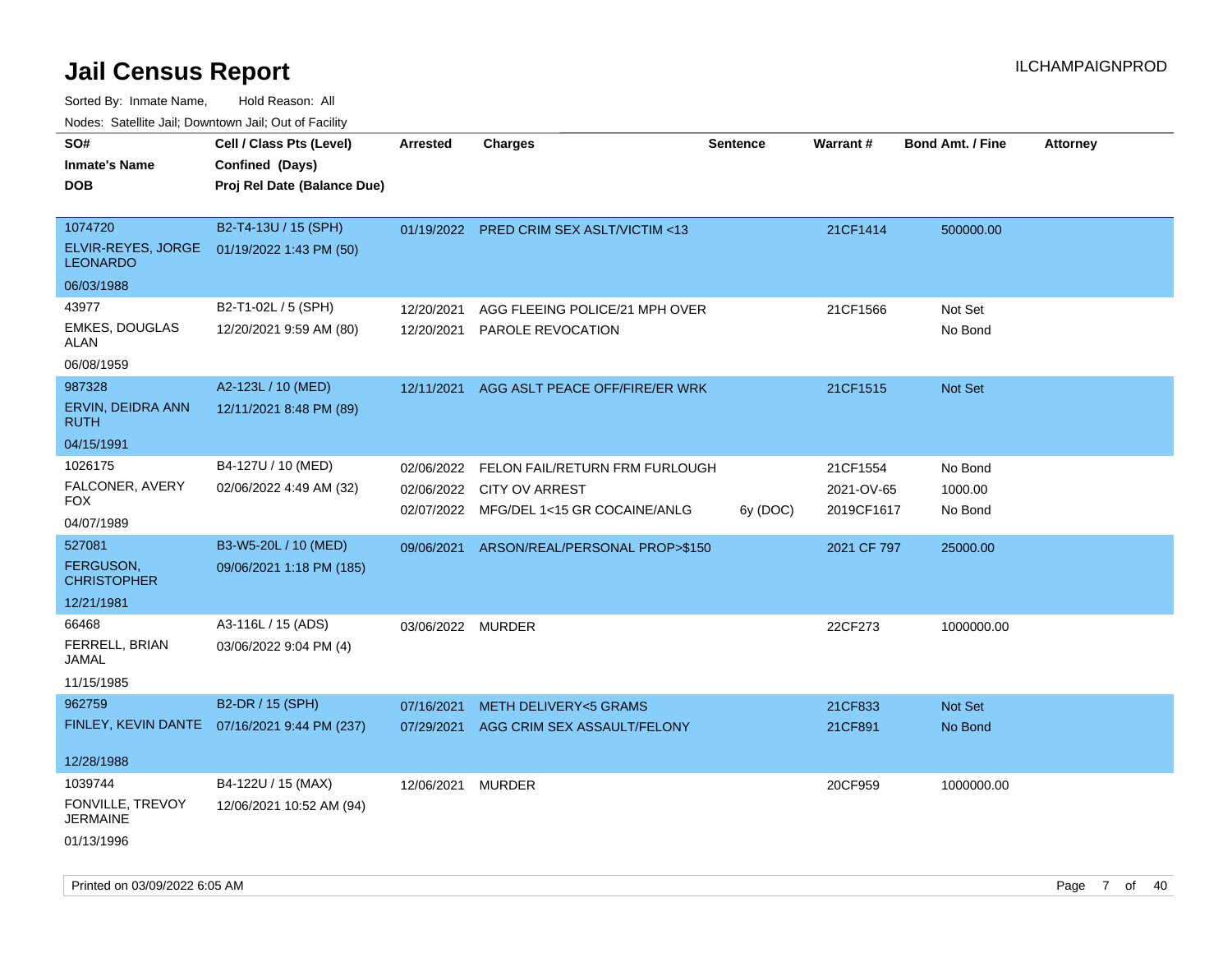| Nodes. Salenne Jan, Downlown Jan, Out of Facility |                                             |                 |                                          |                 |              |                         |                 |
|---------------------------------------------------|---------------------------------------------|-----------------|------------------------------------------|-----------------|--------------|-------------------------|-----------------|
| SO#                                               | Cell / Class Pts (Level)                    | <b>Arrested</b> | <b>Charges</b>                           | <b>Sentence</b> | Warrant#     | <b>Bond Amt. / Fine</b> | <b>Attorney</b> |
| <b>Inmate's Name</b>                              | Confined (Days)                             |                 |                                          |                 |              |                         |                 |
| <b>DOB</b>                                        | Proj Rel Date (Balance Due)                 |                 |                                          |                 |              |                         |                 |
|                                                   |                                             |                 |                                          |                 |              |                         |                 |
| 001078863                                         | B4-226U / 15 (MAX)                          |                 | 02/19/2022 POSSESSION OF STOLEN FIREARM  |                 | 22CF203      | Not Set                 |                 |
| FOSTER, JOHN<br><b>CARELL</b>                     | 02/19/2022 6:01 AM (19)                     |                 |                                          |                 |              |                         |                 |
| 03/13/1981                                        |                                             |                 |                                          |                 |              |                         |                 |
| 518395                                            | B2-T3-12L / 15 (SPH)                        | 07/07/2020      | CRIMINAL SEXUAL ASSAULT                  |                 | 2020-CF735   | 250000.00               |                 |
|                                                   | FRANDLE, MARK RYAN 07/07/2020 3:42 PM (611) |                 |                                          |                 |              |                         |                 |
| 09/10/1985                                        |                                             |                 |                                          |                 |              |                         |                 |
| 001077934                                         | A1-125L / 10 (MED)                          | 08/22/2021      | AGG DUI/ACCIDENT/DEATH                   |                 | 21CF1024     | Not Set                 |                 |
| FREED, LOGAN<br><b>SUZANNE</b>                    | 08/22/2021 11:45 PM (200)                   | 08/22/2021      | <b>DOMESTIC BATTERY</b>                  |                 | 21 CM 172    | 10000.00                |                 |
| 08/18/1996                                        |                                             |                 |                                          |                 |              |                         |                 |
| 001078290                                         | A1-224L / 10 (ADS)                          | 08/19/2021      | MACHINE GUN/AUTO WEAPON/VEH              |                 | 21CF1012     | Not Set                 |                 |
| FREEMAN, ANGEL<br>JANILA KAY                      | 08/19/2021 1:26 AM (203)                    |                 |                                          |                 |              |                         |                 |
| 12/25/1995                                        |                                             |                 |                                          |                 |              |                         |                 |
| 591514                                            | B2-T2-07U / 10 (SPH)                        |                 | 02/25/2022 AGG CRIM SEX ABUSE/VIC 13-17  |                 | 22CF230      | 100000.00               |                 |
|                                                   | GAMBLE, SCOTT PAUL 02/25/2022 6:08 PM (13)  |                 |                                          |                 |              |                         |                 |
|                                                   |                                             |                 |                                          |                 |              |                         |                 |
| 09/06/1968                                        |                                             |                 |                                          |                 |              |                         |                 |
| 1068917                                           | <b>BOOKF-1 / 5 (MIN)</b>                    | 08/11/2021      | VIO ORDER/PRIOR VIO OF ORDER             |                 | 21CF965      | Not Set                 |                 |
| GARCIA, JUAN<br>CARLOS                            | 08/11/2021 9:24 PM (211)                    |                 |                                          |                 |              |                         |                 |
| 10/21/1997                                        |                                             |                 |                                          |                 |              |                         |                 |
| 001078154                                         | B4-121U / 10 (MED)                          | 01/09/2022      | DRVG UNDER INFLU OF ALCOHOL              |                 | 2021 DT 182  | 5000.00                 |                 |
| <b>GENTRY, DAMON</b><br><b>LIONEL</b>             | 01/09/2022 4:41 PM (60)                     |                 | 01/09/2022 AGG DOMESTIC BATTERY/STRANGLE |                 | 2021 CF 1396 | 50000.00                |                 |
| 12/25/1971                                        |                                             |                 |                                          |                 |              |                         |                 |
| 1003785                                           | A4-202L / 10 (MED)                          |                 | 01/31/2022 THEFT CON INTENT <\$500 PRIOR | 4y (DOC)        | 19CF1558     | No Bond                 |                 |
| GENTRY, SIDNEY<br>RAYNARD                         | 01/31/2022 8:44 AM (38)                     |                 |                                          |                 |              |                         |                 |
| 05/27/1971                                        |                                             |                 |                                          |                 |              |                         |                 |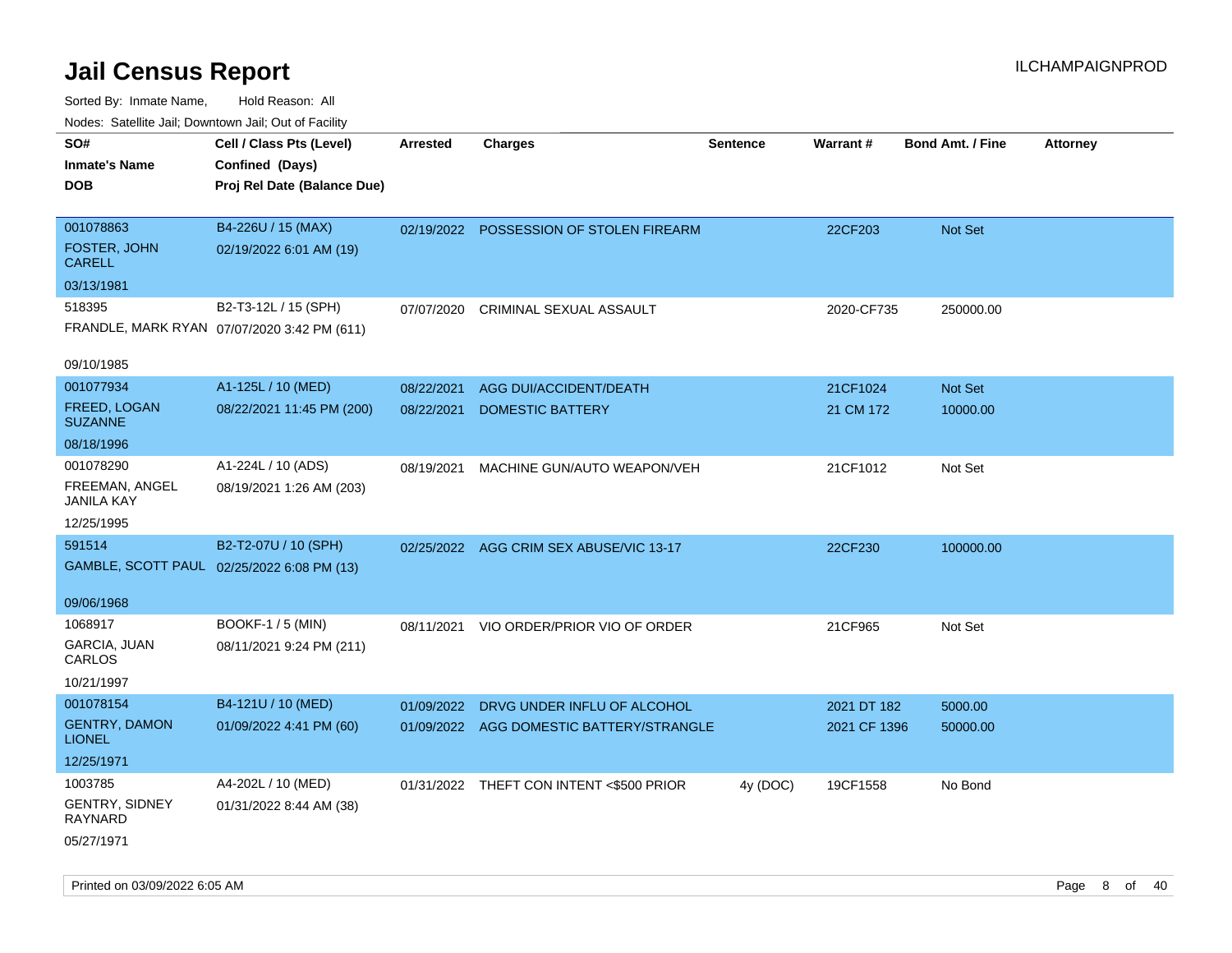| SO#<br><b>Inmate's Name</b><br><b>DOB</b> | Cell / Class Pts (Level)<br>Confined (Days)<br>Proj Rel Date (Balance Due) | <b>Arrested</b> | <b>Charges</b>                          | <b>Sentence</b> | Warrant#   | <b>Bond Amt. / Fine</b> | <b>Attorney</b> |
|-------------------------------------------|----------------------------------------------------------------------------|-----------------|-----------------------------------------|-----------------|------------|-------------------------|-----------------|
| 001078633<br>GONZALEZ-GUILLEN,            | B2-T4-15U / 25 (SPH)<br>12/01/2021 12:08 PM (99)                           | 12/01/2021      | <b>PRED CRIM SEX ASLT/VICTIM &lt;13</b> |                 | 21CF1416   | 250000.00               |                 |
| <b>EDWARD</b>                             |                                                                            |                 |                                         |                 |            |                         |                 |
| 08/25/2002                                |                                                                            |                 |                                         |                 |            |                         |                 |
| 001078607                                 | B4-221L / 15 (MAX)                                                         | 11/22/2021      | FELON POSS/USE FIREARM/PAROLE           |                 | 21CF1437   | Not Set                 |                 |
| GRAY, WILLIAM<br>DA'VON                   | 11/22/2021 2:57 PM (108)                                                   | 11/22/2021      | ATTEMPT (FIRST DEGREE MURDER)           |                 | 21CF1435   | Not Set                 |                 |
| 04/18/1984                                |                                                                            |                 |                                         |                 |            |                         |                 |
| 56342                                     | B1-206L / 10 (MED)                                                         | 10/21/2021      | THEFT CONTROL INTENT <\$500             |                 | 17CF1451   | 10000.00                |                 |
| <b>GRIFFIN, NATHAN</b>                    | 10/21/2021 4:20 PM (140)                                                   | 10/21/2021      | DRIVING ON REVOKED LICENSE              |                 | 20TR1979   | 3000.00                 |                 |
| <b>EUGENE</b>                             |                                                                            | 10/21/2021      | <b>ARMED HABITUAL CRIMINAL</b>          |                 | 21CF1279   | <b>Not Set</b>          |                 |
| 02/24/1969                                |                                                                            |                 |                                         |                 |            |                         |                 |
| 001078868                                 | <b>BOOKH-4 / 5 (ADS)</b>                                                   | 02/24/2022      | STALKING/CAUSE FEAR FOR SAFETY          |                 | 22CF227    | 150000.00               |                 |
| HARRIS-MINER,<br><b>NICHOLAS</b>          | 02/24/2022 3:56 PM (14)                                                    |                 |                                         |                 |            |                         |                 |
| 07/08/1998                                |                                                                            |                 |                                         |                 |            |                         |                 |
| 544770                                    | A4-106L / 10 (MED)                                                         | 08/14/2021      | AGG DOMESTIC BATTERY/STRANGLE           | 7y (DOC)        | 2021CF514  | 25000.00                |                 |
| HAYES, DEVON<br><b>JERMAINE</b>           | 08/14/2021 2:56 AM (208)                                                   |                 |                                         |                 |            |                         |                 |
| 11/07/1987                                |                                                                            |                 |                                         |                 |            |                         |                 |
| 001078488                                 | B2-T3-09U / 15 (SPH)                                                       | 10/14/2021      | PRED CRIM SEX ASLT/VICTIM <13           | 25y (DOC)       | 2021CF1232 | 500000.00               |                 |
| HERNANDEZ-LOPEZ,<br><b>ERNESTO</b>        | 10/14/2021 3:15 PM (147)                                                   | 10/14/2021      | <b>FUGITIVE FROM JUSTICE</b>            |                 | 21CF1246   | Not Set                 |                 |
| 11/28/1975                                |                                                                            |                 |                                         |                 |            |                         |                 |
| 975293                                    | B2-T4-14L / 10 (SPH)                                                       | 07/21/2021      | VIO ORDER/PRIOR VIO OF ORDER            |                 | 21CF914    | No Bond                 |                 |
| <b>HILL, JACOB MILES</b>                  | 07/21/2021 8:43 PM (232)                                                   | 07/21/2021      | <b>STALKING</b>                         |                 | 2021CF863  | <b>Not Set</b>          |                 |
|                                           |                                                                            | 07/25/2021      | PAROLE REVOCATION                       |                 | CH2104646  | Not Set                 |                 |
| 02/06/1988                                |                                                                            | 08/18/2021      | <b>HARASS WITNESS/FAMILY MBR/REP</b>    |                 | 21CF992    | Not Set                 |                 |
|                                           |                                                                            | 09/09/2021      | AGG STALKING/BODILY HARM                |                 | 21CF1073   | Not Set                 |                 |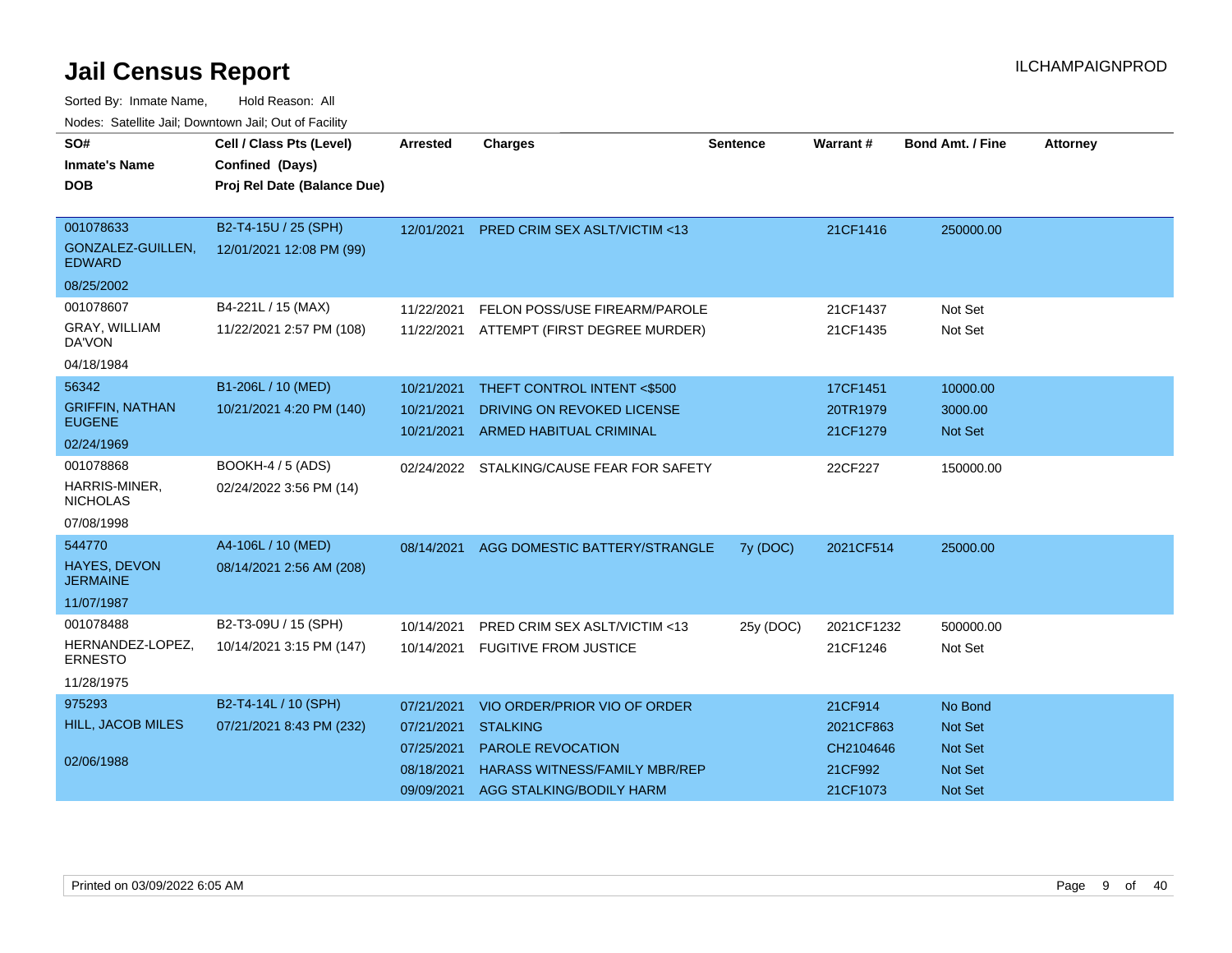| SO#<br><b>Inmate's Name</b><br><b>DOB</b>                     | Cell / Class Pts (Level)<br>Confined (Days)<br>Proj Rel Date (Balance Due) | Arrested   | <b>Charges</b>                           | <b>Sentence</b> | <b>Warrant#</b> | <b>Bond Amt. / Fine</b> | <b>Attorney</b> |
|---------------------------------------------------------------|----------------------------------------------------------------------------|------------|------------------------------------------|-----------------|-----------------|-------------------------|-----------------|
| 48471<br><b>HILL, RAMESH</b><br><b>JERMAINE</b>               | B1-207L / 15 (MAX)<br>08/08/2021 4:45 AM (214)                             | 08/08/2021 | AGG BATTERY/DISCHARGE FIREARM            |                 | 21CF946         | Not Set                 |                 |
| 12/11/1978                                                    |                                                                            |            |                                          |                 |                 |                         |                 |
| 1072876<br>HOUTCHINS, SAVANNA 02/10/2022 5:10 PM (28)<br>BELL | A1-226U / 5 (MIN)                                                          | 02/10/2022 | METH DELIVERY/5<15 GRAMS                 | 4y (DOC)        | 21CF143         | No Bond                 |                 |
| 07/10/1996                                                    | 2/17/2022 (0.00)                                                           |            |                                          |                 |                 |                         |                 |
| 999198<br>HOWARD, BRION LIN                                   | B4-225L / 15 (MAX)<br>11/30/2021 10:41 AM (100)                            | 11/30/2021 | <b>FELON POSS/USE FIREARM PRIOR</b>      |                 | 21CF1377        | 500000.00               |                 |
| 06/10/1992                                                    |                                                                            |            |                                          |                 |                 |                         |                 |
| 001078884<br>HOWARD, TREVON<br>TITRESS                        | A4-207L / 15 (MAX)<br>02/27/2022 5:07 AM (11)                              | 02/27/2022 | ARMED VIOLENCE/CATEGORY I                |                 | 22CF234         | Not Set                 |                 |
| 03/20/1999                                                    |                                                                            |            |                                          |                 |                 |                         |                 |
| 51028<br>HUFFMAN, MICHAEL<br><b>LEONARD</b><br>07/24/1980     | A4-201L / 10 (MED)<br>02/23/2022 3:14 AM (15)                              |            | 02/23/2022 AGG FLEEING/2+ CON DEVICES    |                 | 19CF1839        | 50000.00                |                 |
| 38993                                                         | B4-126L / 15 (MAX)                                                         |            | 02/13/2021 ATTEMPT (FIRST DEGREE MURDER) |                 | 21CF181         | Not Set                 |                 |
| <b>JACKSON, LAMONT</b><br>JEREMIE<br>07/31/1973               | 02/13/2021 7:45 AM (390)                                                   |            |                                          |                 |                 |                         |                 |
| 001077487                                                     | B3-W8-30L / 10 (MED)                                                       | 12/03/2020 | FELON POSS/USE WEAPON/FIREARM            |                 | 20CF1377        | <b>Not Set</b>          |                 |
| <b>JACKSON, TERRELL</b><br><b>DANDRE</b>                      | 12/03/2020 10:18 AM (462)                                                  | 11/09/2021 | AGG DISCHARGE FIREARM/OCC VEH            | 8y (DOC)        | 21CR0331401     | No Bond                 |                 |
| 08/11/1990                                                    |                                                                            |            |                                          |                 |                 |                         |                 |
| 001078703<br>JOHNS, SHANIQUH<br>THERESA<br>04/03/1992         | A1-225U / 15 (ADS)<br>12/22/2021 6:41 AM (78)                              | 12/20/2021 | MURDER/INTENT TO KILL/INJURE             |                 | 21CF1574        | Not Set                 |                 |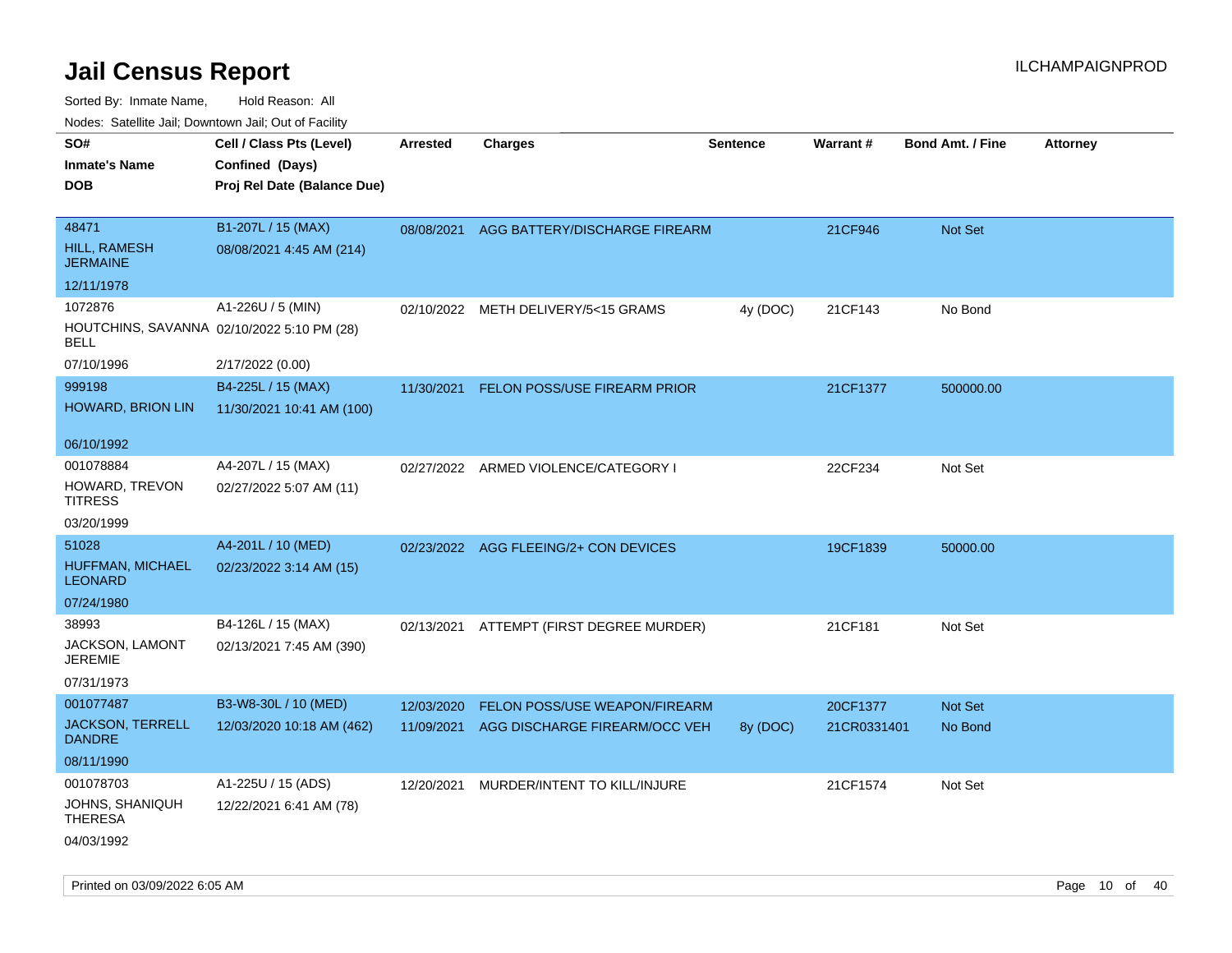| SO#                                   | Cell / Class Pts (Level)    | <b>Arrested</b> | <b>Charges</b>                          | <b>Sentence</b> | Warrant#               | <b>Bond Amt. / Fine</b> | <b>Attorney</b> |
|---------------------------------------|-----------------------------|-----------------|-----------------------------------------|-----------------|------------------------|-------------------------|-----------------|
| <b>Inmate's Name</b>                  | Confined (Days)             |                 |                                         |                 |                        |                         |                 |
| <b>DOB</b>                            | Proj Rel Date (Balance Due) |                 |                                         |                 |                        |                         |                 |
|                                       |                             |                 |                                         |                 |                        |                         |                 |
| 001078645                             | B4-222U / 10 (MED)          | 12/02/2021      | <b>AGG DISCHARGE FIREARM</b>            |                 | 21CF1478               | No Bond                 |                 |
| <b>JONES, KELVIN</b><br><b>KHYRIC</b> | 12/02/2021 6:56 PM (98)     |                 |                                         |                 |                        |                         |                 |
| 02/27/2001                            |                             |                 |                                         |                 |                        |                         |                 |
| 956822                                | A4-107U / 15 (MAX)          | 11/25/2021      | AGGRAVATED DOMESTIC BATTERY             |                 | 21CF1442               | Not Set                 |                 |
| JONES, MARIO                          | 11/25/2021 10:37 AM (105)   | 11/25/2021      | PAROLE REVOCATION                       |                 | CH2106361              | No Bond                 |                 |
| NATHANIEL                             |                             | 11/25/2021      | UNLAWFUL RESTRAINT                      |                 | 21CF1443               | Not Set                 |                 |
| 10/27/1987                            |                             |                 |                                         |                 |                        |                         |                 |
| 59668                                 | B2-T1-04L / 10 (SPH)        | 02/11/2022      | FAIL TO RPT CHNG ADDRESS/EMPL           |                 | 20 CF 1241             | 75000.00                |                 |
| JONES, MARTELL<br><b>DEANGELO</b>     | 02/11/2022 3:19 PM (27)     |                 | 02/11/2022 AGGRAVATED ARSON/BODILY HARM |                 | 22 CF 169              | 75000.00                |                 |
| 07/11/1983                            |                             |                 |                                         |                 |                        |                         |                 |
| 1008468                               | B4-125L / 10 (MED)          | 12/01/2021      | FELON POSS/USE WEAPON/FIREARM           |                 | 21CF1472               | Not Set                 |                 |
| JONES, MARTEZ<br><b>LAMONTE</b>       | 12/01/2021 1:28 PM (99)     | 12/02/2021      | PROBATION VIOLATION                     |                 | 20CF1151               | Not Set                 |                 |
| 06/22/1993                            |                             |                 |                                         |                 |                        |                         |                 |
| 506244                                | B1-204L / 15 (MAX)          | 07/15/2021      | ARMED ROBBERY/ARMED W/FIREARM           |                 | 19y/6m (DOC) 2021CF791 | 250000.00               |                 |
| JOSLIN, JASON LEE                     | 07/15/2021 4:38 AM (238)    |                 |                                         |                 |                        |                         |                 |
|                                       |                             |                 |                                         |                 |                        |                         |                 |
| 12/22/1985                            |                             |                 |                                         |                 |                        |                         |                 |
| 1068786                               | A3-112U / 10 (ADS)          | 03/04/2022      | DOMESTIC BATTERY/OTHER PRIOR            |                 | 22CF270                | Not Set                 |                 |
| LACY, MALIK SHAKUR                    | 03/04/2022 7:25 PM (6)      | 03/04/2022      | DOMESTIC BATTERY/HARM/VIO O/P           |                 | 18CM478                | 2500.00                 |                 |
|                                       |                             |                 | 03/04/2022 WARRANT OUT OF COUNTY        |                 | 20TR4604               | 3000.00                 |                 |
| 12/01/1996                            |                             |                 |                                         |                 |                        |                         |                 |
| 1041648                               | A4-105U / 15 (MAX)          | 01/11/2022      | <b>ARMED HABITUAL CRIMINAL</b>          |                 | 22CF41                 | Not Set                 |                 |
| LANE, DEMETRIUS<br><b>LAQUAN</b>      | 01/11/2022 5:27 AM (58)     |                 | 01/11/2022 PAROLE REVOCATION            |                 | CH2200221              | Not Set                 |                 |
| 07/04/1996                            |                             |                 |                                         |                 |                        |                         |                 |
| 1070011                               | B4-124U / 15 (MAX)          | 08/03/2021      | AGG DISCH FIREARM/1ST AID PERS          |                 | 21CF929                | Not Set                 |                 |
| LAWS, WILLIAM<br>ZARAK, Third         | 08/03/2021 3:53 PM (219)    |                 |                                         |                 |                        |                         |                 |
| 07/06/1999                            |                             |                 |                                         |                 |                        |                         |                 |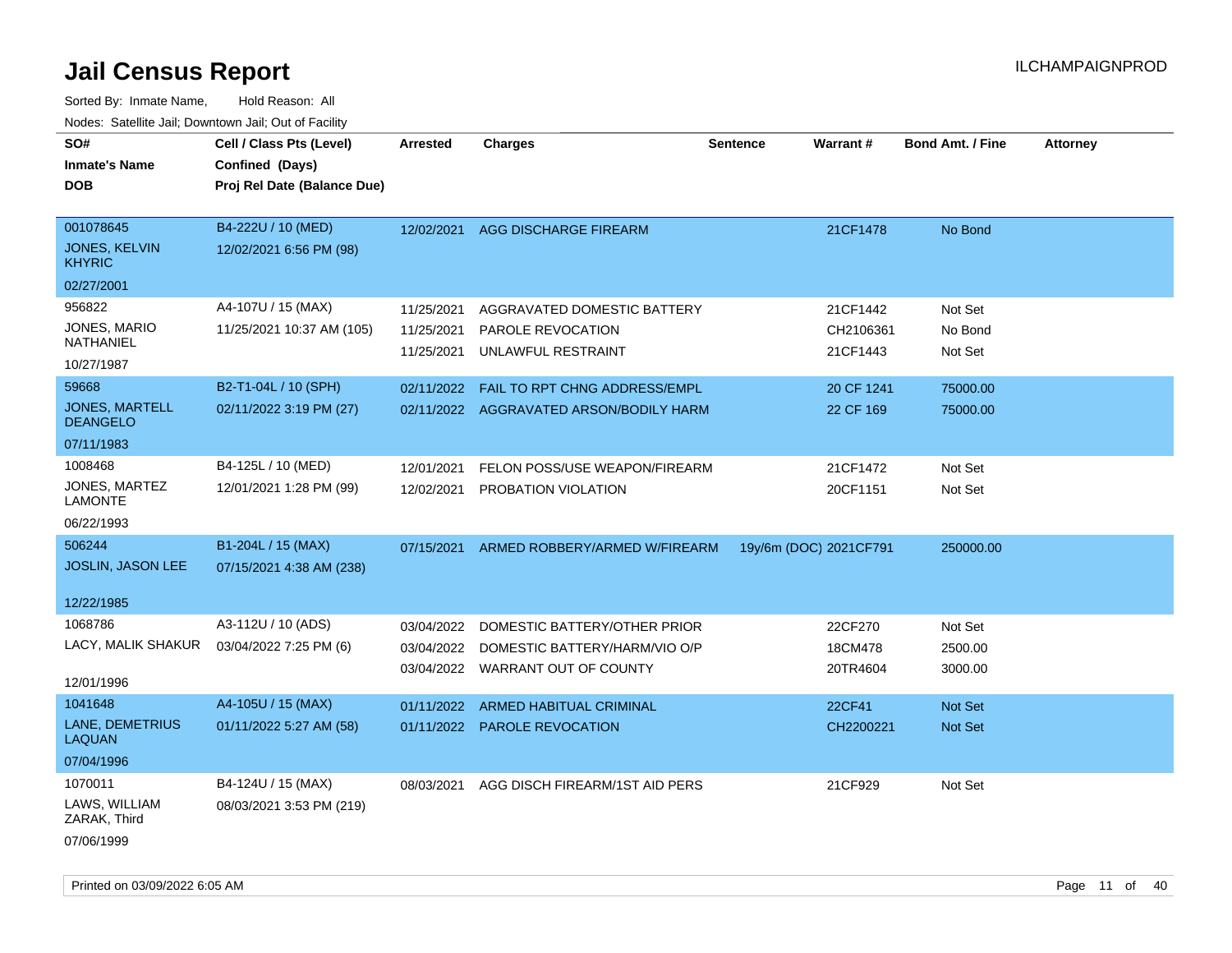| SO#<br><b>Inmate's Name</b><br><b>DOB</b> | Cell / Class Pts (Level)<br>Confined (Days)<br>Proj Rel Date (Balance Due) | <b>Arrested</b> | <b>Charges</b>                            | <b>Sentence</b> | <b>Warrant#</b>          | <b>Bond Amt. / Fine</b> | <b>Attorney</b> |
|-------------------------------------------|----------------------------------------------------------------------------|-----------------|-------------------------------------------|-----------------|--------------------------|-------------------------|-----------------|
| 001078797<br>LEVIN, DANIEL DAVID          | <b>BOOKH-6 / 5 (ADS)</b><br>01/26/2022 3:00 PM (43)                        |                 | 01/26/2022 VIO STALKING NO CONTACT ORDER  |                 | 22CM31                   | Not Set                 |                 |
| 08/08/1984                                |                                                                            |                 |                                           |                 |                          |                         |                 |
| 548089                                    | B1-204U / 15 (MAX)                                                         | 12/04/2020      | ATTEMPT (FIRST DEGREE MURDER)             |                 | 20CF1378                 | Not Set                 |                 |
| LEWIS, LAWRENCE                           | 12/04/2020 4:42 AM (461)                                                   | 12/04/2020      | METH DELIVERY/100<400 GRAMS               |                 | 20CF1481                 | Not Set                 |                 |
| PAUL, Third<br>02/08/1993                 |                                                                            |                 | 12/04/2020 AGG DOMESTIC BATTERY/STRANGLE  |                 | 18CF1507                 | 10000.00                |                 |
| 1014102                                   | BOOKH-5                                                                    | 03/08/2022      | BATTERY/MAKES PHYSICAL CONTACT            |                 |                          | Not Set                 |                 |
| LIGONS, ROMONDO                           | 03/08/2022 5:54 PM (2)                                                     | 03/08/2022      | <b>CRIMINAL TRESPASS TO VEHICLES</b>      |                 |                          | Not Set                 |                 |
| <b>MIKELL</b>                             |                                                                            | 03/08/2022      | CRIM DMG/GOVT PROP/<\$500                 |                 |                          | Not Set                 |                 |
| 08/05/1980                                |                                                                            | 03/08/2022      | PUBLIC INDECENCY/EXPOSURE/3+              |                 |                          | Not Set                 |                 |
| 63639                                     | A4-106U / 5 (ADS)                                                          | 01/31/2022      | FELON POSS/USE WEAPON/FIREARM             | 5y (DOC)        | 22CF110                  | No Bond                 |                 |
| LINDSEY, ANTHONY<br><b>MARTEZ</b>         | 01/28/2022 10:06 PM (41)                                                   |                 |                                           |                 |                          |                         |                 |
| 03/18/1985                                |                                                                            |                 |                                           |                 |                          |                         |                 |
| 41428                                     | B4-224U / 10 (MED)                                                         |                 | 03/02/2022 MFG/DEL 15<100 GR COCA/ANALOG  |                 | 22CF255                  | Not Set                 |                 |
| <b>LINDSEY, DERRICK</b><br><b>LAMONT</b>  | 03/02/2022 8:03 AM (8)                                                     |                 |                                           |                 |                          |                         |                 |
| 06/19/1975                                |                                                                            |                 |                                           |                 |                          |                         |                 |
| 001078817                                 | B1-207U / 10 (MED)                                                         |                 | 02/03/2022 AGG UUW/PERSON/PREV CONVICTION |                 | 22CF143                  | Not Set                 |                 |
| LIPSCOMB, LADAROL<br><b>ANTHONY</b>       | 02/03/2022 11:33 PM (35)                                                   |                 |                                           |                 |                          |                         |                 |
| 10/01/2000                                |                                                                            |                 |                                           |                 |                          |                         |                 |
| 001078924                                 | BOOKH-3                                                                    |                 | 03/09/2022 DOMESTIC BATTERY               |                 | <b>2022 DV AWOW</b>      | <b>Not Set</b>          |                 |
| LIVINGSTON, MASON<br><b>RICHARD</b>       | 03/09/2022 4:13 AM (1)                                                     |                 | 03/09/2022 WARRANT OUT OF COUNTY          |                 | 2019 CM 230              | 5000.00                 |                 |
| 08/23/1988                                |                                                                            |                 |                                           |                 |                          |                         |                 |
| 1065002                                   | B3-W2-07U / 10 (MED)                                                       | 11/16/2021      | DOMESTIC BTRY/CONTACT/VIO O/P             |                 | 2y/6m (DOC) 2019CF001781 | 25000.00                |                 |
| LOVELESS, DUSTIN<br>DEE                   | 11/16/2021 11:41 AM (114)                                                  |                 |                                           |                 |                          |                         |                 |
| 06/17/1982                                |                                                                            |                 |                                           |                 |                          |                         |                 |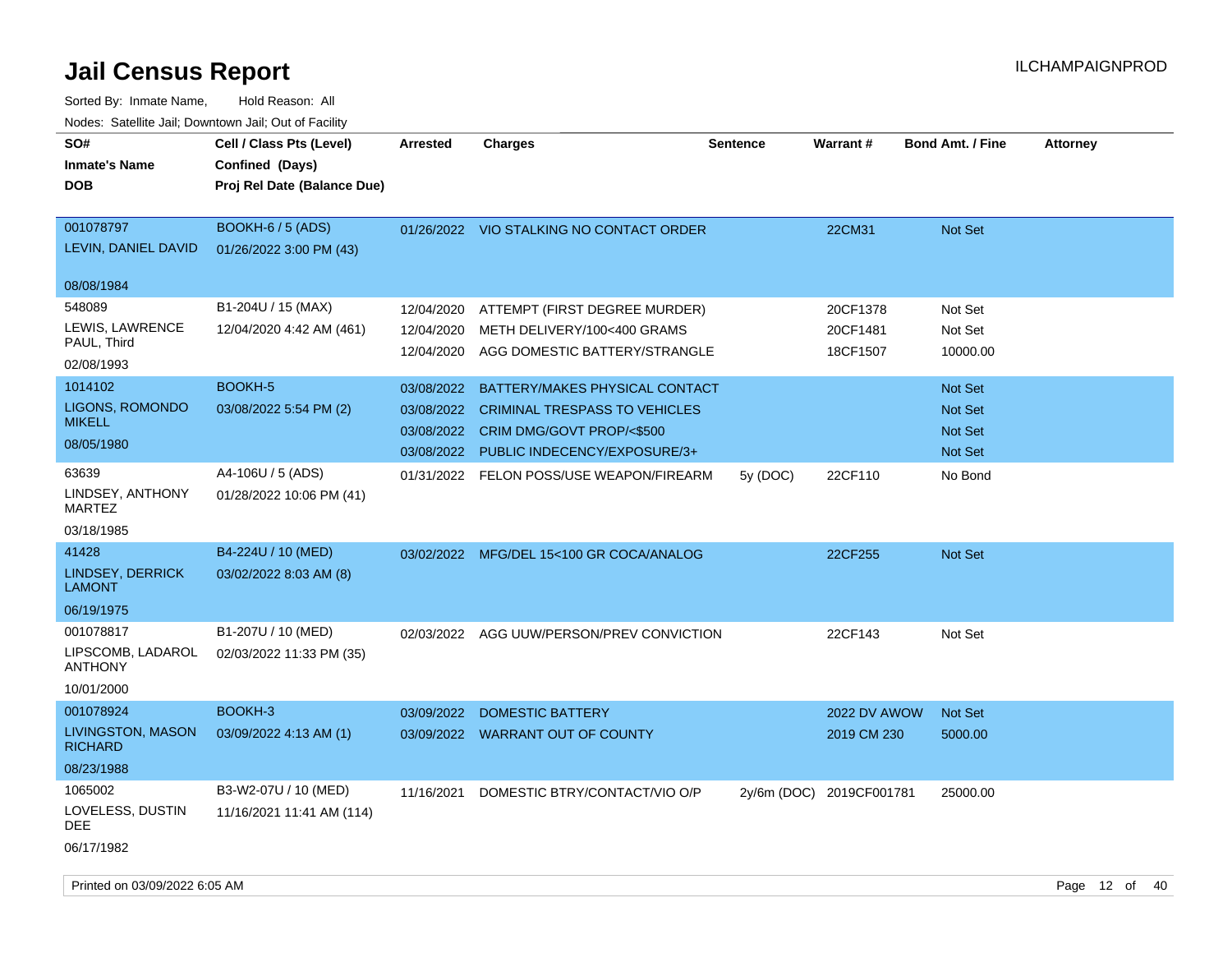| SO#                                      | Cell / Class Pts (Level)                  | <b>Arrested</b> | <b>Charges</b>                              | <b>Sentence</b> | <b>Warrant#</b> | <b>Bond Amt. / Fine</b> | <b>Attorney</b> |
|------------------------------------------|-------------------------------------------|-----------------|---------------------------------------------|-----------------|-----------------|-------------------------|-----------------|
| <b>Inmate's Name</b>                     | Confined (Days)                           |                 |                                             |                 |                 |                         |                 |
| <b>DOB</b>                               | Proj Rel Date (Balance Due)               |                 |                                             |                 |                 |                         |                 |
|                                          |                                           |                 |                                             |                 |                 |                         |                 |
| 001078896                                | A4-203L / 15 (MAX)                        |                 | 03/01/2022 ARMED HABITUAL CRIMINAL          |                 | 22CF239         | Not Set                 |                 |
| MANN, DAVID<br><b>WILBERT, Junior</b>    | 03/01/2022 4:35 AM (9)                    |                 |                                             |                 |                 |                         |                 |
| 04/02/1976                               |                                           |                 |                                             |                 |                 |                         |                 |
| 001078922                                | BOOKH-3                                   | 03/08/2022      | <b>BURGLARY</b>                             |                 | 2022CFAWOW      | No Bond                 |                 |
| MANUS, QUINTON                           | 03/08/2022 10:45 AM (2)                   | 03/08/2022      | <b>BURGLARY</b>                             |                 | 2020CF0598      | 20000.00                |                 |
| <b>DAVELL</b>                            |                                           |                 | 03/08/2022 LEAVING THE SCENE INVOLV VEHICLE |                 | 2020TR010402    | 5000.00                 |                 |
| 09/17/1987                               |                                           |                 |                                             |                 |                 |                         |                 |
| 1038892                                  | B2-DR / 10 (MED)                          |                 | 02/16/2022 PRED CRIM SEX ASLT/BODILY HARM   |                 | 22CF199         | No Bond                 |                 |
| MCCAULEY, TIMOTHY<br><b>WILLIAM</b>      | 02/16/2022 8:49 PM (22)                   |                 |                                             |                 |                 |                         |                 |
| 03/05/1989                               |                                           |                 |                                             |                 |                 |                         |                 |
| 48792                                    | B4-127L / 10 (MED)                        | 11/19/2021      | AGG BATTERY/DISCHARGE FIREARM               |                 | 21CF1425        | Not Set                 |                 |
| MCCLAIN, HURCHEL<br><b>JOSEPH</b>        | 11/20/2021 4:11 AM (110)                  |                 |                                             |                 |                 |                         |                 |
| 05/01/1979                               |                                           |                 |                                             |                 |                 |                         |                 |
| 1004137                                  | A4-103L / 15 (MAX)                        |                 | 02/14/2022 AGG CRIM SEX ABUSE/VIC 13-17     |                 | 22CF165         | 250000.00               |                 |
|                                          | MCDONALD, DAVON D 02/14/2022 4:21 PM (24) |                 |                                             |                 |                 |                         |                 |
|                                          |                                           |                 |                                             |                 |                 |                         |                 |
| 11/08/1992                               |                                           |                 |                                             |                 |                 |                         |                 |
| 001077938                                | BOOKH-2 / 15 (ADS)                        | 05/10/2021      | AGG KIDNAPING DISCH FIR/HARM                |                 | 21CF532         | Not Set                 |                 |
| MCGAHA,                                  | 05/10/2021 7:02 PM (304)                  | 05/11/2021      | <b>MURDER</b>                               |                 | 2021-CF-215     | No Bond                 |                 |
| <b>CHRISTOPHER D</b>                     |                                           | 05/27/2021      | ESCAPE FROM DEPT OF CORRECTION              |                 | 21CF600         | Not Set                 |                 |
| 07/27/1991                               |                                           |                 |                                             |                 |                 |                         |                 |
| 66710                                    | A4-101L / 15 (ADS)                        |                 | 01/19/2022 ARMED VIOLENCE/CATEGORY I        |                 | <b>22CF88</b>   | <b>Not Set</b>          |                 |
| <b>MEEKS, CASSARIOUS</b><br><b>MONTE</b> | 01/20/2022 11:40 AM (49)                  |                 |                                             |                 |                 |                         |                 |
| 06/22/1984                               |                                           |                 |                                             |                 |                 |                         |                 |
| 1043071                                  | A2-120L / 10 (MED)                        | 11/08/2021      | CRIM DMG/GOVT PROP/<\$500                   |                 | 21CF1378        | Not Set                 |                 |
| MERRELL-<br>SUTHERLAND, ALICIA           | 11/08/2021 2:22 AM (122)                  |                 |                                             |                 |                 |                         |                 |
| 11/26/1972                               |                                           |                 |                                             |                 |                 |                         |                 |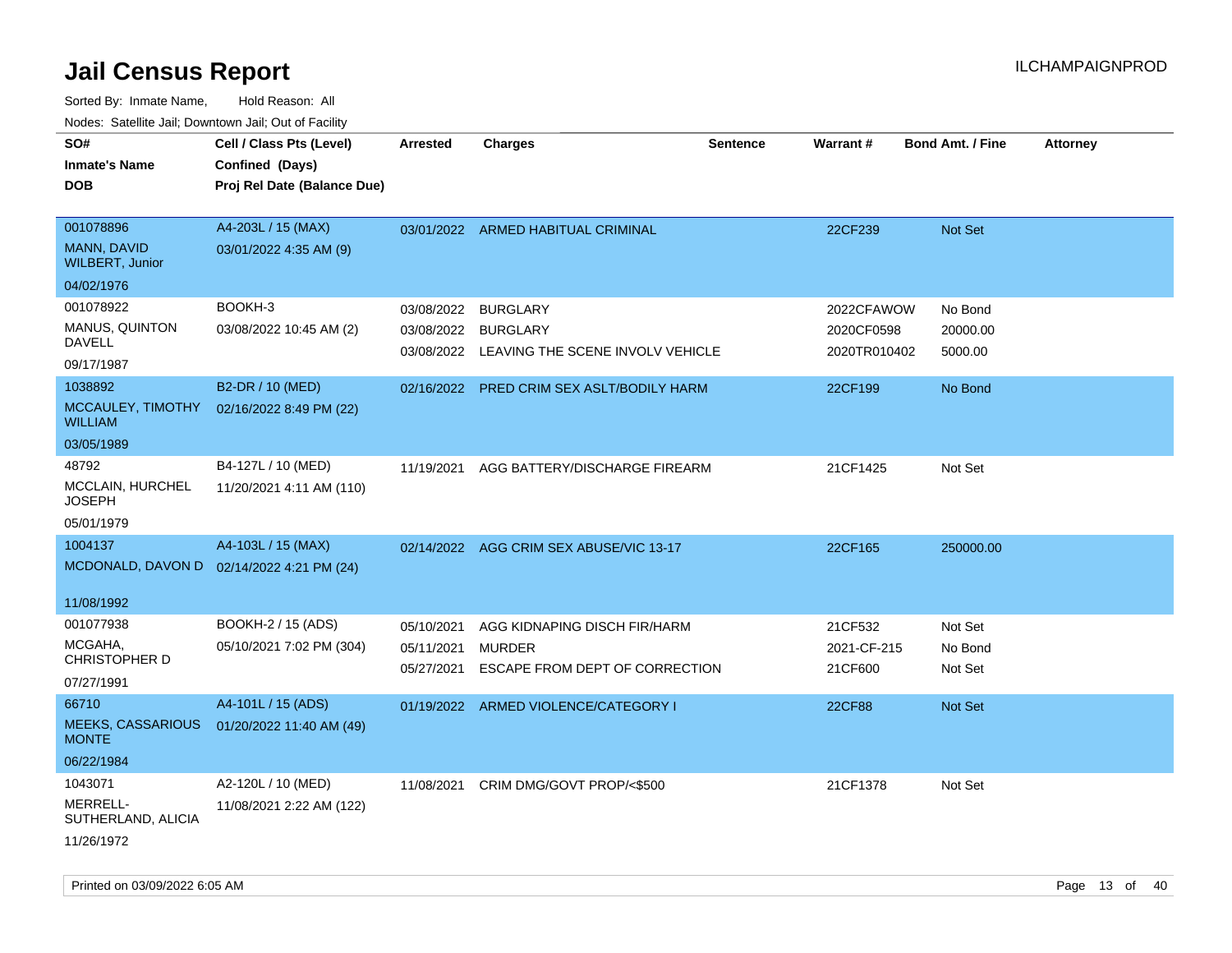Sorted By: Inmate Name, Hold Reason: All

Nodes: Satellite Jail; Downtown Jail; Out of Facility

| <b>NOULD:</b> Catoline bail, Downtown bail, Out of I dollty |                                             |                 |                                          |                 |               |                         |                 |
|-------------------------------------------------------------|---------------------------------------------|-----------------|------------------------------------------|-----------------|---------------|-------------------------|-----------------|
| SO#                                                         | Cell / Class Pts (Level)                    | <b>Arrested</b> | <b>Charges</b>                           | <b>Sentence</b> | Warrant#      | <b>Bond Amt. / Fine</b> | <b>Attorney</b> |
| <b>Inmate's Name</b>                                        | Confined (Days)                             |                 |                                          |                 |               |                         |                 |
| <b>DOB</b>                                                  | Proj Rel Date (Balance Due)                 |                 |                                          |                 |               |                         |                 |
|                                                             |                                             |                 |                                          |                 |               |                         |                 |
| 41584                                                       | B4-227L / 15 (MAX)                          |                 | 12/01/2021 ARMED HABITUAL CRIMINAL       |                 | 21CF1467      | Not Set                 |                 |
| MILLER, JOSE LOVELL 12/02/2021 1:04 AM (98)                 |                                             |                 |                                          |                 |               |                         |                 |
|                                                             |                                             |                 |                                          |                 |               |                         |                 |
| 10/07/1975                                                  |                                             |                 |                                          |                 |               |                         |                 |
| 001077902                                                   | A2-121L / 5 (ADS)                           | 11/23/2021      | BATTERY/CAUSE BODILY HARM                |                 | 21CM187       | Not Set                 |                 |
| MOFFETT, CAROLYN<br><b>REENE</b>                            | 11/21/2021 10:31 AM (109)                   |                 |                                          |                 |               |                         |                 |
| 10/23/1988                                                  |                                             |                 |                                          |                 |               |                         |                 |
| 39106                                                       | B3-W3-10L / 10 (MED)                        | 10/12/2021      | DOMESTIC BATTERY/OTHER PRIOR             |                 | 21CF1217      | Not Set                 |                 |
| Junior                                                      | MOORE, ANDREW LEE, 10/12/2021 1:02 AM (149) |                 |                                          |                 |               |                         |                 |
| 04/12/1973                                                  | 4/10/2022 (0.00)                            |                 |                                          |                 |               |                         |                 |
| 539294                                                      | B1-205L / 10 (MED)                          |                 | 01/11/2022 AGG DUI/NO VALID DL           |                 | 22CF49        | Not Set                 |                 |
| MOSLEY, JAMES<br><b>CALVIN</b>                              | 01/11/2022 9:43 PM (58)                     |                 | 01/11/2022 PAROLE REVOCATION             |                 | CH2200227     | No Bond                 |                 |
| 12/11/1985                                                  |                                             |                 |                                          |                 |               |                         |                 |
| 001078814                                                   | BOOKH-7                                     |                 | 03/08/2022 VIO BAIL BOND/FAMILY MEMBER   |                 | <b>22CM58</b> | Not Set                 |                 |
| <b>MYLES, JENTAVIOUS</b><br><b>KENTRAIL</b>                 | 03/08/2022 4:39 AM (2)                      |                 |                                          |                 |               |                         |                 |
| 10/12/2001                                                  |                                             |                 |                                          |                 |               |                         |                 |
| 001078517                                                   | B1-102L / 15 (MAX)                          |                 | 10/19/2021 ATTEMPT (FIRST DEGREE MURDER) |                 | 21CF1267      | Not Set                 |                 |
| NELSON, RORY<br><b>DEMOND</b>                               | 10/19/2021 3:55 AM (142)                    |                 |                                          |                 |               |                         |                 |
| 08/14/1984                                                  |                                             |                 |                                          |                 |               |                         |                 |
| 001078854                                                   | B2-T2-05U / 15 (MAX)                        |                 | 02/15/2022 ARMED VIOLENCE/CATEGORY I     |                 | 22CF190       | Not Set                 |                 |
| PATNAUDE, MARTY<br><b>WW</b>                                | 02/15/2022 5:12 PM (23)                     |                 |                                          |                 |               |                         |                 |
| 08/26/2003                                                  |                                             |                 |                                          |                 |               |                         |                 |
| 1030954                                                     | B4-223U / 15 (MAX)                          | 01/14/2022      | ARMED VIOLENCE/CATEGORY I                |                 | 22CF76        | Not Set                 |                 |
| PETTIGREW,<br>MALCOME JAMIESON                              | 01/15/2022 4:35 AM (54)                     |                 | 01/14/2022 MFG/DEL CANNABIS/10-30 GRAMS  |                 | 2020CF9       | 15000.00                |                 |
| 02/20/1995                                                  |                                             |                 |                                          |                 |               |                         |                 |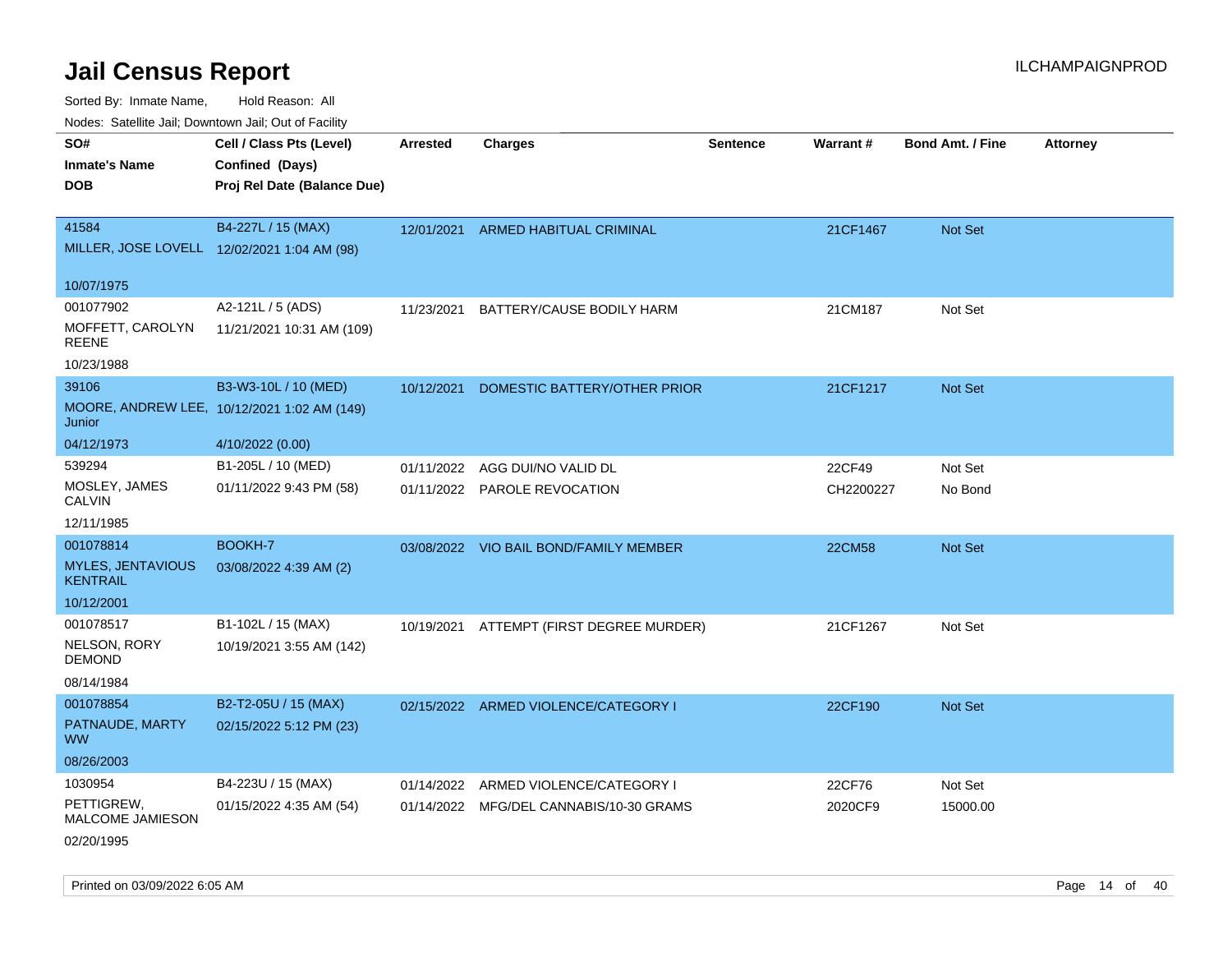| i vuuto. Talelille Jall, Duwilluwii Jall, Out of Facility            |                                                                            |                                                      |                                                                                                                    |                 |                                                      |                                                 |                 |  |
|----------------------------------------------------------------------|----------------------------------------------------------------------------|------------------------------------------------------|--------------------------------------------------------------------------------------------------------------------|-----------------|------------------------------------------------------|-------------------------------------------------|-----------------|--|
| SO#<br><b>Inmate's Name</b><br><b>DOB</b>                            | Cell / Class Pts (Level)<br>Confined (Days)<br>Proj Rel Date (Balance Due) | <b>Arrested</b>                                      | <b>Charges</b>                                                                                                     | <b>Sentence</b> | <b>Warrant#</b>                                      | <b>Bond Amt. / Fine</b>                         | <b>Attorney</b> |  |
| 1008308<br>PETTIGREW, MARIO<br><b>TRAVINIO</b><br>08/11/1992         | A3-214L / 10 (ADS)<br>01/30/2022 6:15 AM (39)                              | 01/30/2022 ASSAULT                                   | 01/30/2022 AGG BTRY/GREAT BOD HARM/60+                                                                             |                 | 19CM364<br>22CF131                                   | 4000.00<br>No Bond                              |                 |  |
| 1059394<br>PHILLIPS, ISAAC<br><b>TERRELL</b><br>12/27/1996           | B3-W1-04L / 5 (ADS)<br>02/16/2022 9:00 AM (22)                             |                                                      | 02/16/2022 AGG DUI/NO VALID DL                                                                                     |                 | 2020CF1396                                           | No Bond                                         |                 |  |
| 1015033<br>PICKENS, DANTE<br><b>DEVON</b><br>01/05/1993              | A3-112L / 10 (ADS)<br>03/05/2022 4:01 AM (5)                               | 03/05/2022                                           | POSSESSION OF STOLEN FIREARM<br>03/05/2022 POSS AMT CON SUB EXCEPT(A)/(D)<br>03/05/2022 DRIVING ON REVOKED LICENSE |                 | 21CF1172<br>20CF109<br>20TR11647                     | 500000.00<br>20000.00<br>2500.00                |                 |  |
| 001078841<br>06/07/2002                                              | B1-205U / 10 (MED)<br>PIERRE, JALEN JAMES 02/13/2022 12:47 AM (25)         | 02/13/2022                                           | DEFACE FIREARM ID MARKINGS                                                                                         |                 | 22CF174                                              | Not Set                                         |                 |  |
| 001078005<br>PINEX, MARCHELLO D 03/08/2022 2:54 AM (2)<br>12/25/1991 | <b>BOOKH-1</b>                                                             | 03/08/2022<br>03/08/2022<br>03/08/2022<br>03/08/2022 | AGGRAVATED BATTERY/STRANGLE<br><b>OBSTRUCT JUSTICE</b><br>DOMESTIC BATTERY<br><b>CRIM TRESPASS TO RESIDENCE</b>    |                 | 19CR605101<br>2022CFAWOW<br>2022CFAWOW<br>2022CFAWOW | No Bond<br>Not Set<br><b>Not Set</b><br>Not Set |                 |  |
| 1069524<br>RAY-DAVIS, KAMARI<br>DAYVON<br>03/30/2000                 | B3-W5-18L / 10 (MED)<br>08/09/2021 2:44 AM (213)                           | 08/08/2021                                           | MFG/DEL CANNABIS/30-500 GRAMS                                                                                      |                 | 21CF953                                              | Not Set                                         |                 |  |
| 45473<br>REXROAD, CALVIN<br><b>ALLEN</b><br>10/04/1970               | B2-T1-03U / 15 (SPH)<br>11/23/2021 6:27 PM (107)                           | 11/23/2021                                           | CHIL SEX OFFEN/RESIDE DAY CARE                                                                                     |                 | 21CF1275                                             | 10000.00                                        |                 |  |
| 979485<br>RODRIGUEZ, JOSHUA<br><b>ANTHONY</b><br>04/06/1990          | B2-T4-16L / 15 (SPH)<br>03/12/2021 1:57 PM (363)                           | 03/12/2021                                           | PRED CRIM SEX ASLT/VICTIM <13                                                                                      |                 | 21CF282                                              | Not Set                                         |                 |  |
| Printed on 03/09/2022 6:05 AM                                        |                                                                            |                                                      |                                                                                                                    |                 |                                                      |                                                 | Page 15 of 40   |  |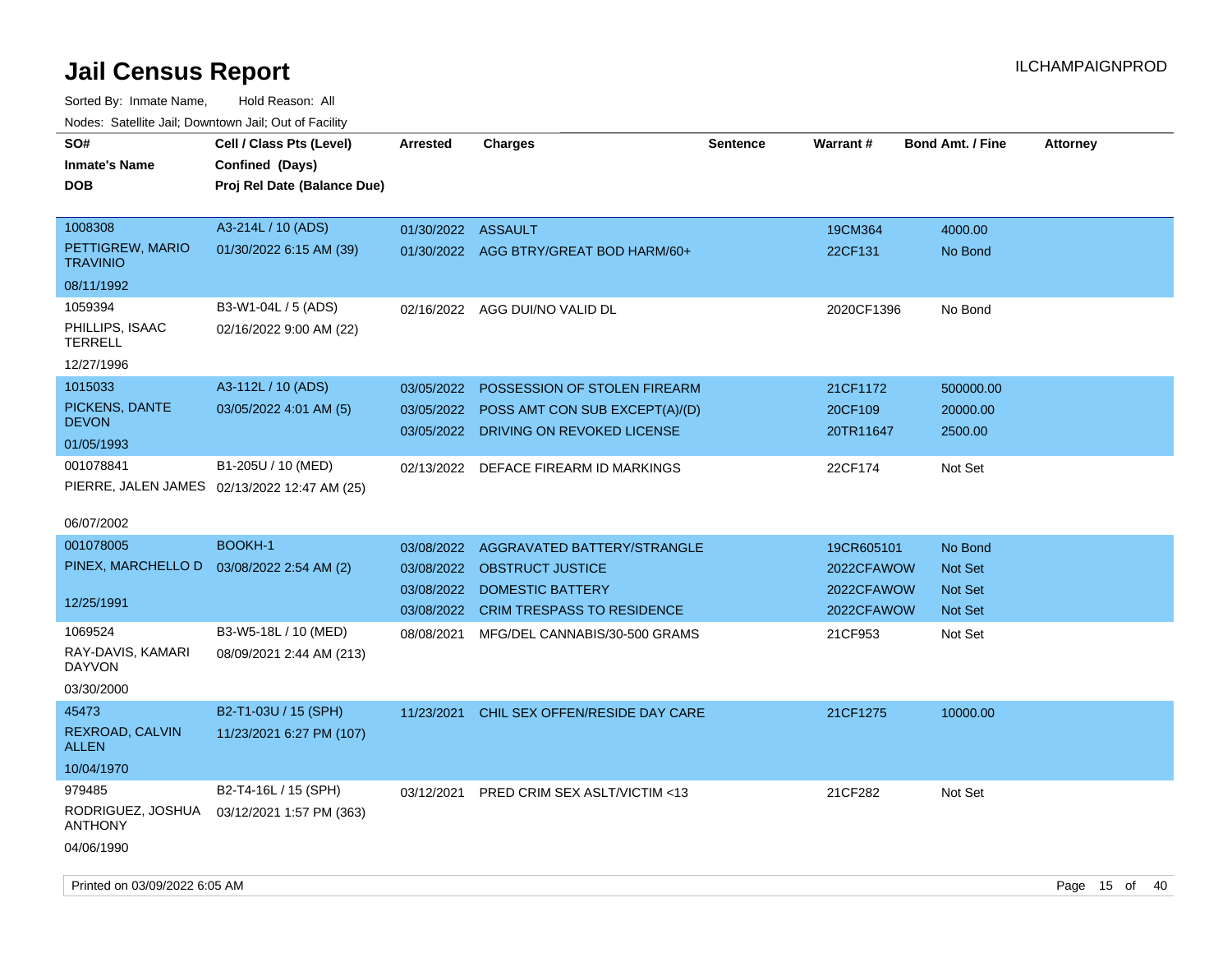| Todoo. Catolino can, Bomntonn can, Out of Fability<br>SO#<br><b>Inmate's Name</b><br><b>DOB</b> | Cell / Class Pts (Level)<br>Confined (Days)<br>Proj Rel Date (Balance Due) | <b>Arrested</b>  | <b>Charges</b>                           | <b>Sentence</b> | <b>Warrant#</b> | <b>Bond Amt. / Fine</b> | <b>Attorney</b> |
|-------------------------------------------------------------------------------------------------|----------------------------------------------------------------------------|------------------|------------------------------------------|-----------------|-----------------|-------------------------|-----------------|
| 61330                                                                                           | B4-123L / 15 (MAX)                                                         | 12/01/2021       | <b>ARMED HABITUAL CRIMINAL</b>           |                 | 21CF1473        | Not Set                 |                 |
| <b>RUFFIN, JONATHON</b><br><b>CECIL</b>                                                         | 12/01/2021 5:34 AM (99)                                                    | 12/01/2021       | <b>PAROLE REVOCATION</b>                 |                 | CH2107545       | No Bond                 |                 |
| 05/10/1984                                                                                      |                                                                            |                  |                                          |                 |                 |                         |                 |
| 1071161                                                                                         | B4-124L / 15 (MAX)                                                         | 08/18/2021       | DELIVERY OF OR POSSESSION OF W/INT       |                 | 21CF1008        | No Bond                 |                 |
| SANDERS, MARKELL<br>LAMAR                                                                       | 08/18/2021 6:18 PM (204)                                                   |                  |                                          |                 |                 |                         |                 |
| 02/02/2000                                                                                      |                                                                            |                  |                                          |                 |                 |                         |                 |
| 001078898                                                                                       | A4-205U / 15 (MAX)                                                         |                  | 03/02/2022 AGG DISCHARGE FIREARM         |                 | 22CF254         | <b>Not Set</b>          |                 |
| SAROLAS, JONATHAN<br>Е.                                                                         | 03/02/2022 9:20 AM (8)                                                     |                  |                                          |                 |                 |                         |                 |
| 07/16/1988                                                                                      |                                                                            |                  |                                          |                 |                 |                         |                 |
| 1000820                                                                                         | A4-101U / 15 (ADS)                                                         | 01/24/2022       | FELON POSS/USE WEAPON/FIREARM            |                 | 22CF105         | Not Set                 |                 |
| SCHNEIDER, SONGAN 01/24/2022 8:20 AM (45)<br><b>MICHAEL</b>                                     |                                                                            |                  | 01/24/2022 AGGRAVATED DOMESTIC BATTERY   |                 | 21CF1433        | 25000.00                |                 |
| 08/18/1992                                                                                      |                                                                            |                  |                                          |                 |                 |                         |                 |
| 1035514                                                                                         | BOOKH-7                                                                    | 03/08/2022       | <b>CRIMINAL TRESPASS BUILDING</b>        |                 | 2022CFAWOW      | No Bond                 |                 |
| SIMMONS, KAVOSCEA                                                                               | 03/08/2022 11:44 AM (2)                                                    | 03/08/2022       | POSSESS LOST CREDIT/DEBIT CARD           |                 | 2022CFAWOW      | No Bond                 |                 |
| <b>HILLARY-ADDISON</b>                                                                          |                                                                            | 03/08/2022       | <b>BURGLARY</b>                          |                 | 2021CF000553    | 10000.00                |                 |
| 01/12/1995                                                                                      |                                                                            | 03/08/2022       | <b>FLEEING/ATTEMPT ELUDE OFFICER</b>     |                 | 2022MT00053     | 10000.00                |                 |
| 001078441                                                                                       | BOOKF-3 / 15 (ADS)                                                         | 10/01/2021       | ARMED HABITUAL CRIMINAL                  |                 | 21CF1182        | Not Set                 |                 |
| SINGLETON, CORRIE<br><b>DERRELL</b>                                                             | 10/01/2021 12:36 PM (160)                                                  | 12/20/2021       | SPEEDING 26-34 MPH OVER LIMIT            |                 | 2021TR2701      | 1000.00                 |                 |
| 05/07/1983                                                                                      |                                                                            |                  |                                          |                 |                 |                         |                 |
| 001078765                                                                                       | B4-223L / 10 (MED)                                                         |                  | 01/13/2022 FELON POSS/USE WEAPON/FIREARM |                 | 22CF66          | <b>Not Set</b>          |                 |
| SMITH, COREY ADRIAN 01/13/2022 7:32 PM (56)                                                     |                                                                            |                  |                                          |                 |                 |                         |                 |
| 09/01/1987                                                                                      |                                                                            |                  |                                          |                 |                 |                         |                 |
| 532833                                                                                          | BOOKH-7                                                                    | 03/08/2022       | DRIVING ON REVOKED LICENSE               |                 | 2020TR1637      | 2500.00                 |                 |
| SMITH, DOUGLAS<br><b>MITCHELL</b>                                                               | 03/08/2022 12:51 PM (2)                                                    | 03/08/2022 THEFT |                                          |                 | 20CMAWOW        | 100.00                  |                 |
| 09/04/1979                                                                                      |                                                                            |                  |                                          |                 |                 |                         |                 |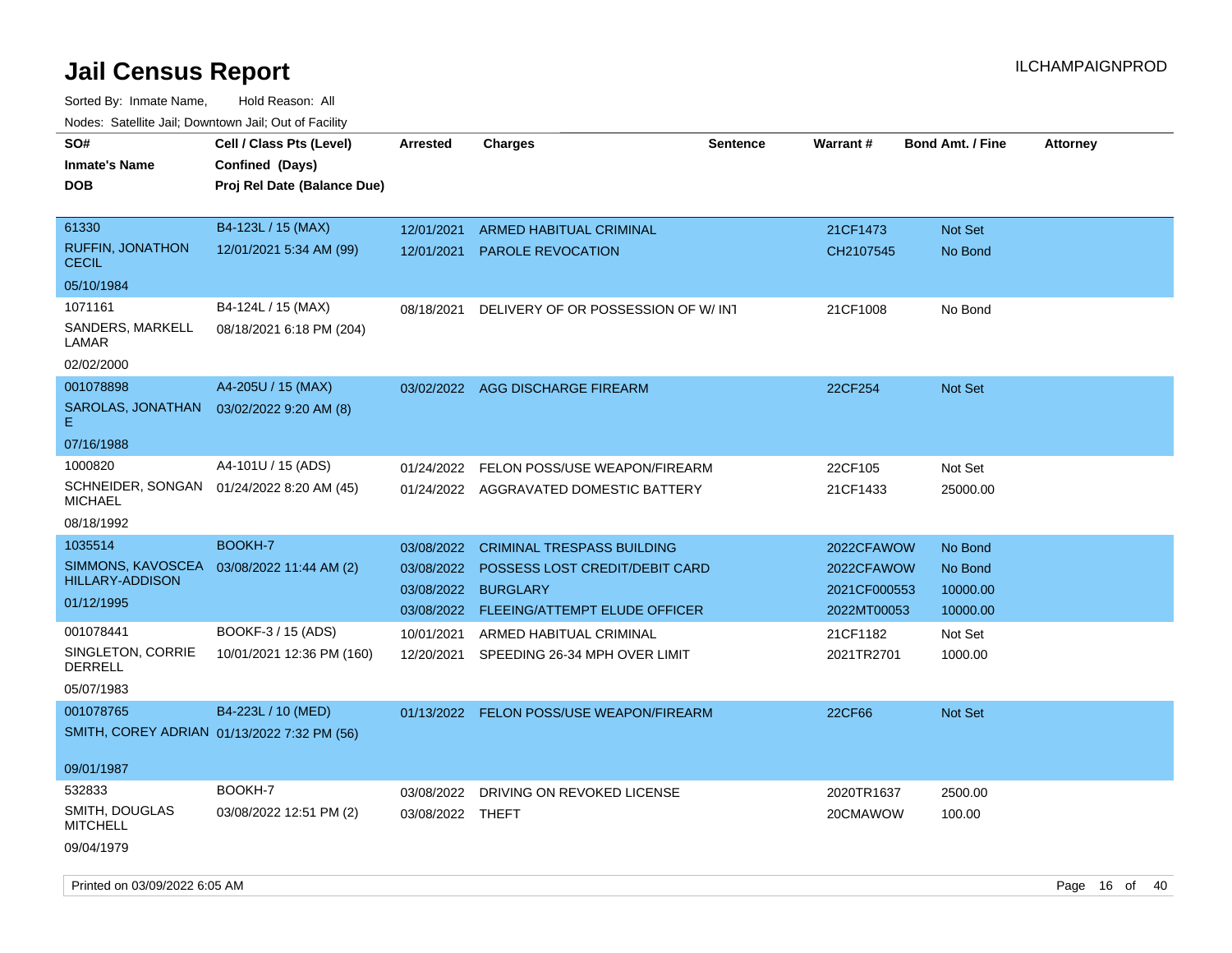| Nodes. Satellite Jali, Downtown Jali, Out of Facility |                             |            |                                      |                 |            |                         |                 |
|-------------------------------------------------------|-----------------------------|------------|--------------------------------------|-----------------|------------|-------------------------|-----------------|
| SO#                                                   | Cell / Class Pts (Level)    | Arrested   | <b>Charges</b>                       | <b>Sentence</b> | Warrant#   | <b>Bond Amt. / Fine</b> | <b>Attorney</b> |
| <b>Inmate's Name</b>                                  | Confined (Days)             |            |                                      |                 |            |                         |                 |
| <b>DOB</b>                                            | Proj Rel Date (Balance Due) |            |                                      |                 |            |                         |                 |
|                                                       |                             |            |                                      |                 |            |                         |                 |
| 001077770                                             | A1-226L / 5 (MIN)           |            | 01/06/2022 RESIDENTIAL BURGLARY      |                 | 21CF319    | Not Set                 |                 |
| STOFFLE, KELLY ANNE 01/06/2022 3:14 PM (63)           |                             |            |                                      |                 |            |                         |                 |
|                                                       |                             |            |                                      |                 |            |                         |                 |
| 04/12/1989                                            |                             |            |                                      |                 |            |                         |                 |
| 38305                                                 | B2-T2-06L / 10 (SPH)        | 03/18/2020 | <b>CRIMINAL SEXUAL ABUSE</b>         |                 | 20CF-343   | 500000.00               |                 |
| STOVER, JOSH<br>ANDREW                                | 03/18/2020 10:24 AM (722)   |            |                                      |                 |            |                         |                 |
| 08/18/1973                                            |                             |            |                                      |                 |            |                         |                 |
| 001078182                                             | B3-W2-06L / 5 (MIN)         | 12/20/2021 | DRIVING ON REVOKED LICENSE           |                 | 2021CF800  | No Bond                 |                 |
| STRONG, KEVIN<br><b>GARDNER</b>                       | 12/20/2021 4:34 PM (80)     |            |                                      |                 |            |                         |                 |
| 02/12/1963                                            | 3/19/2022 (0.00)            |            |                                      |                 |            |                         |                 |
| 1062701                                               | B1-107L / 15 (MAX)          | 01/20/2022 | UNLAWFUL USE OF A WEAPON             | 10y (DOC)       | 2021CF114  | No Bond                 |                 |
| TAYLOR, CODY EARL                                     | 01/20/2022 11:31 AM (49)    |            |                                      |                 |            |                         |                 |
|                                                       |                             |            |                                      |                 |            |                         |                 |
| 10/22/1997                                            |                             |            |                                      |                 |            |                         |                 |
| 1036650                                               | B4-225U / 10 (MED)          |            | 02/16/2022 ARMED VIOLENCE/CATEGORY I |                 | 21CF845    | 250000.00               |                 |
| <b>TAYLOR, KORRION</b><br><b>VELEZ</b>                | 02/16/2022 4:33 PM (22)     |            |                                      |                 |            |                         |                 |
| 03/18/1997                                            |                             |            |                                      |                 |            |                         |                 |
| 001078471                                             | B4-221U / 10 (MED)          | 10/11/2021 | AGG UUW/VEHICLE/<21                  |                 | 21CF1210   | 100.00                  |                 |
| THATCH, OMARION<br><b>DIAMONTE</b>                    | 10/11/2021 1:26 AM (150)    |            |                                      |                 |            |                         |                 |
| 09/05/2003                                            |                             |            |                                      |                 |            |                         |                 |
| 32058                                                 | B4-123U / 15 (MAX)          | 06/14/2021 | <b>AGG DISCH FIREARM</b>             |                 | 21CF690    | <b>Not Set</b>          |                 |
| THOMPSON, STEVEN<br>ONEAL                             | 06/14/2021 6:44 AM (269)    |            |                                      |                 |            |                         |                 |
| 03/14/1969                                            |                             |            |                                      |                 |            |                         |                 |
| 001078921                                             | BOOKH-3                     | 03/08/2022 | <b>DOMESTIC BATTERY</b>              |                 | 2022DVAWOW | No Bond                 |                 |
| TOLBERT, ANTWAN<br>LEVELLE                            | 03/08/2022 8:51 AM (2)      |            |                                      |                 |            |                         |                 |
| 03/02/1980                                            |                             |            |                                      |                 |            |                         |                 |
|                                                       |                             |            |                                      |                 |            |                         |                 |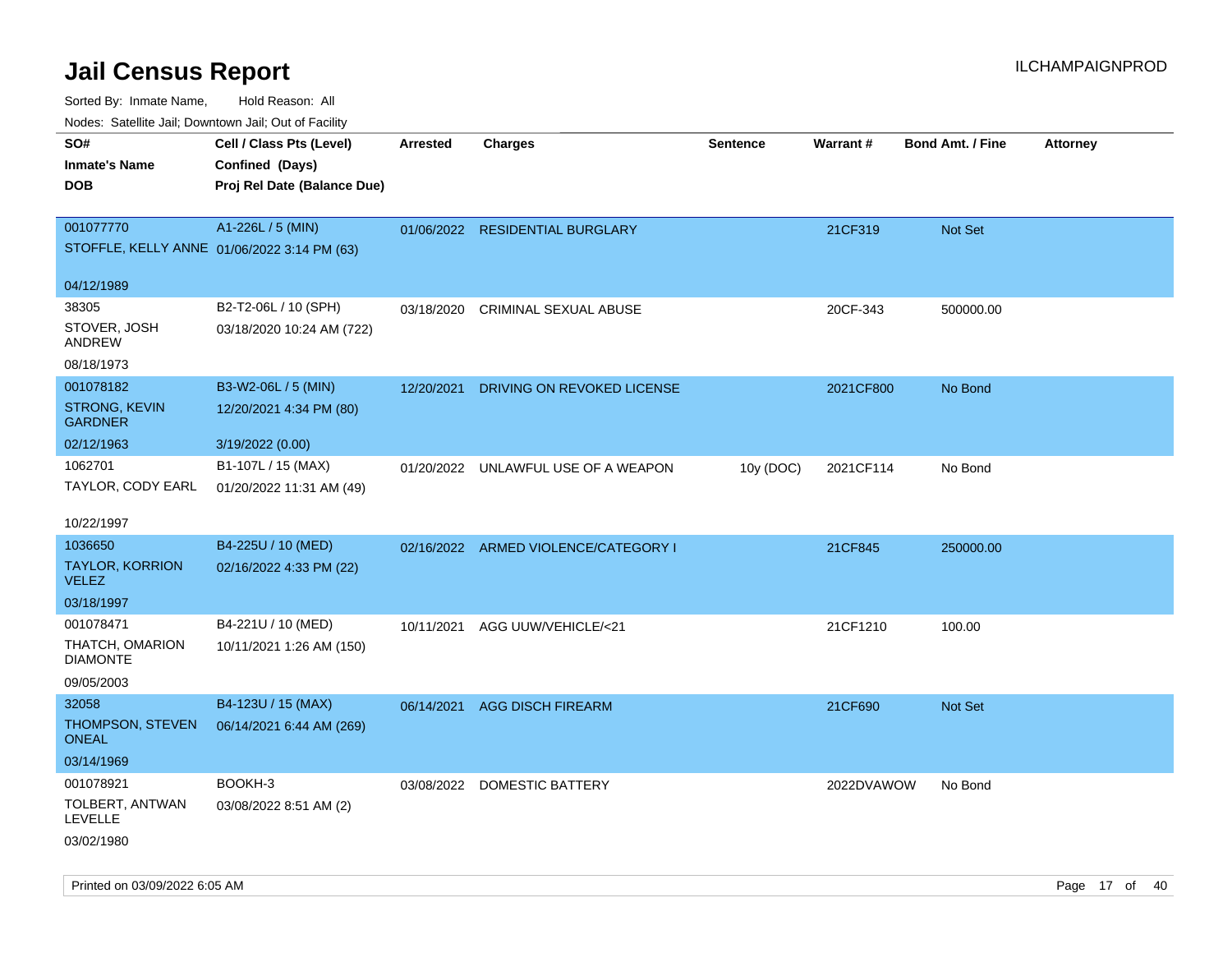| SO#                                           | Cell / Class Pts (Level)    | <b>Arrested</b> | <b>Charges</b>                          | <b>Sentence</b> | Warrant#    | <b>Bond Amt. / Fine</b> | <b>Attorney</b> |
|-----------------------------------------------|-----------------------------|-----------------|-----------------------------------------|-----------------|-------------|-------------------------|-----------------|
| <b>Inmate's Name</b>                          | Confined (Days)             |                 |                                         |                 |             |                         |                 |
| <b>DOB</b>                                    | Proj Rel Date (Balance Due) |                 |                                         |                 |             |                         |                 |
|                                               |                             |                 |                                         |                 |             |                         |                 |
| 001078792                                     | A4-104L / 15 (ADS)          | 01/24/2022      | <b>FUGITIVE FROM JUSTICE</b>            |                 | 22CF99      | Not Set                 |                 |
| <b>TRAMBLE, TOM</b>                           | 01/24/2022 10:24 AM (45)    |                 | 01/24/2022 FUGITIVE FROM JUSTICE        |                 | 22CF100     | <b>Not Set</b>          |                 |
| <b>MARCUS</b>                                 |                             |                 | 01/24/2022 ARMED VIOLENCE/CATEGORY I    |                 | 22CF101     | Not Set                 |                 |
| 02/28/1985                                    |                             |                 |                                         |                 |             |                         |                 |
| 32910                                         | B3-W1-02L / 10 (MED)        | 10/04/2021      | DOM BTRY/HARM/1-2 PRECONV               |                 | 21CF1189    | Not Set                 |                 |
| TULL, CHRISTOPHER<br><b>MICHAEL</b>           | 10/04/2021 10:53 PM (157)   |                 |                                         |                 |             |                         |                 |
| 04/02/1971                                    |                             |                 |                                         |                 |             |                         |                 |
| 1070737                                       | A1-126L / 15 (MAX)          |                 | 10/14/2021 AGG KIDNAPG/<13/INTEL DISABL | (DHS)           | 2020CF418   | 250000.00               |                 |
| <b>WASHINGTON.</b><br><b>JASTINA VIRGINIA</b> | 10/14/2021 12:02 PM (147)   |                 |                                         |                 |             |                         |                 |
| 04/11/2000                                    |                             |                 |                                         |                 |             |                         |                 |
| 977140                                        | B1-203L / 10 (MED)          | 10/24/2021      | ARMED HABITUAL CRIMINAL                 |                 | 21CF1289    | Not Set                 |                 |
| <b>WEBSTER, DERRIAL</b><br><b>DEVON</b>       | 10/24/2021 2:46 AM (137)    |                 |                                         |                 |             |                         |                 |
| 01/14/1990                                    |                             |                 |                                         |                 |             |                         |                 |
| 001078328                                     | B1-105L / 15 (MAX)          | 08/30/2021      | <b>FELON POSS/USE WEAPON/FIREARM</b>    |                 | 21CF1045    | Not Set                 |                 |
| <b>WHITE, JUSTIN</b><br><b>STEVEN</b>         | 08/30/2021 10:48 AM (192)   |                 |                                         |                 |             |                         |                 |
| 10/25/1995                                    |                             |                 |                                         |                 |             |                         |                 |
| 1075313                                       | A4-207U / 15 (ADS)          | 01/29/2022      | POSSESSION OF STOLEN FIREARM            |                 | 22CF132     | Not Set                 |                 |
| <b>WILLIAMS, EARDIS</b>                       | 01/29/2022 1:23 AM (40)     | 01/29/2022      | MFG/DEL CANNABIS/30-500 GRAMS           |                 | 20CF51      | 5000.00                 |                 |
| ANTONIO, Junior                               |                             |                 | 01/29/2022 POSSESSION OF STOLEN FIREARM |                 | 20CF1048    | 500000.00               |                 |
| 01/21/1999                                    |                             |                 |                                         |                 |             |                         |                 |
| 638552                                        | B2-T2-08L / 5 (SPH)         | 10/07/2021      | CHILD PORNOGRAPHY/PHOTOGRAPH            |                 | 2021CF1207  | No Bond                 |                 |
| <b>WILLIAMS, MICHAEL</b><br><b>JAMES</b>      | 10/07/2021 12:20 PM (154)   |                 |                                         |                 |             |                         |                 |
| 03/29/1964                                    |                             |                 |                                         |                 |             |                         |                 |
| 1066370                                       | B1-101L / 15 (MAX)          | 07/28/2021      | ARMED VIOLENCE/CATEGORY III             |                 | 2021 CF 882 | Not Set                 |                 |
| <b>WILLIAMS, REONTE</b><br><b>REMIR</b>       | 07/28/2021 5:40 AM (225)    |                 |                                         |                 |             |                         |                 |
| 05/14/1999                                    |                             |                 |                                         |                 |             |                         |                 |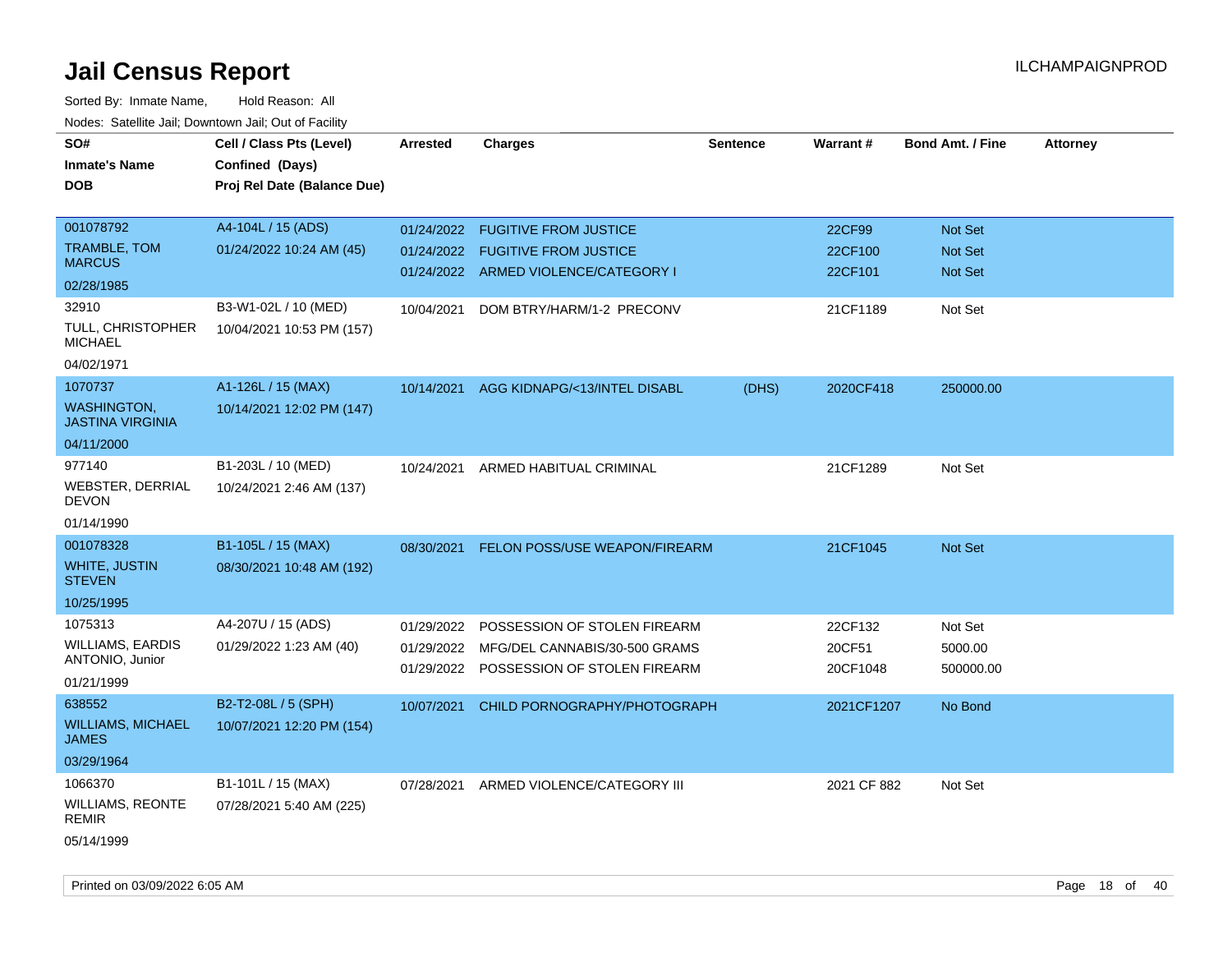| SO#<br><b>Inmate's Name</b><br><b>DOB</b>                          | Cell / Class Pts (Level)<br>Confined (Days)<br>Proj Rel Date (Balance Due) | Arrested   | <b>Charges</b>                       | <b>Sentence</b> | Warrant# | <b>Bond Amt. / Fine</b> | <b>Attorney</b> |
|--------------------------------------------------------------------|----------------------------------------------------------------------------|------------|--------------------------------------|-----------------|----------|-------------------------|-----------------|
| 1020914<br><b>WILSON, BRANDON</b><br><b>LARON</b>                  | A3-113L / 10 (ADS)<br>03/06/2022 11:46 AM (4)                              | 03/06/2022 | <b>FELON POSS/USE WEAPON/FIREARM</b> |                 | 21CF1337 | 250000.00               |                 |
| 07/05/1994                                                         |                                                                            |            |                                      |                 |          |                         |                 |
| 1051953<br><b>WINSTON, ALYSSIA</b><br><b>LETEECE</b><br>03/17/1996 | A1-124U / 10 (ADS)<br>02/02/2022 4:29 AM (36)                              | 02/02/2022 | DOMESTIC BATTERY/OTHER PRIOR         |                 | 22CF144  | Not Set                 |                 |
| <b>Total Satellite Jail: 142</b>                                   |                                                                            | Males: 124 | Females: 18<br>Unknown: 0            |                 |          |                         |                 |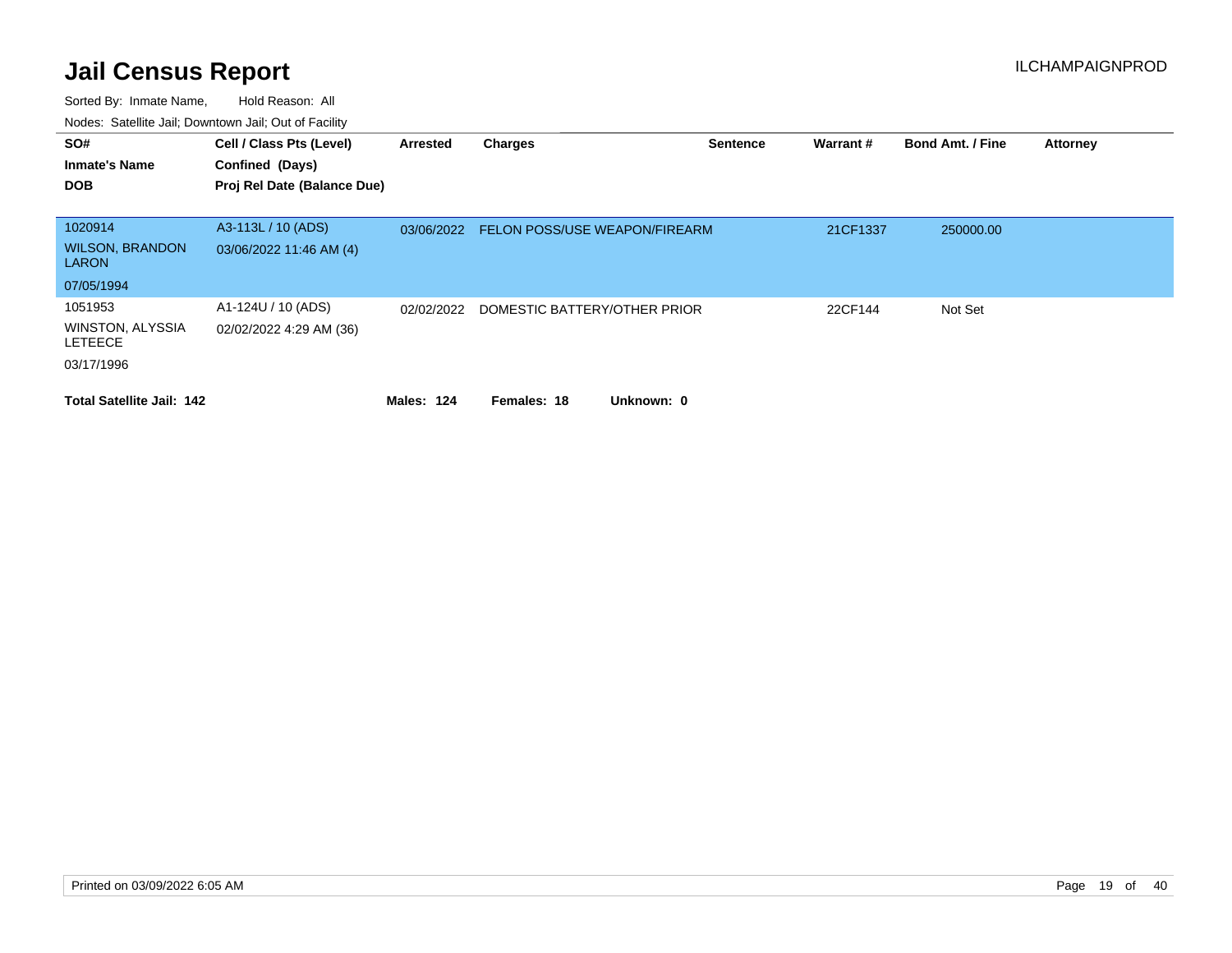| <b>Downtown Jail</b>                      |                             |            |                                 |          |           |                         |                 |
|-------------------------------------------|-----------------------------|------------|---------------------------------|----------|-----------|-------------------------|-----------------|
| SO#                                       | Cell / Class Pts (Level)    | Arrested   | <b>Charges</b>                  | Sentence | Warrant#  | <b>Bond Amt. / Fine</b> | <b>Attorney</b> |
| <b>Inmate's Name</b>                      | Confined (Days)             |            |                                 |          |           |                         |                 |
| <b>DOB</b>                                | Proj Rel Date (Balance Due) |            |                                 |          |           |                         |                 |
|                                           |                             |            |                                 |          |           |                         |                 |
| 1073165                                   | G4L / 5 (MIN)               | 04/30/2021 | FORGERY/ISSUE/DELIVER DOCUMENT  |          | 19CF143   | 75000.00                |                 |
| <b>ACKERMAN, CODY</b>                     | 04/30/2021 4:48 PM (314)    | 04/30/2021 | <b>BURGLARY</b>                 | 9y (DOC) | 21CF516   | Not Set                 |                 |
| <b>JAMES</b>                              |                             | 05/03/2021 | FORGERY/ISSUE/DELIVER DOCUMENT  |          | 2018CF689 | 2500.00 / 75.00         |                 |
| 02/01/1989                                |                             |            |                                 |          |           |                         |                 |
| 47897                                     | J5L / 15 (ADS)              | 01/19/2022 | <b>VIOLATE ORDER PROTECTION</b> |          | 22CF85    | Not Set                 |                 |
| BRANAMAN,<br><b>CLIFFORD EARL</b>         | 01/19/2022 9:21 PM (50)     | 01/19/2022 | DRVG REVOKED/2+/PERS INJ/DEATH  |          | 22CF84    | Not Set                 |                 |
|                                           |                             | 01/19/2022 | PAROLE REVOCATION               |          | VA2201139 | No Bond                 |                 |
| 03/09/1975                                |                             | 02/08/2022 | DRIVE REVOKED/RECK HOMIC/3      |          | 21CF1280  | Not Set                 |                 |
|                                           |                             | 02/08/2022 | DRIVING ON REVOKED LICENSE      |          | 21TR8305  | Not Set                 |                 |
| 990633                                    | G7L / 5 (MIN)               | 02/15/2022 | POSS AMT CON SUB EXCEPT(A)/(D)  | 5y (DOC) | 2017CF598 | No Bond                 |                 |
| <b>BRIFFORD, WILLIE</b><br>Junior         | 02/15/2022 8:56 AM (23)     |            | 02/15/2022 CIVIL FTA WARRANT    |          | 019F154   | 2500.00                 |                 |
| 09/13/1987                                |                             |            |                                 |          |           |                         |                 |
| 1027929                                   | F6L / 15 (MAX)              | 12/18/2021 | HOME INVASION/CAUSE INJURY      |          | 21CF1560  | No Bond                 |                 |
| <b>BROUGHTON, MARK</b><br>ANTHONY, Junior | 12/18/2021 2:55 AM (82)     |            |                                 |          |           |                         |                 |
| 02/15/1990                                |                             |            |                                 |          |           |                         |                 |
| 1067476                                   | F7U / 10 (MED)              | 11/13/2021 | AGG DOMESTIC BATTERY/STRANGLE   |          | 20CF575   | 5000.00                 |                 |
| <b>BROWN, JAMES</b><br><b>BRONELL</b>     | 11/13/2021 2:35 AM (117)    | 11/13/2021 | <b>RESIDENTIAL BURGLARY</b>     |          | 21CF385   | 25000.00                |                 |
| 01/08/1996                                |                             |            |                                 |          |           |                         |                 |
| 995432                                    | H5L / 10 (ADS)              | 12/20/2021 | FAIL TO RPT WKLY/NO FIXED ADDR  |          | 21CF1559  | Not Set                 |                 |
| BROWN, JAVON<br><b>SHANTEZ</b>            | 12/20/2021 2:06 AM (80)     |            |                                 |          |           |                         |                 |
| 10/14/1991                                |                             |            |                                 |          |           |                         |                 |
| 1075941                                   | G2L / 5 (MIN)               | 10/08/2021 | AGG UNLAWFUL USE OF WEAPON/VEH  | 2y (DOC) | 20CF360   | No Bond                 |                 |
| <b>BROWN, LIONEL</b><br><b>TERRELL</b>    | 10/08/2021 5:16 PM (153)    |            |                                 |          |           |                         |                 |
| 10/19/1981                                |                             |            |                                 |          |           |                         |                 |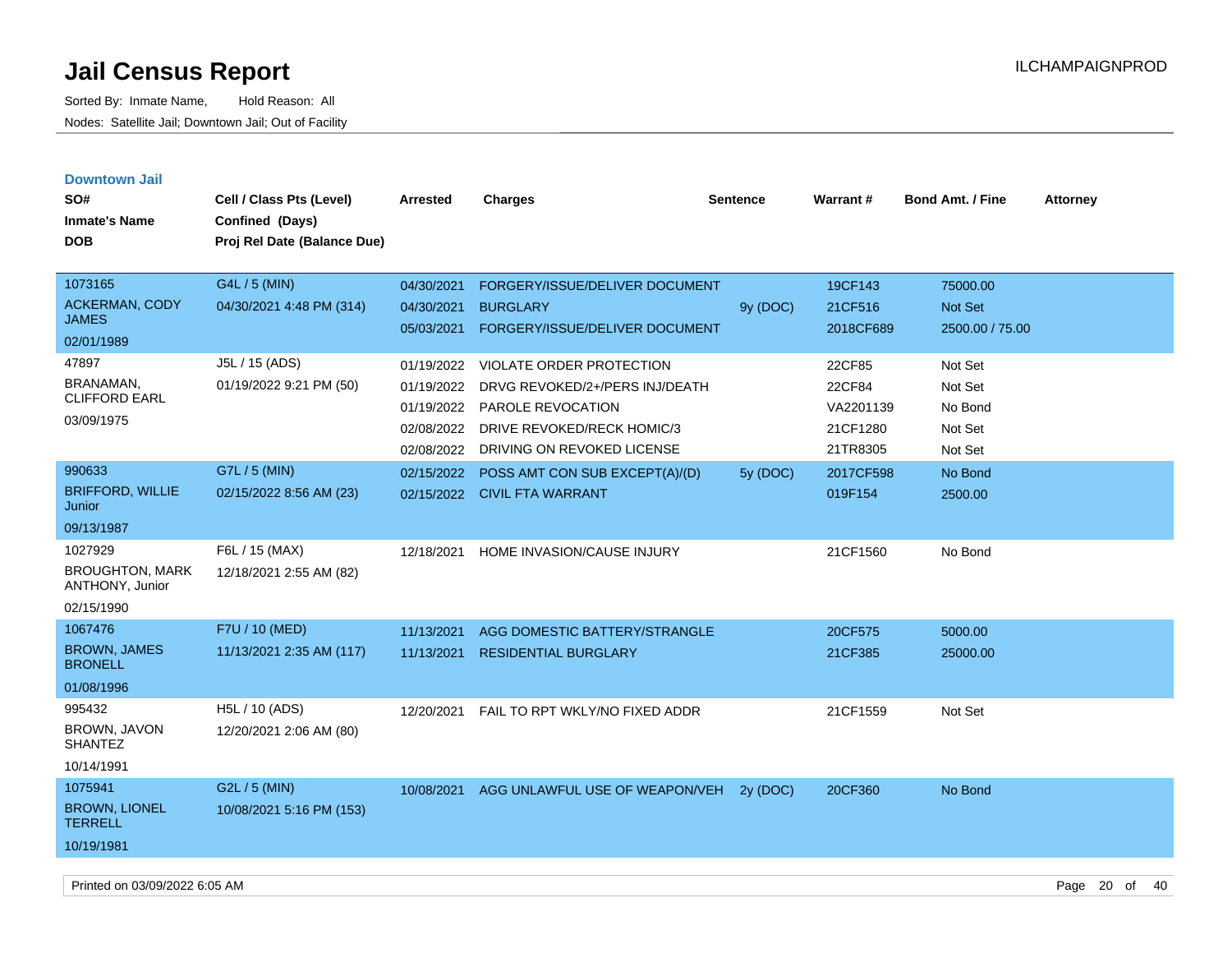| rouco. Calcillo Jali, Downtown Jali, Out of Facility |                                            |                 |                                           |                 |            |                         |                 |
|------------------------------------------------------|--------------------------------------------|-----------------|-------------------------------------------|-----------------|------------|-------------------------|-----------------|
| SO#                                                  | Cell / Class Pts (Level)                   | <b>Arrested</b> | <b>Charges</b>                            | <b>Sentence</b> | Warrant#   | <b>Bond Amt. / Fine</b> | <b>Attorney</b> |
| Inmate's Name                                        | Confined (Days)                            |                 |                                           |                 |            |                         |                 |
| DOB                                                  | Proj Rel Date (Balance Due)                |                 |                                           |                 |            |                         |                 |
|                                                      |                                            |                 |                                           |                 |            |                         |                 |
| 001078900                                            | C9L / 15 (ADS)                             |                 | 03/02/2022 MURDER/INTENT TO KILL/INJURE   |                 | 22CF252    | <b>Not Set</b>          |                 |
| <b>BYRD, ANDREW</b><br><b>DARNELL</b>                | 03/02/2022 11:59 PM (8)                    |                 |                                           |                 |            |                         |                 |
| 12/30/2003                                           |                                            |                 |                                           |                 |            |                         |                 |
| 001078092                                            | H2U / 10 (ADS)                             | 12/27/2021      | AGG BATTERY/PUBLIC PLACE                  |                 | 2021CF1042 | 5000.00                 |                 |
| WILLIAM                                              | CHOUNARD, STANLEY 12/27/2021 10:47 PM (73) |                 |                                           |                 |            |                         |                 |
| 06/25/1986                                           |                                            |                 |                                           |                 |            |                         |                 |
| 56241                                                | E1L / 5 (MIN)                              |                 | 01/13/2022 VIOLATE ORDER/PRIOR DOM BTRY   |                 | 22CF59     | <b>Not Set</b>          |                 |
| <b>CLARK, DAMON</b><br><b>GILLMORE</b>               | 01/13/2022 4:36 AM (56)                    |                 |                                           |                 |            |                         |                 |
| 12/21/1976                                           |                                            |                 |                                           |                 |            |                         |                 |
| 001078838                                            | K <sub>2</sub> / 15 (ADS)                  |                 | 02/12/2022 PRED CRIM SEX ASLT/BODILY HARM |                 | 21CF30     | 150000.00               |                 |
| CLAYTON, KAREEM<br>JAMAL                             | 02/12/2022 8:55 AM (26)                    |                 |                                           |                 |            |                         |                 |
| 02/03/1974                                           |                                            |                 |                                           |                 |            |                         |                 |
| 1075361                                              | J6L / 5 (ADS)                              | 04/16/2021      | <b>BURGLARY</b>                           |                 | 21CF414    | Not Set                 |                 |
| <b>COWART, TORREY</b><br><b>BENJAMEN, Junior</b>     | 04/16/2021 9:17 PM (328)                   |                 |                                           |                 |            |                         |                 |
| 11/22/1987                                           |                                            |                 |                                           |                 |            |                         |                 |
| 1067370                                              | E6L / 15 (ADS)                             | 11/05/2021      | FIREARM/FOID INVALID/NOT ELIG             |                 | 21CF1370   | Not Set                 |                 |
| DAVIS, AUSTIN<br><b>CHRISTOPHER</b>                  | 11/06/2021 12:23 AM (124)                  |                 |                                           |                 |            |                         |                 |
| 08/11/1997                                           |                                            |                 |                                           |                 |            |                         |                 |
| 001077214                                            | $15/15$ (ADS)                              | 12/20/2021      | <b>MURDER</b>                             |                 | 21CF1572   | <b>Not Set</b>          |                 |
| DAVIS-MURDOCK,<br><b>ERION VASSHAD</b>               | 12/21/2021 10:13 AM (79)                   | 12/22/2021      | PAROLE REVOCATION                         |                 | CH2107977  | Not Set                 |                 |
| 06/22/1998                                           |                                            |                 |                                           |                 |            |                         |                 |
| 001078223                                            | G6L / 5 (MIN)                              | 11/09/2021      | AGG DUI/NO VALID DL                       |                 | 21CF1382   | Not Set                 |                 |
| DIEGO-MATEO,<br>JOAQUIN                              | 11/09/2021 10:52 PM (121)                  |                 |                                           |                 |            |                         |                 |
| 01/23/2002                                           |                                            |                 |                                           |                 |            |                         |                 |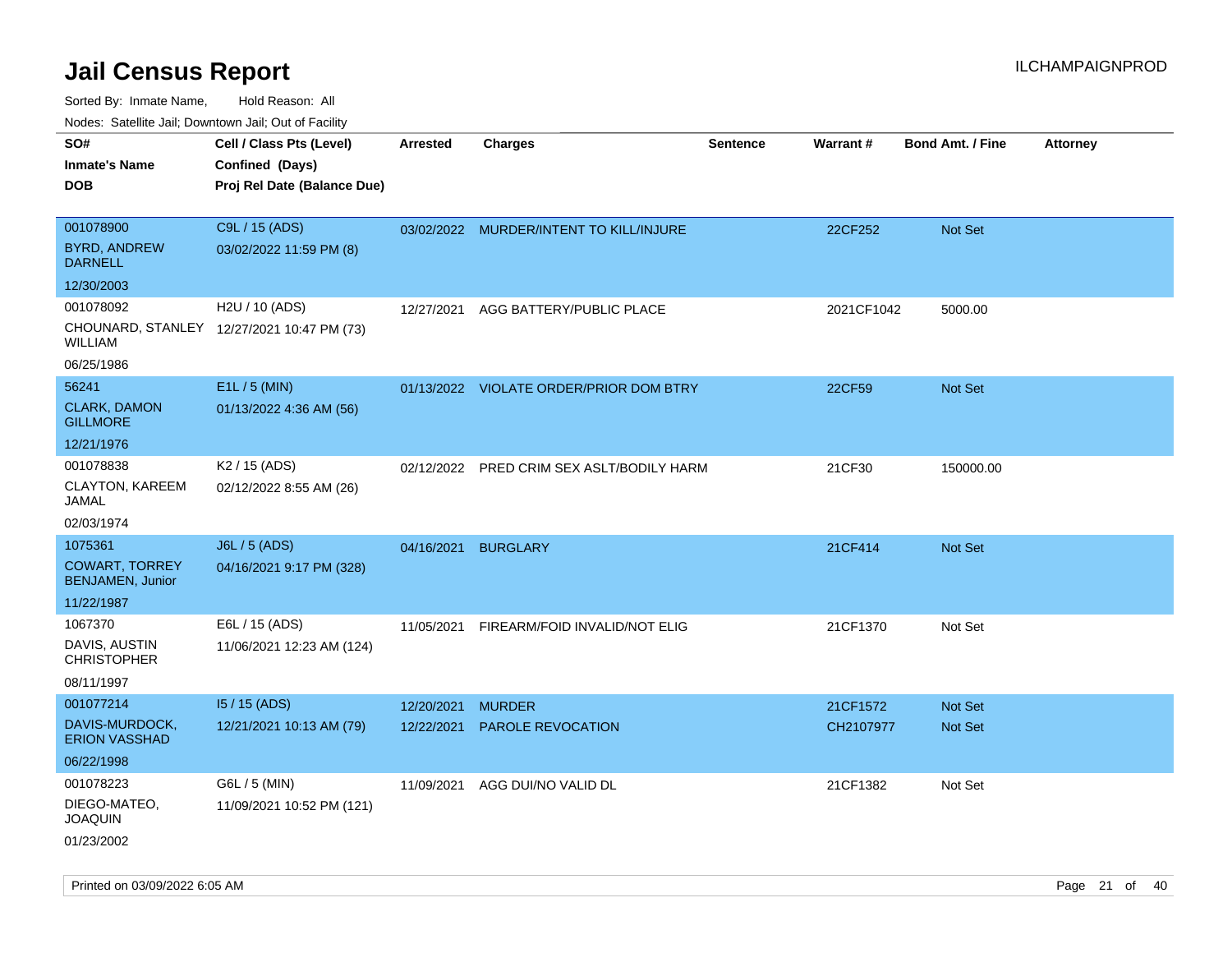Sorted By: Inmate Name, Hold Reason: All Nodes: Satellite Jail; Downtown Jail; Out of Facility

| roaco. Odichile Jan, Downtown Jan, Out of Facility |                             |                   |                                           |                 |            |                         |                 |
|----------------------------------------------------|-----------------------------|-------------------|-------------------------------------------|-----------------|------------|-------------------------|-----------------|
| SO#                                                | Cell / Class Pts (Level)    | <b>Arrested</b>   | <b>Charges</b>                            | <b>Sentence</b> | Warrant#   | <b>Bond Amt. / Fine</b> | <b>Attorney</b> |
| <b>Inmate's Name</b>                               | Confined (Days)             |                   |                                           |                 |            |                         |                 |
| <b>DOB</b>                                         | Proj Rel Date (Balance Due) |                   |                                           |                 |            |                         |                 |
|                                                    |                             |                   |                                           |                 |            |                         |                 |
| 571307                                             | J3L / 15 (ADS)              | 09/14/2020        | <b>CRIM SEXUAL ABUSE/CONSENT</b>          |                 | 2020CF1026 | Not Set                 |                 |
| <b>DOMINGO-</b><br>CASTANEDA,                      | 09/14/2020 11:19 PM (542)   |                   | 09/14/2020 PRED CRIM SEX ASLT/VICTIM <13  |                 | 2020CF1025 | Not Set                 |                 |
| 09/29/1989                                         |                             |                   |                                           |                 |            |                         |                 |
| 527379                                             | D6 / 15 (ADS)               | 10/25/2021        | ARMED HABITUAL CRIMINAL                   |                 | 21CF1297   | Not Set                 |                 |
| DRAKE, MARCELL<br><b>DEON</b>                      | 10/25/2021 5:05 PM (136)    |                   | 10/27/2021 AGG DOMESTIC BATTERY/STRANGLE  |                 | 21CF1245   | Not Set                 |                 |
| 04/20/1987                                         |                             |                   |                                           |                 |            |                         |                 |
| 959292                                             | K1 / 15 (ADS)               | 04/01/2021        | ATTEMPT (FIRST DEGREE MURDER)             |                 | 2020CF565  | 2000000.00              |                 |
| DUNCAN, COREYON<br><b>ANTHONY</b>                  | 04/01/2021 8:46 PM (343)    | 12/17/2021 MURDER |                                           |                 | 21CF1542   | <b>Not Set</b>          |                 |
| 01/17/1989                                         |                             |                   |                                           |                 |            |                         |                 |
| 1053207                                            | K3 / 15 (SPH)               |                   | 06/06/2019 MURDER/INTENT TO KILL/INJURE   |                 | 2019-CF849 | 2000000.00              |                 |
| FAUST, JAQUAVEON<br>LAVELL                         | 06/06/2019 2:24 PM (1,008)  |                   |                                           |                 |            |                         |                 |
| 07/25/1996                                         |                             |                   |                                           |                 |            |                         |                 |
| 524764                                             | G3L / 5 (MIN)               | 09/18/2021        | METH DELIVERY/15<100 GRAMS                |                 | 21CF627    | 50000.00                |                 |
| <b>FISCUS, ROBERT</b><br><b>LOWELL</b>             | 09/18/2021 10:50 AM (173)   |                   |                                           |                 |            |                         |                 |
| 02/17/1986                                         |                             |                   |                                           |                 |            |                         |                 |
| 1063104                                            | G1U / 5 (MIN)               |                   | 01/10/2022 VIOLATE ORDER PROTECTION       |                 | 21CF1258   | 25000.00                |                 |
| <b>FUSON, KEITH</b><br>EDWARD                      | 01/10/2022 9:14 PM (59)     |                   | 01/10/2022 VIOLATE ORDER PROTECTION       |                 | 21CF1259   | 25000.00                |                 |
| 05/07/1987                                         |                             |                   |                                           |                 |            |                         |                 |
| 1069726                                            | G1L / 5 (MIN)               |                   | 02/21/2022 POSS AMT CON SUB EXCEPT(A)/(D) | 18m (DOC)       | 2021CF472  | No Bond                 |                 |
| <b>GREER, CONNOR JAY</b>                           | 02/21/2022 1:41 PM (17)     |                   |                                           |                 |            |                         |                 |
|                                                    |                             |                   |                                           |                 |            |                         |                 |
| 02/22/1994                                         |                             |                   |                                           |                 |            |                         |                 |
| 32913                                              | 11 / 15 (ADS)               |                   | 12/03/2021 PRED CRIM SEX ASLT/VICTIM <13  |                 | 21CF1481   | Not Set                 |                 |
| GROB, WARREN A,<br>Junior                          | 12/03/2021 4:24 PM (97)     |                   |                                           |                 |            |                         |                 |
| 12/07/1950                                         |                             |                   |                                           |                 |            |                         |                 |

Printed on 03/09/2022 6:05 AM Page 22 of 40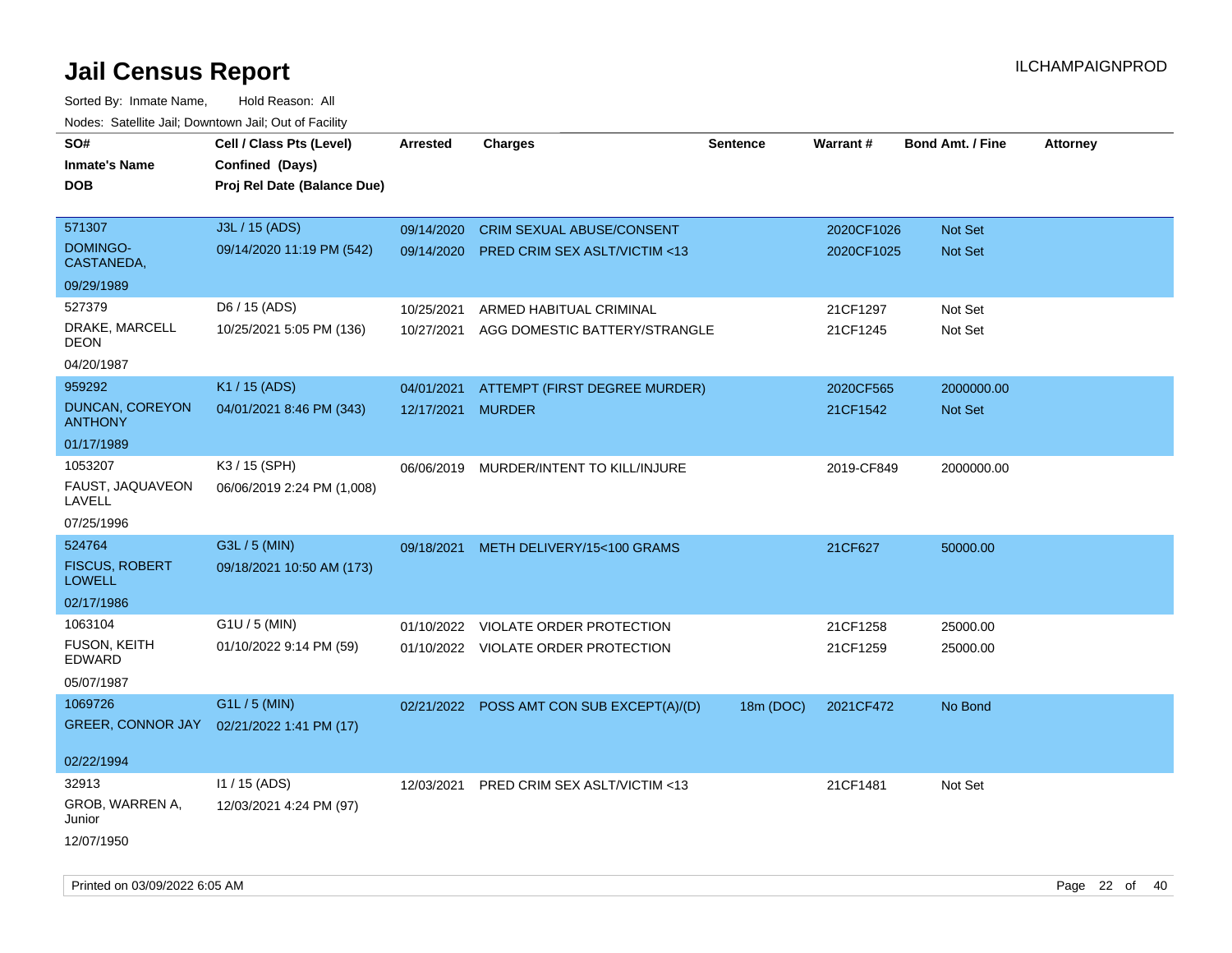| SO#                                       | Cell / Class Pts (Level)                   | <b>Arrested</b>  | <b>Charges</b>                                           | <b>Sentence</b> | Warrant#  | <b>Bond Amt. / Fine</b> | <b>Attorney</b> |
|-------------------------------------------|--------------------------------------------|------------------|----------------------------------------------------------|-----------------|-----------|-------------------------|-----------------|
| <b>Inmate's Name</b>                      | Confined (Days)                            |                  |                                                          |                 |           |                         |                 |
| <b>DOB</b>                                | Proj Rel Date (Balance Due)                |                  |                                                          |                 |           |                         |                 |
|                                           |                                            |                  |                                                          |                 |           |                         |                 |
| 001078871                                 | G9U / 5 (ADS)                              | 02/22/2022       | RETAIL THEFT/DISP MERCH/<\$300                           |                 | 2018JD182 | No Bond                 |                 |
| <b>HARRIS, MARTELL</b><br><b>TE'SHAWN</b> | 02/22/2022 3:44 PM (16)                    |                  | 02/22/2022 RESIDENTIAL BURGLARY                          |                 | 2020JD14  | No Bond                 |                 |
| 07/02/2003                                |                                            |                  | 02/22/2022 INDIRECT CRIMINAL CONTEMPT                    |                 | 2020CC9   | 20000.00                |                 |
| 1073611                                   | G3U / 5 (MIN)                              | 02/09/2021       | MFG 15>100 GR ECSTASY/ANALOG                             |                 | 21CF121   | 500000.00               |                 |
| HAYES, CAMERON<br><b>TAYLOR MALEEK</b>    | 02/09/2021 3:10 PM (394)                   | 02/09/2021       | DELIVERY OF OR POSSESSION OF W/INT                       |                 | 21CF160   | Not Set                 |                 |
| 08/10/1998                                |                                            |                  |                                                          |                 |           |                         |                 |
| 953555                                    | C4U / 15 (MAX)                             | 03/10/2021       | <b>CRIM TRESPASS TO RESIDENCE</b>                        |                 | 21CF272   | Not Set                 |                 |
| HUNT, TAVARIS EARL                        | 03/10/2021 4:58 AM (365)                   |                  | 04/14/2021 AGG FLEEING POLICE/21 MPH OVER                | 3y (DOC)        | 2020CF94  | 10000.00                |                 |
| 12/29/1987                                |                                            |                  |                                                          |                 |           |                         |                 |
| 518711                                    | G5L / 5 (MIN)                              | 01/30/2022 THEFT |                                                          |                 | 22CF133   | Not Set                 |                 |
| <b>INGERSON, LUCUS</b><br><b>JAMES</b>    | 01/30/2022 4:57 PM (39)                    |                  |                                                          |                 |           |                         |                 |
| 09/16/1979                                |                                            |                  |                                                          |                 |           |                         |                 |
| 001077864                                 | C6L / 15 (MAX)                             | 04/18/2021       | <b>FELON POSS/USE WEAPON/FIREARM</b>                     |                 | 21CF428   | Not Set                 |                 |
| D                                         | JAMERSON, ANTHONY 04/18/2021 7:21 PM (326) |                  |                                                          |                 |           |                         |                 |
| 01/26/1990                                |                                            |                  |                                                          |                 |           |                         |                 |
| 63110                                     | C7L / 10 (ADS)                             | 02/16/2022       | CRIM DAMAGE TO PROPERTY <\$500                           | 2y (DOC)        | 21CF1548  | No Bond                 |                 |
| JAMES, DOMINIQUE<br><b>JULIUS</b>         | 02/16/2022 5:24 PM (22)                    |                  |                                                          |                 |           |                         |                 |
| 03/04/1983                                |                                            |                  |                                                          |                 |           |                         |                 |
| 53058                                     | G4U / 5 (MIN)                              |                  | 01/31/2022 DELIVERY OF OR POSSESSION OF W/IN15y/6m (DOC) |                 |           | Not Set                 |                 |
| <b>JOHNSON, DEMARIO</b><br><b>LACONTE</b> | 01/31/2022 11:12 AM (38)                   |                  |                                                          |                 |           |                         |                 |
| 06/14/1981                                |                                            |                  |                                                          |                 |           |                         |                 |
| 001078766                                 | $13/5$ (ADS)                               | 02/08/2022       | AGGRAVATED BATTERY                                       |                 | 22CF160   | Not Set                 |                 |
| JOHNSON, IYONZI                           | 02/08/2022 11:56 AM (30)                   | 02/08/2022       | <b>BURGLARY</b>                                          |                 | 22CF63    | 3000.00                 |                 |
| 07/16/1994                                |                                            |                  |                                                          |                 |           |                         |                 |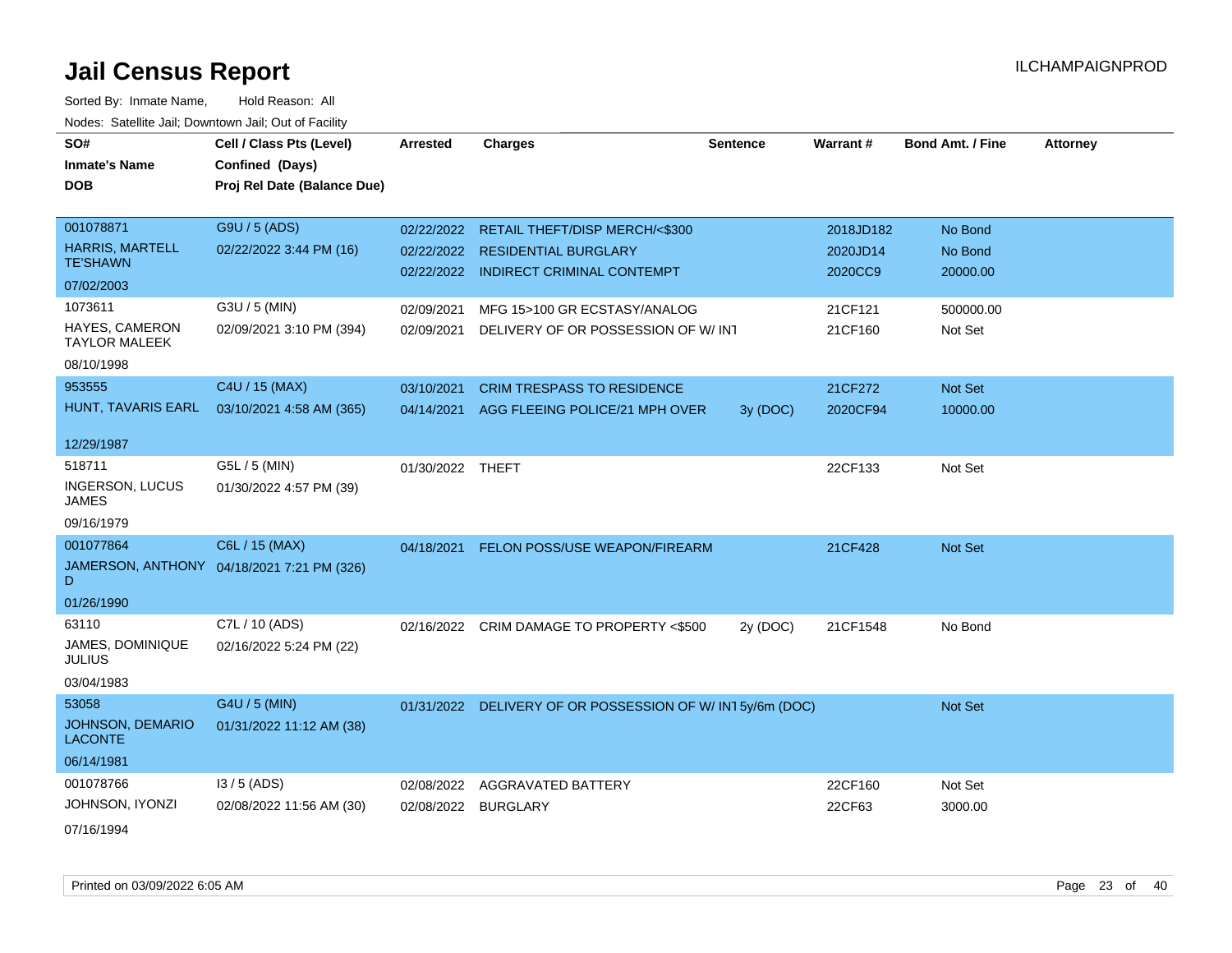Sorted By: Inmate Name, Hold Reason: All Nodes: Satellite Jail; Downtown Jail; Out of Facility

| SO#<br><b>Inmate's Name</b><br><b>DOB</b>                           | Cell / Class Pts (Level)<br>Confined (Days)<br>Proj Rel Date (Balance Due) | <b>Arrested</b>          | <b>Charges</b>                                                          | <b>Sentence</b> | Warrant#                      | <b>Bond Amt. / Fine</b>              | <b>Attorney</b> |
|---------------------------------------------------------------------|----------------------------------------------------------------------------|--------------------------|-------------------------------------------------------------------------|-----------------|-------------------------------|--------------------------------------|-----------------|
| 1068501<br>KING, JULIUS<br><b>EMANUEL</b><br>04/08/1985             | G7U / 5 (MIN)<br>02/07/2022 7:06 PM (31)                                   |                          | 02/07/2022 VIO ORDER/NOTICE/PRIOR VIO O/P                               |                 | 22CF156                       | No Bond                              |                 |
| 001078818<br>KINSEL, EVERAL<br><b>MICHAEL WILLIAM</b><br>10/16/1985 | C5L / 10 (MED)<br>02/04/2022 7:37 PM (34)                                  | 02/04/2022               | DOMESTIC BATTERY/OTHER PRIOR                                            |                 | 22CF148                       | Not Set                              |                 |
| 527447<br>KIRKWOOD, TYLER<br>JAMES<br>10/04/1985                    | C2L / 10 (ADS)<br>02/22/2022 10:47 AM (16)                                 | 02/22/2022<br>02/22/2022 | <b>BURGLARY</b><br>AGG BATTERY/GREAT BODILY HARM<br>02/23/2022 BURGLARY |                 | 22CF224<br>22CF223<br>22CF152 | <b>Not Set</b><br>Not Set<br>Not Set |                 |
| 24308<br><b>KWIATKOWSKI,</b><br>ROBERT JOHN<br>08/08/1963           | D <sub>2</sub> / 15 (MAX)<br>06/03/2021 10:40 PM (280)                     | 06/03/2021               | <b>ROBBERY</b>                                                          |                 | 21CF625                       | No Bond                              |                 |
| 29681<br>LENOIR, JOHN<br><b>CHRISTOPHER</b><br>04/20/1966           | J2L / 15 (ADS)<br>07/14/2020 12:51 PM (604)                                |                          | 07/14/2020 PREDATORY CRIMINAL SEX ASSLT/CHILD                           |                 | 20CF-781                      | 250000.00                            |                 |
| 001077524<br>LEWIS, TREVOR<br><b>DANIEL</b><br>06/03/2002           | D1 / 10 (SPH)<br>12/14/2020 5:16 PM (451)                                  | 12/14/2020               | <b>RESIDENTIAL ARSON</b>                                                | 6y (DOC)        | 2020-CF-1388                  | 150000.00                            |                 |
| 45113<br>MARTIN, JEREMIAH<br><b>FRANCIS</b><br>01/18/1977           | E2L / 15 (MAX)<br>11/20/2021 1:18 AM (110)                                 | 11/20/2021               | ARMED HABITUAL CRIMINAL                                                 |                 | 21CF1424                      | No Bond                              |                 |
| 1063030                                                             | H4L / 15 (ADS)<br>MASON, RYAN ONEIAL 12/21/2021 9:30 AM (79)               | 12/20/2021<br>12/22/2021 | <b>MURDER</b><br>PAROLE REVOCATION                                      |                 | 21CF1571<br>CH2107979         | Not Set<br>Not Set                   |                 |

02/22/1991

Printed on 03/09/2022 6:05 AM Page 24 of 40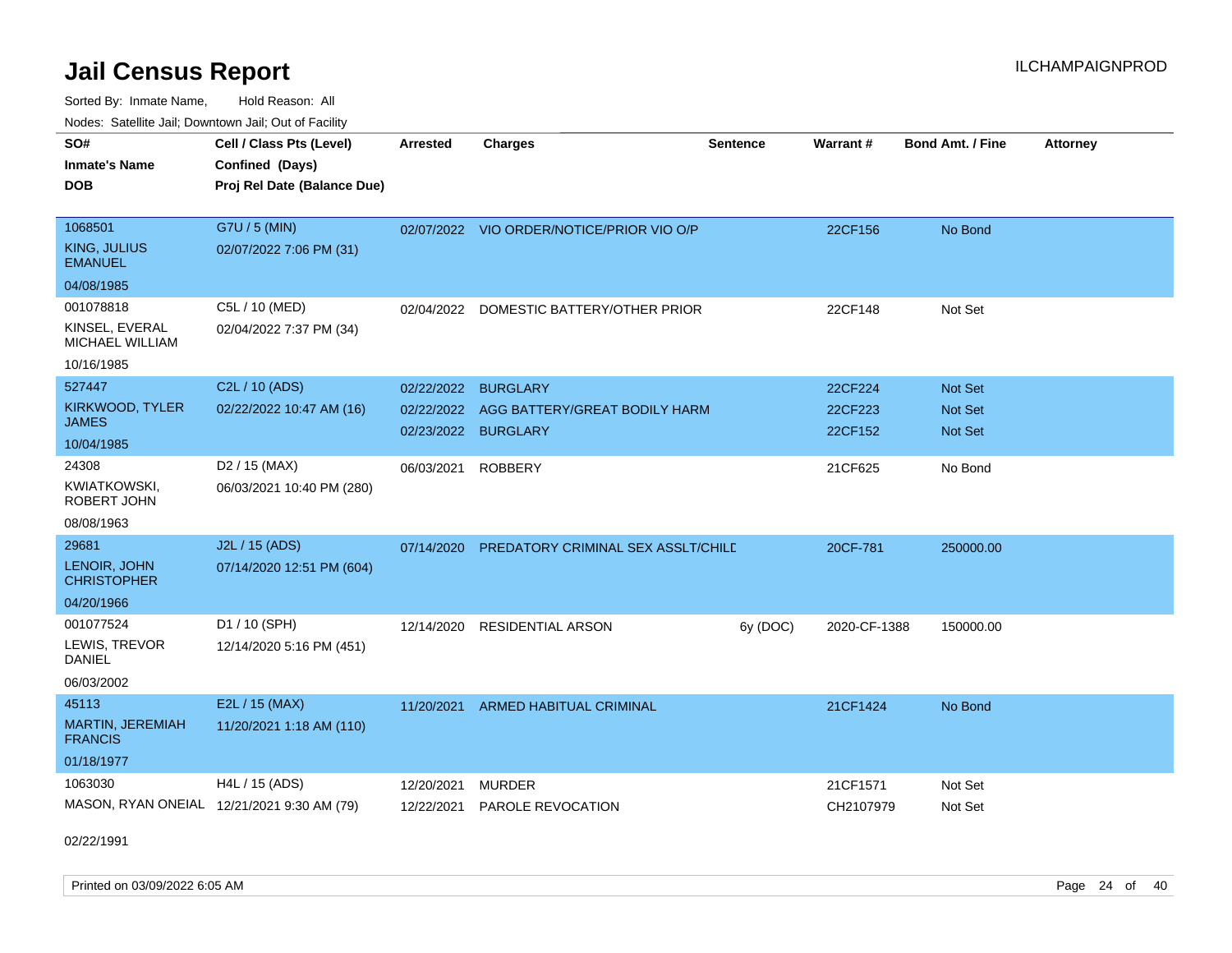| SO#                                   | Cell / Class Pts (Level)    | <b>Arrested</b>      | <b>Charges</b>                          | <b>Sentence</b> | Warrant#   | <b>Bond Amt. / Fine</b> | <b>Attorney</b> |
|---------------------------------------|-----------------------------|----------------------|-----------------------------------------|-----------------|------------|-------------------------|-----------------|
| <b>Inmate's Name</b>                  | Confined (Days)             |                      |                                         |                 |            |                         |                 |
| DOB                                   | Proj Rel Date (Balance Due) |                      |                                         |                 |            |                         |                 |
|                                       |                             |                      |                                         |                 |            |                         |                 |
| 1066623                               | G6U / 5 (MIN)               | 11/17/2021           | MFG/DEL 15<100 GR COCA/ANALOG           |                 | 17CF1093   | 75000.00                |                 |
| MATA-OROZCO,<br><b>OLEGARIO</b>       | 11/17/2021 5:08 PM (113)    |                      |                                         |                 |            |                         |                 |
| 03/06/1995                            |                             |                      |                                         |                 |            |                         |                 |
| 1076591                               | G8U / 5 (MIN)               | 02/22/2022           | DELIVERY OF OR POSSESSION OF W/INT      |                 | 20CF961    | 500000.00               |                 |
| MATTHEWS,<br><b>CHRISTIAN ANTHONY</b> | 02/22/2022 7:42 PM (16)     |                      | 02/23/2022 MAIL FRAUD                   |                 | 2:21CR173  | No Bond                 |                 |
| 03/15/1989                            |                             |                      |                                         |                 |            |                         |                 |
| 001078249                             | B3 / 10 (MED)               | 08/07/2021           | FELON POSS/USE WEAPON/FIREARM           | 4y (DOC)        | 21CF947    | Not Set                 |                 |
| MCCLENDON, CALVIN<br>M                | 08/07/2021 8:56 AM (215)    |                      |                                         |                 |            |                         |                 |
| 04/29/1990                            |                             |                      |                                         |                 |            |                         |                 |
| 40235                                 | G9L / 5 (MIN)               | 10/04/2021           | AGG DUI/4                               |                 | 2021CF1145 | 35000.00                |                 |
| MERRIWEATHER,<br><b>MARCUS TODD</b>   | 10/04/2021 4:41 PM (157)    |                      |                                         |                 |            |                         |                 |
| 11/28/1967                            |                             |                      |                                         |                 |            |                         |                 |
| 1040273                               | E5U / 15 (ADS)              | 09/30/2021           | <b>PRED CRIM SEX ASLT/VICTIM &lt;13</b> |                 | 21CF329    | 500000.00               |                 |
| METCALFE, LANELL<br><b>JARON</b>      | 09/30/2021 11:32 PM (161)   |                      |                                         |                 |            |                         |                 |
| 09/22/1988                            |                             |                      |                                         |                 |            |                         |                 |
| 1075635                               | B2 / 10 (ADS)               | 05/11/2021           | AGG DISCHARGE FIREARM/OCC VEH           |                 | 21CF538    | Not Set                 |                 |
| MILES, DEVLON VON,                    | 05/11/2021 10:39 PM (303)   | 05/11/2021           | MFG/DEL CANNABIS/30-500 GRAMS           |                 | 20CF1402   | 100000.00               |                 |
| Junior                                |                             | 02/23/2022           | <b>MURDER</b>                           |                 | 22CF219    | Not Set                 |                 |
| 11/04/2000                            |                             |                      |                                         |                 |            |                         |                 |
| 1042168                               | G5U / 5 (MIN)               | 02/26/2022 AGG DUI/4 |                                         |                 | 22CF238    | <b>Not Set</b>          |                 |
| MONTALVO, ANTONIO                     | 02/26/2022 6:14 AM (12)     |                      |                                         |                 |            |                         |                 |
| 05/03/1976                            |                             |                      |                                         |                 |            |                         |                 |
| 1007239                               | J1L / 10 (ADS)              | 12/29/2021           | <b>DOMESTIC BATTERY</b>                 | 3y(DOC)         | 21CF1607   | Not Set                 |                 |
| MOORE, ANDREW<br><b>VIRGIL</b>        | 12/29/2021 8:40 PM (71)     |                      |                                         |                 |            |                         |                 |
| 08/20/1972                            |                             |                      |                                         |                 |            |                         |                 |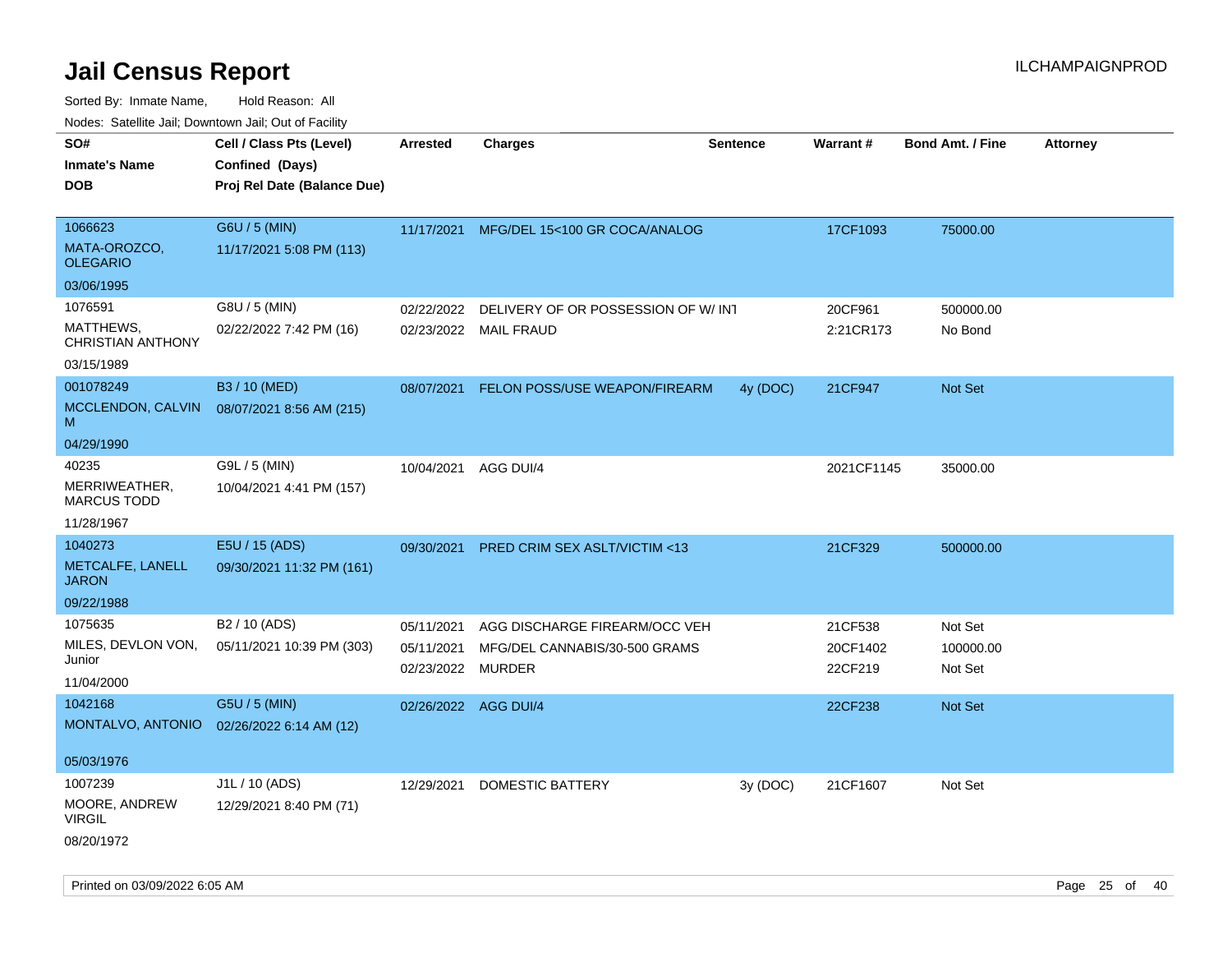| Todoo. Catomto cam, Bornitorini cam, Oat or I aonity                    |                                                                            |                                        |                                                                                                 |                 |                                  |                                                    |                 |
|-------------------------------------------------------------------------|----------------------------------------------------------------------------|----------------------------------------|-------------------------------------------------------------------------------------------------|-----------------|----------------------------------|----------------------------------------------------|-----------------|
| SO#<br>Inmate's Name<br><b>DOB</b>                                      | Cell / Class Pts (Level)<br>Confined (Days)<br>Proj Rel Date (Balance Due) | <b>Arrested</b>                        | Charges                                                                                         | <b>Sentence</b> | Warrant#                         | <b>Bond Amt. / Fine</b>                            | <b>Attorney</b> |
| 1069209<br><b>MOORE, DEVONTE</b><br>JAMAL                               | H1L / 10 (ADS)<br>04/07/2021 6:25 PM (337)                                 | 04/07/2021                             | AGG BATTERY/GREAT BODILY HARM                                                                   |                 | 21CF376                          | <b>Not Set</b>                                     |                 |
| 09/24/1995                                                              |                                                                            |                                        |                                                                                                 |                 |                                  |                                                    |                 |
| 61251<br>PETMECKY, JOHN<br><b>ROBERT</b>                                | E4L / 15 (ADS)<br>12/27/2021 1:52 PM (73)                                  | 12/27/2021                             | PRED CRIM SEX ASLT/VICTIM <13                                                                   |                 | 21CF651                          | No Bond                                            |                 |
| 03/09/1983                                                              |                                                                            |                                        |                                                                                                 |                 |                                  |                                                    |                 |
| 001078357<br>PETTIGREW, CAREY<br><b>CORNITRIAS DEOBLO</b><br>08/31/1986 | A2L / 15 (SPH)<br>09/17/2021 9:56 AM (174)                                 | 09/17/2021<br>09/17/2021<br>09/17/2021 | ARMED ROBBERY/ARMED W/FIREARM<br>ARMED ROBBERY/ARMED W/FIREARM<br>ARMED ROBBERY/ARMED W/FIREARM |                 | 21CF1128<br>21CF1129<br>21CF1230 | <b>Not Set</b><br><b>Not Set</b><br><b>Not Set</b> |                 |
| 1070610<br>PHILLIS, AARON<br>MONTRELL<br>03/26/1999                     | 14 / 10 (ADS)<br>03/03/2022 2:49 PM (7)                                    | 03/03/2022<br>03/03/2022               | AGG BATTERY/PUBLIC PLACE<br>AGG BATTERY/GREAT BODILY HARM                                       |                 | 21CF930<br>21CF482               | Not Set<br>5000.00                                 |                 |
| 1022441                                                                 | C3L / 10 (ADS)                                                             | 10/27/2021                             | AGG BATTERY/PEACE OFFICER                                                                       |                 | 2021 CF 12                       | No Bond                                            |                 |
| PICKENS, DONTRELL<br>DEMAR                                              | 10/27/2021 1:39 PM (134)                                                   | 10/27/2021                             | AGG BATTERY/PEACE OFFICER                                                                       |                 | 2020 CF 1488                     | No Bond                                            |                 |
| 12/10/1993                                                              |                                                                            |                                        |                                                                                                 |                 |                                  |                                                    |                 |
| 1063325<br>PICKENS, JOSEPH<br>PARNELL<br>04/27/1978                     | C1L / 10 (ADS)<br>03/01/2022 1:19 AM (9)                                   | 03/01/2022                             | VIO BAIL BOND/FAMILY MEMBER                                                                     |                 | 22CM51                           | Not Set                                            |                 |
| 001077783<br>RIVERA, DARYL<br><b>ANTONIO</b><br>11/14/1981              | H6L / 10 (ADS)<br>01/05/2022 4:20 PM (64)                                  | 01/05/2022                             | AGGRAVATED BATTERY                                                                              |                 | 21CF325                          | <b>Not Set</b>                                     |                 |
| 1072114<br>ROBINSON, DONNELL<br>LEVON<br>10/23/2000                     | A1U / 15 (SPH)<br>01/17/2021 2:40 PM (417)                                 | 01/17/2021<br>01/17/2021<br>02/17/2021 | ATTEMPT (FIRST DEGREE MURDER)<br>ARMED ROBBERY/NO FIREARM<br>AGGRAVATED BATTERY                 | 4y (DOC)        | 2021CF65<br>2020CF824            | Not Set<br>75000.00<br>250000.00                   |                 |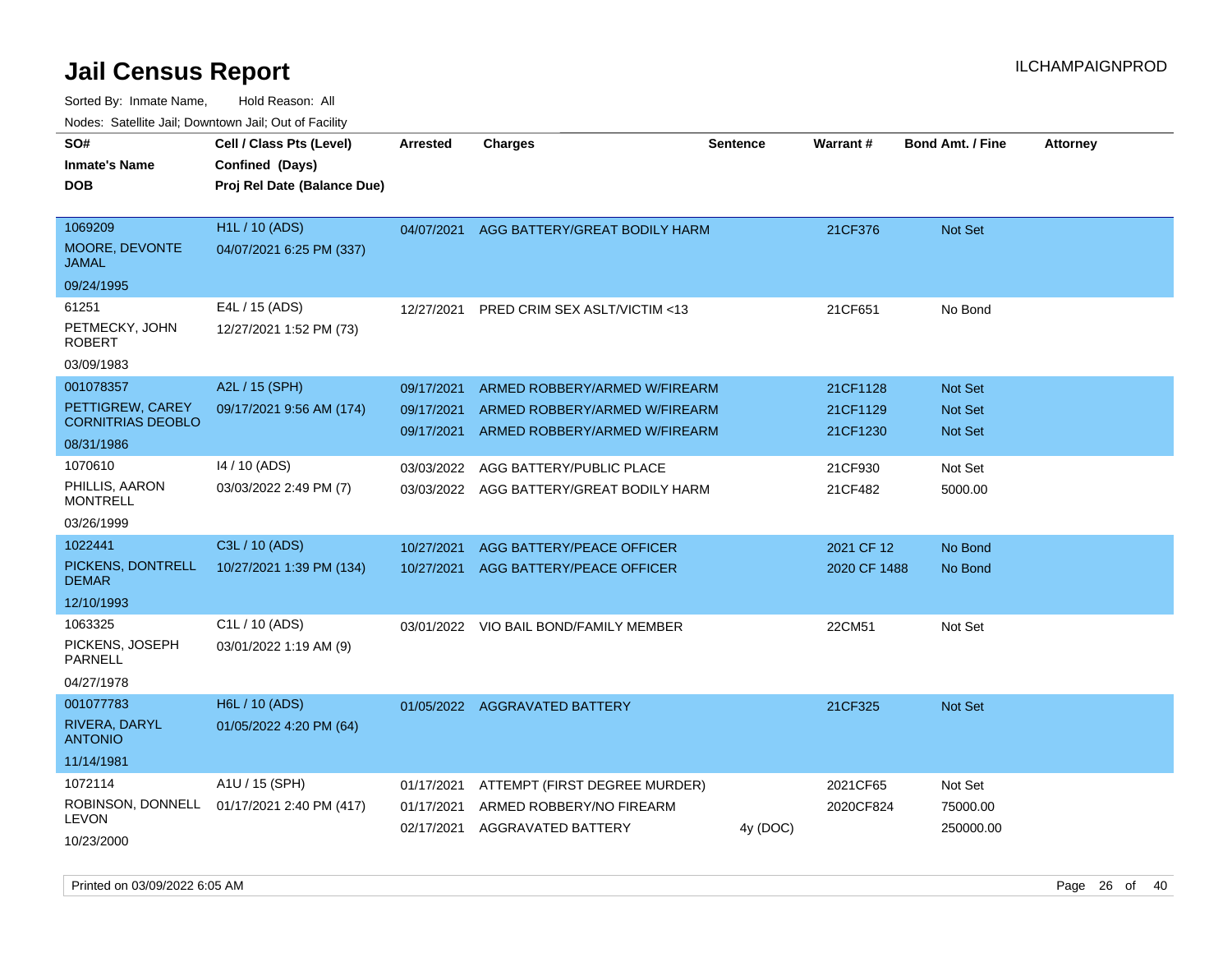| Cell / Class Pts (Level)<br>Confined (Days)<br>Proj Rel Date (Balance Due) | Arrested                 | <b>Charges</b>                                      | <b>Sentence</b>                                                                                                                       | <b>Warrant#</b>                                                                                 | <b>Bond Amt. / Fine</b> | <b>Attorney</b>                                                                    |
|----------------------------------------------------------------------------|--------------------------|-----------------------------------------------------|---------------------------------------------------------------------------------------------------------------------------------------|-------------------------------------------------------------------------------------------------|-------------------------|------------------------------------------------------------------------------------|
| J7L / 15 (ADS)<br>11/12/2021 8:41 AM (118)                                 |                          |                                                     | 2y (DOC)                                                                                                                              | 21CF1393                                                                                        | Not Set                 |                                                                                    |
|                                                                            |                          |                                                     |                                                                                                                                       |                                                                                                 |                         |                                                                                    |
| G8L / 5 (MIN)<br>12/27/2021 8:42 AM (73)                                   | 12/27/2021<br>12/28/2021 | RESIDENTIAL BURGLARY<br><b>RESIDENTIAL BURGLARY</b> |                                                                                                                                       |                                                                                                 | 10000.00<br>Not Set     |                                                                                    |
|                                                                            |                          |                                                     |                                                                                                                                       |                                                                                                 |                         |                                                                                    |
| 01/17/2022 1:29 PM (52)                                                    |                          |                                                     |                                                                                                                                       | 2021CF695<br>21CF520                                                                            | 1500000.00<br>50000.00  |                                                                                    |
|                                                                            |                          |                                                     |                                                                                                                                       |                                                                                                 |                         |                                                                                    |
| F4L / 15 (MAX)<br>08/07/2020 10:30 AM (580)                                | 08/07/2020               |                                                     | 28y (DOC)                                                                                                                             | 2020-CF851                                                                                      | 1000000.00              |                                                                                    |
|                                                                            |                          |                                                     |                                                                                                                                       |                                                                                                 |                         |                                                                                    |
| D <sub>4</sub> / 10 (ADS)                                                  | 08/07/2021               |                                                     |                                                                                                                                       | 21CF948                                                                                         | No Bond                 |                                                                                    |
| 08/07/2021 7:36 AM (215)                                                   | 08/08/2021               | AGG BATTERY/PUBLIC PLACE                            |                                                                                                                                       | 2020CF647                                                                                       | 25000.00                |                                                                                    |
|                                                                            |                          |                                                     |                                                                                                                                       |                                                                                                 |                         |                                                                                    |
| F2L / 10 (MED)<br>08/07/2021 10:27 AM (215)                                | 08/07/2021               |                                                     |                                                                                                                                       | 21CF950                                                                                         | Not Set                 |                                                                                    |
| A1L / 15 (SPH)                                                             | 12/09/2021               |                                                     |                                                                                                                                       | 21CF1514                                                                                        | <b>Not Set</b>          |                                                                                    |
| 12/09/2021 9:23 PM (91)                                                    | 12/13/2021               |                                                     |                                                                                                                                       | CH2107735                                                                                       | <b>Not Set</b>          |                                                                                    |
|                                                                            |                          |                                                     |                                                                                                                                       |                                                                                                 |                         |                                                                                    |
| J4L / 15 (ADS)<br>07/30/2021 8:29 PM (223)                                 | 07/30/2021               | <b>MURDER</b>                                       |                                                                                                                                       | 21CF902                                                                                         | 2000000.00              |                                                                                    |
|                                                                            | B1 / 15 (ADS)            |                                                     | 11/12/2021<br><b>BURGLARY</b><br>01/17/2022 MURDER<br>01/17/2022 MFG/DEL 1<15 GR COCAINE/ANLG<br><b>HOMICIDE</b><br>PAROLE REVOCATION | FELON POSS/USE WEAPON/FIREARM<br>FELON POSS WEAPON/BODY ARMOR<br>STALKING/CAUSE FEAR FOR SAFETY |                         | ivouss. Satellite Jali, Downtown Jali, Out of Facility<br>2020CF1222<br>2021CF1596 |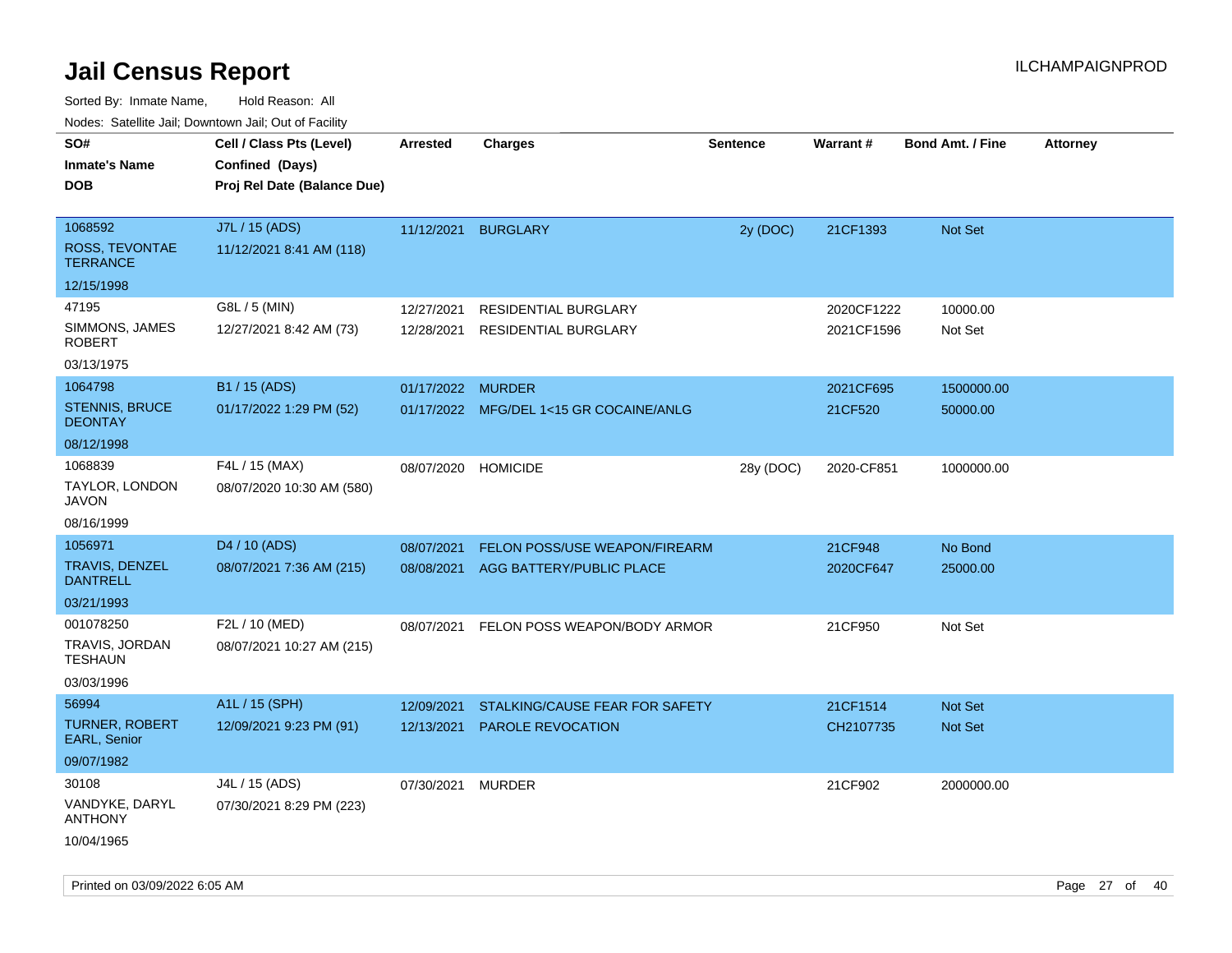| SO#<br><b>Inmate's Name</b>            | Cell / Class Pts (Level)<br>Confined (Days) | <b>Arrested</b> | <b>Charges</b>                    | <b>Sentence</b> | Warrant#    | <b>Bond Amt. / Fine</b> | <b>Attorney</b> |
|----------------------------------------|---------------------------------------------|-----------------|-----------------------------------|-----------------|-------------|-------------------------|-----------------|
| <b>DOB</b>                             | Proj Rel Date (Balance Due)                 |                 |                                   |                 |             |                         |                 |
|                                        |                                             |                 |                                   |                 |             |                         |                 |
| 968681                                 | D5 / 15 (ADS)                               | 08/27/2021      | AGG CRIM SX AB/VIC 13<18/TRUST    |                 | 2020CF499   | 250000.00               |                 |
| <b>WADE, DEMETRIUS</b><br><b>DARYL</b> | 08/27/2021 2:25 AM (195)                    | 08/27/2021      | <b>INDIRECT CRIMINAL CONTEMPT</b> | 3y (DOC)        | 2021CC16    | No Bond                 |                 |
| 01/07/1987                             |                                             |                 |                                   |                 |             |                         |                 |
| 1070971                                | $H3L / 5$ (ADS)                             | 12/07/2021      | <b>IDENTITY THEFT/&lt;\$300</b>   |                 | 20CF922     | Not Set                 |                 |
| <b>WEIR, CLINTON</b><br><b>HOWARD</b>  | 12/08/2021 3:45 AM (92)                     | 12/07/2021      | <b>RECKLESS DRIVING</b>           |                 | 19TR2348    | Not Set                 |                 |
| 03/15/1983                             |                                             |                 |                                   |                 |             |                         |                 |
| 54212                                  | E3U / 10 (ADS)                              | 12/21/2021      | RECEIVE/POSS/SELL STOLEN VEH      |                 | 2021CF669   | 10000.00                |                 |
| <b>WHITLOCK, GEORGE</b>                | 12/21/2021 1:20 PM (79)                     | 12/21/2021      | <b>VIOLATE ORDER PROTECTION</b>   |                 | 2021CM391   | 1000.00                 |                 |
| <b>ABRAM</b>                           |                                             | 12/21/2021      | ARMED VIOLENCE/CATEGORY I         |                 | 21CF1576    | <b>Not Set</b>          |                 |
| 11/10/1978                             |                                             |                 |                                   |                 |             |                         |                 |
| 1058072                                | A2U / 15 (SPH)                              | 02/25/2021      | ARMED HABITUAL CRIMINAL           |                 |             | Not Set                 |                 |
| WILLIAMS, KENNETH<br><b>BERNARD</b>    | 02/25/2021 3:24 PM (378)                    |                 |                                   |                 |             |                         |                 |
| 10/04/1985                             |                                             |                 |                                   |                 |             |                         |                 |
| 9326                                   | $12/5$ (ADS)                                | 06/14/2021      | <b>BURGLARY</b>                   |                 | 2020-CF-625 | <b>Not Set</b>          |                 |
| YOUNG, ANTHONY<br><b>PAUL</b>          | 06/14/2021 12:07 PM (269)                   |                 |                                   |                 |             |                         |                 |
| 03/13/1954                             |                                             |                 |                                   |                 |             |                         |                 |
| <b>Total Downtown Jail: 68</b>         |                                             | Males: 68       | Females: 0<br>Unknown: 0          |                 |             |                         |                 |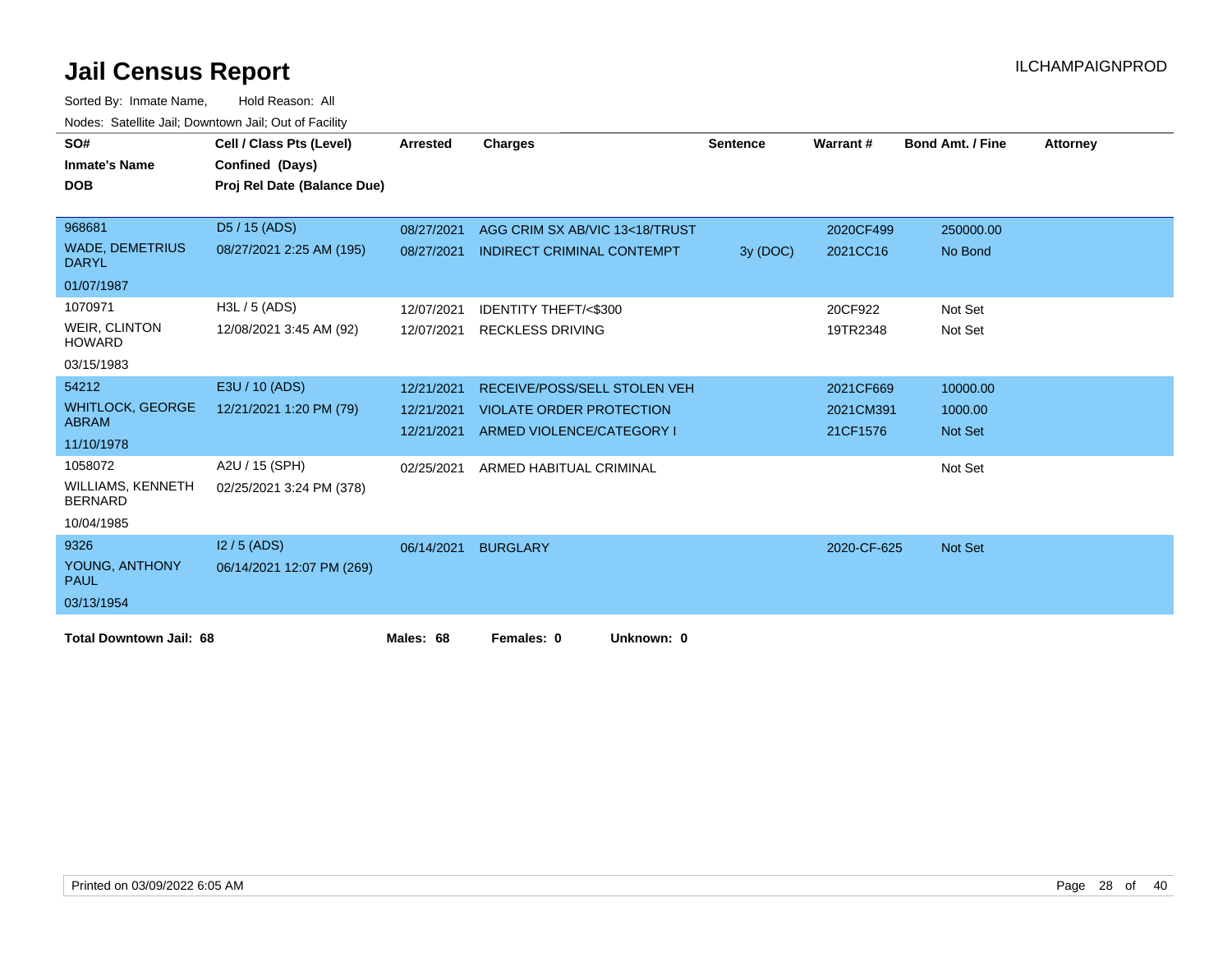| <b>Out of Facility</b> |  |  |  |
|------------------------|--|--|--|
|------------------------|--|--|--|

| SO#<br><b>Inmate's Name</b>              | Cell / Class Pts (Level)<br>Confined (Days)  | <b>Arrested</b> | <b>Charges</b>                   | <b>Sentence</b> | Warrant#   | <b>Bond Amt. / Fine</b> | <b>Attorney</b> |
|------------------------------------------|----------------------------------------------|-----------------|----------------------------------|-----------------|------------|-------------------------|-----------------|
| <b>DOB</b>                               | Proj Rel Date (Balance Due)                  |                 |                                  |                 |            |                         |                 |
|                                          |                                              |                 |                                  |                 |            |                         |                 |
| 61095                                    | <b>KAN / 10 (ADS)</b>                        | 05/02/2021      | HOME INVASION/CAUSE INJURY       |                 | 2021CF323  | 100000.00               |                 |
| AMOS, DERRICK<br><b>JAMES</b>            | 05/02/2021 9:02 PM (312)                     |                 |                                  |                 |            |                         |                 |
| 06/12/1985                               |                                              |                 |                                  |                 |            |                         |                 |
| 001078621                                | KAN / 10 (MED)                               | 12/23/2021      | <b>RESIDENTIAL BURGLARY</b>      |                 | 21CF1582   | Not Set                 |                 |
|                                          | BAILEY, DANIEL SCOTT 12/23/2021 9:44 AM (77) |                 | 01/14/2022 PROBATION VIOLATION   |                 | 21CF1445   | Not Set                 |                 |
| 05/09/1999                               |                                              |                 |                                  |                 |            |                         |                 |
| 19971                                    | <b>EHD</b>                                   | 11/09/2021      | DRIVING RVK/SUSP DUI/SSS 4-9     |                 | 2021CF968  | Not Set                 |                 |
| <b>LYNN</b>                              | BARNESKE, RAYMOND 11/09/2021 9:32 AM (121)   |                 |                                  |                 |            |                         |                 |
| 08/17/1961                               | 5/6/2022 (0.00)                              |                 |                                  |                 |            |                         |                 |
| 516062                                   | KAN / 15 (MAX)                               | 02/22/2021      | AGG DISCH FIR/VEH/PC OFF/FRMAN   |                 | 21CF210    | No Bond                 |                 |
| <b>BENNETT, JOHN</b><br><b>MICHAEL</b>   | 02/22/2021 10:47 AM (381)                    | 02/22/2021      | PHONE HARASSMENT/2+              |                 | 20CF194    | 5000.00                 |                 |
| 04/30/1986                               |                                              |                 |                                  |                 |            |                         |                 |
| 33993                                    | <b>KAN / 10 (MED)</b>                        | 06/14/2021      | AGGRAVATED DOMESTIC BATTERY      |                 | 21CF688    | Not Set                 |                 |
| <b>BOOKER, STEPHON</b><br><b>MONTELL</b> | 06/14/2021 7:42 PM (269)                     | 06/14/2021      | POSSESSING A CONTROLLED SUBSTANC |                 | 21CF657    | Not Set                 |                 |
| 06/11/1971                               |                                              | 06/14/2021      | PAROLE REVOCATION                |                 | CH2103612  | No Bond                 |                 |
| 38273                                    | <b>EHD</b>                                   | 02/23/2022      | AGG DUI/NO VALID DL              |                 | 2020CF1371 | Not Set                 |                 |
| BRADLEY,<br><b>CHRISTOPHER</b>           | 02/23/2022 9:14 AM (15)                      |                 |                                  |                 |            |                         |                 |
| 02/24/1974                               | 4/7/2022 (0.00)                              |                 |                                  |                 |            |                         |                 |
| 1074315                                  | <b>KAN / 15 (MAX)</b>                        | 07/27/2021      | AGG DISCHARGE FIREARM/VEH/SCH    |                 | 21CF927    | Not Set                 |                 |
| <b>BRIGGS, PATRICK</b><br><b>MONTAY</b>  | 08/03/2021 4:56 PM (219)                     |                 |                                  |                 |            |                         |                 |
| 08/05/2001                               |                                              |                 |                                  |                 |            |                         |                 |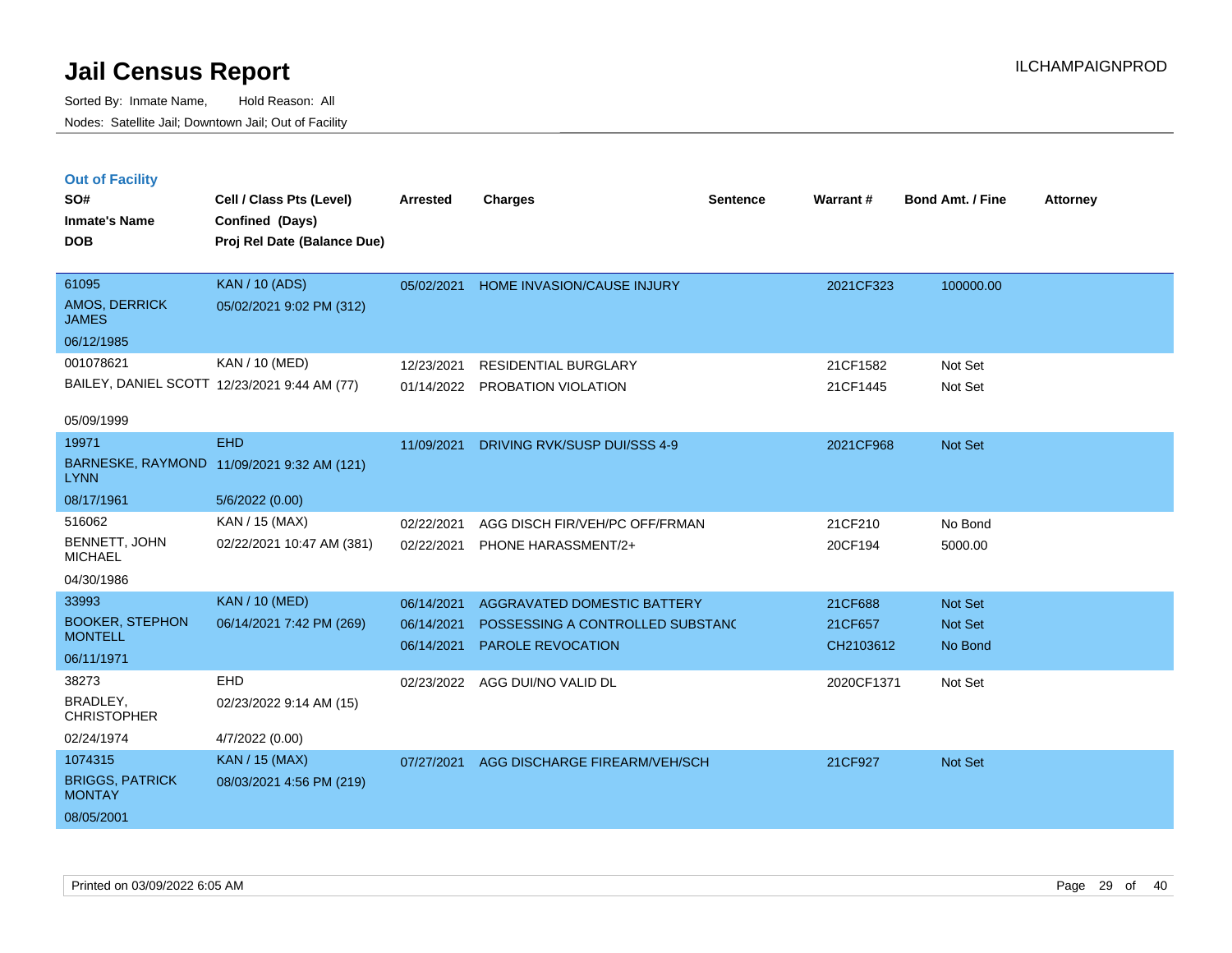| ivouss. Satellite Jali, Downtown Jali, Out of Facility |                                             |                 |                                          |                 |                 |                         |                 |
|--------------------------------------------------------|---------------------------------------------|-----------------|------------------------------------------|-----------------|-----------------|-------------------------|-----------------|
| SO#                                                    | Cell / Class Pts (Level)                    | <b>Arrested</b> | <b>Charges</b>                           | <b>Sentence</b> | <b>Warrant#</b> | <b>Bond Amt. / Fine</b> | <b>Attorney</b> |
| <b>Inmate's Name</b>                                   | Confined (Days)                             |                 |                                          |                 |                 |                         |                 |
| <b>DOB</b>                                             | Proj Rel Date (Balance Due)                 |                 |                                          |                 |                 |                         |                 |
|                                                        |                                             |                 |                                          |                 |                 |                         |                 |
| 001078065                                              | <b>KAN / 10 (ADS)</b>                       |                 | 06/17/2021 AGG BATTERY/DISCHARGE FIREARM |                 | 21CF704         | 1000000.00              |                 |
| <b>BROWN, CHARMAN</b><br>LAKEEF                        | 06/17/2021 12:32 PM (266)                   |                 |                                          |                 |                 |                         |                 |
| 11/30/2002                                             |                                             |                 |                                          |                 |                 |                         |                 |
| 1038554                                                | KAN / 15 (MAX)                              | 08/18/2021      | ARMED HABITUAL CRIMINAL                  |                 | 21CF1162        | Not Set                 |                 |
| <b>BROWN, CORRION</b><br><b>DEVONTAE</b>               | 08/18/2021 5:40 PM (204)                    | 08/18/2021      | DELIVERY OF OR POSSESSION OF W/INT       |                 | 21CF1009        | No Bond                 |                 |
| 04/19/1995                                             |                                             |                 |                                          |                 |                 |                         |                 |
| 1038579                                                | <b>KAN / 15 (MAX)</b>                       | 08/18/2021      | FELON POSS/USE WEAPON/FIREARM            |                 | 21CF1010        | <b>Not Set</b>          |                 |
| <b>BROWN, MARKEL</b><br>rikki                          | 08/18/2021 2:05 PM (204)                    |                 |                                          |                 |                 |                         |                 |
| 01/06/1995                                             |                                             |                 |                                          |                 |                 |                         |                 |
| 1003006                                                | KAN / 15 (MAX)                              | 08/19/2021      | FELON POSS/USE MACHINE GUN               |                 | 21CF1011        | No Bond                 |                 |
| BROWN, ROCKEITH<br>JAVONTE                             | 08/19/2021 12:55 AM (203)                   |                 |                                          |                 |                 |                         |                 |
| 07/23/1991                                             |                                             |                 |                                          |                 |                 |                         |                 |
| 1068812                                                | <b>KAN / 15 (MAX)</b>                       | 12/21/2021      | FELON POSS/USE FIREARM PRIOR             |                 | 21CF1568        | <b>Not Set</b>          |                 |
| BRYANT, DANNY<br><b>EUGENE</b>                         | 12/21/2021 1:50 PM (79)                     | 12/21/2021      | AGG DISCHARGE FIREARM/OCC VEH            |                 | 21CF741         | <b>Not Set</b>          |                 |
| 11/22/1989                                             |                                             |                 |                                          |                 |                 |                         |                 |
| 995894                                                 | KAN / 10 (ADS)                              | 12/28/2021      | FELON POSSESS WEAPON/2ND+                | 5y (DOC)        | 2020CF709       | No Bond                 |                 |
|                                                        | BUTLER, JAMES LYNN 12/28/2021 11:05 AM (72) |                 |                                          |                 |                 |                         |                 |
|                                                        |                                             |                 |                                          |                 |                 |                         |                 |
| 12/04/1991                                             |                                             |                 |                                          |                 |                 |                         |                 |
| 987334                                                 | <b>KAN / 15 (MAX)</b>                       |                 | 03/10/2021 ATTEMPT (FIRST DEGREE MURDER) |                 | 19CF689         | Not Set                 |                 |
| CAIN, ISAIAH<br><b>DEPRIEST</b>                        | 03/10/2021 2:22 PM (365)                    |                 |                                          |                 |                 |                         |                 |
| 12/23/1990                                             |                                             |                 |                                          |                 |                 |                         |                 |
| 992962                                                 | KAN / 15 (ADS)                              | 05/25/2021      | MURDER/INTENT TO KILL/INJURE             |                 | 2018CF1045      | 1000000.00              |                 |
| CAMPBELL, KEITH<br>KNAQEEB                             | 05/25/2021 1:19 PM (289)                    |                 |                                          |                 |                 |                         |                 |
| 07/22/1991                                             |                                             |                 |                                          |                 |                 |                         |                 |
|                                                        |                                             |                 |                                          |                 |                 |                         |                 |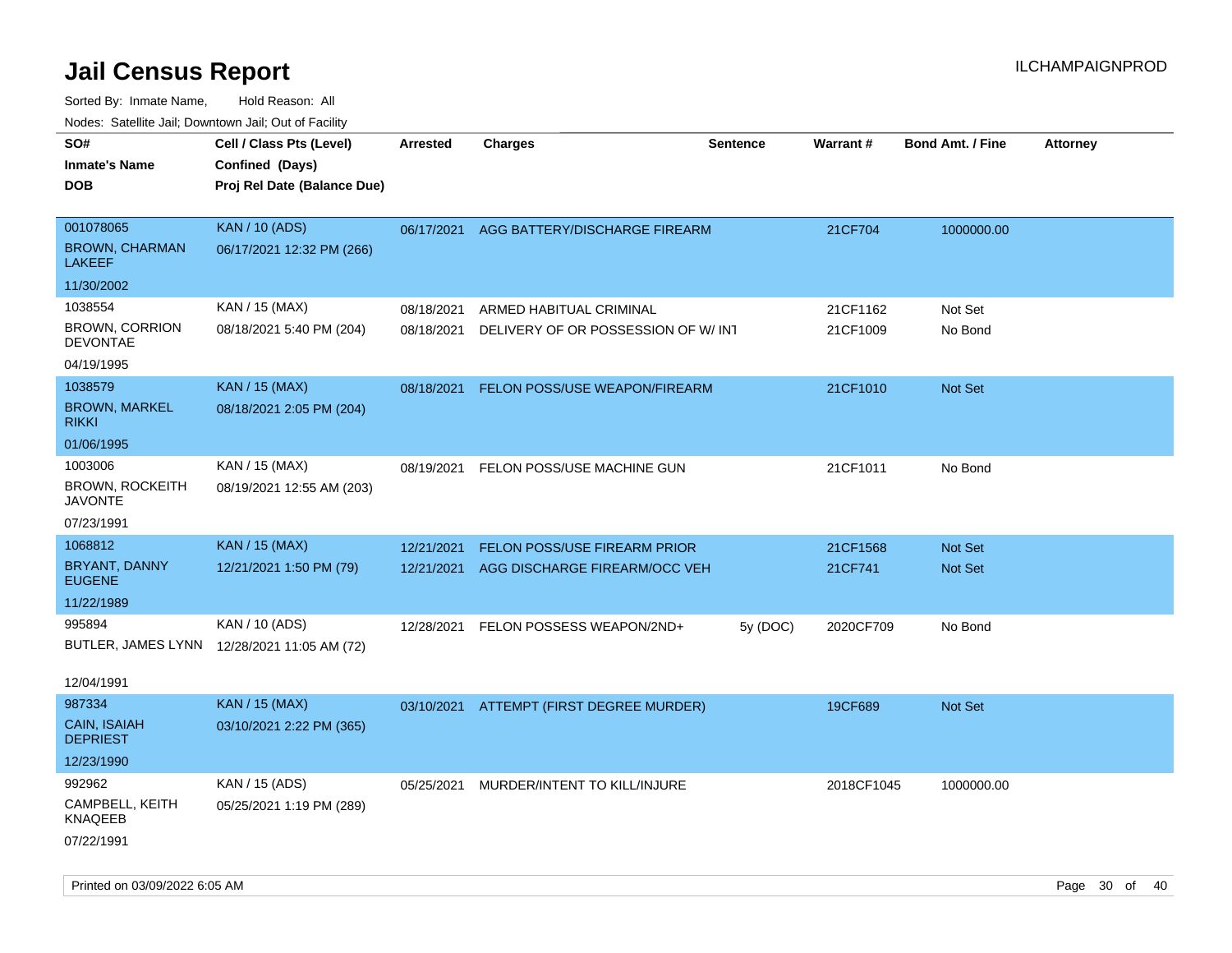Sorted By: Inmate Name, Hold Reason: All

Nodes: Satellite Jail; Downtown Jail; Out of Facility

| SO#                                       | Cell / Class Pts (Level)    | <b>Arrested</b> | <b>Charges</b>                       | <b>Sentence</b> | Warrant#   | <b>Bond Amt. / Fine</b> | <b>Attorney</b> |
|-------------------------------------------|-----------------------------|-----------------|--------------------------------------|-----------------|------------|-------------------------|-----------------|
| <b>Inmate's Name</b>                      | Confined (Days)             |                 |                                      |                 |            |                         |                 |
| <b>DOB</b>                                | Proj Rel Date (Balance Due) |                 |                                      |                 |            |                         |                 |
|                                           |                             |                 |                                      |                 |            |                         |                 |
| 001078576                                 | <b>KAN / 15 (MAX)</b>       | 11/09/2021      | UNLAWFUL USE OF A WEAPON             |                 | 21CF1383   | <b>Not Set</b>          |                 |
| CARTER, DEMONDRE<br><b>DAVON</b>          | 11/09/2021 6:01 PM (121)    |                 |                                      |                 |            |                         |                 |
| 05/27/2001                                |                             |                 |                                      |                 |            |                         |                 |
| 1064992                                   | KAN / 15 (MAX)              | 09/20/2021      | ARMED VIOLENCE/CATEGORY I            |                 | 21CF1137   | Not Set                 |                 |
| CARTER, KEJUAN<br><b>JAVONTE</b>          | 09/20/2021 11:42 PM (171)   |                 |                                      |                 |            |                         |                 |
| 06/27/1998                                |                             |                 |                                      |                 |            |                         |                 |
| 001078729                                 | <b>KAN</b> / 15 (ADS)       | 01/02/2022      | MURDER/INTENT TO KILL/INJURE         |                 | 20CF396    | 1000000.00              |                 |
| <b>CARTER, TROY</b><br><b>DEMON</b>       | 01/02/2022 10:29 AM (67)    |                 |                                      |                 |            |                         |                 |
| 01/02/2004                                |                             |                 |                                      |                 |            |                         |                 |
| 001078461                                 | KAN / 10 (MED)              | 10/07/2021      | AGG UNLAWFUL USE WEAPON/PERSON       |                 | 2021CF1209 | No Bond                 |                 |
| COLE, ERIC JOSE                           | 10/08/2021 12:25 AM (153)   | 10/07/2021      | AGG DOMESTIC BATTERY/STRANGLE        |                 | 2021CF1208 | Not Set                 |                 |
| 01/24/2002                                |                             | 10/08/2021      | HARASS WITNESS/FAMILY MBR/REP        |                 | 21CF1218   | Not Set                 |                 |
| 1048488                                   | <b>KAN / 10 (ADS)</b>       | 12/30/2021      | ARMED VIOLENCE/CATEGORY I            |                 | 2022CF4    | Not Set                 |                 |
| COLSON, WAYNE<br><b>ARTHUR, Third</b>     | 12/30/2021 8:27 AM (70)     |                 |                                      |                 |            |                         |                 |
| 10/14/1995                                |                             |                 |                                      |                 |            |                         |                 |
| 57733                                     | KAN / 15 (SPH)              | 02/25/2020      | <b>HOMICIDE</b>                      |                 | 2020-CF250 | 2000000.00              |                 |
| <b>CRAIG, ANTOINE</b><br>DARRELL          | 02/25/2020 4:08 PM (744)    | 02/25/2020      | FELON POSS/USE WEAPON/FIREARM        |                 | 19CF-1827  | 80000.00                |                 |
| 10/09/1982                                |                             |                 |                                      |                 |            |                         |                 |
| 001077939                                 | <b>KAN / 10 (MED)</b>       | 05/10/2021      | <b>FIREARM/FOID INVALID/NOT ELIG</b> |                 | 21CF526    | No Bond                 |                 |
| <b>CROSS, PATRICK</b><br><b>DONTRELLE</b> | 05/10/2021 7:31 PM (304)    | 06/02/2021      | POSS STOLEN VEHICLE > \$25,000       |                 | 21CF612    | <b>Not Set</b>          |                 |
| 11/07/2001                                |                             |                 |                                      |                 |            |                         |                 |
| 25022                                     | EHD / 10 (ADS)              |                 | 02/17/2022 AGG DUI/2/PASS<16         |                 | 2021CF560  | No Bond                 |                 |
| <b>CRUMP, ROBERT</b><br><b>ANTHONY</b>    | 02/17/2022 11:48 AM (21)    |                 |                                      |                 |            |                         |                 |
| 02/06/1966                                | 5/14/2022 (0.00)            |                 |                                      |                 |            |                         |                 |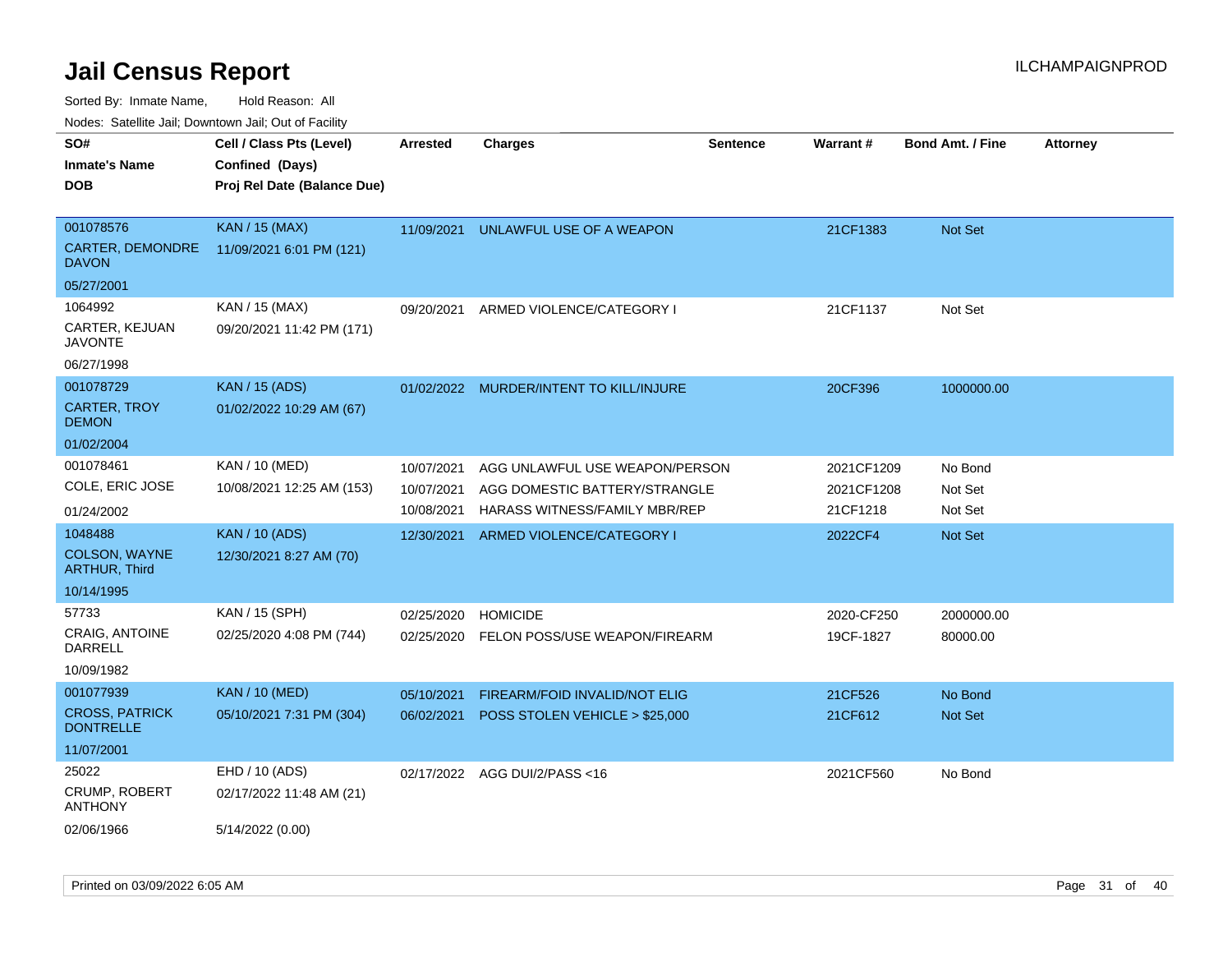Sorted By: Inmate Name, Hold Reason: All Nodes: Satellite Jail; Downtown Jail; Out of Facility

| SO#<br><b>Inmate's Name</b><br><b>DOB</b>    | Cell / Class Pts (Level)<br>Confined (Days)<br>Proj Rel Date (Balance Due) | Arrested   | <b>Charges</b>                     | <b>Sentence</b> | <b>Warrant#</b> | <b>Bond Amt. / Fine</b> | <b>Attorney</b> |
|----------------------------------------------|----------------------------------------------------------------------------|------------|------------------------------------|-----------------|-----------------|-------------------------|-----------------|
| 1061304                                      | <b>KAN / 15 (MAX)</b>                                                      | 10/11/2021 | ARMED HABITUAL CRIMINAL            |                 | 21CF1226        | No Bond                 |                 |
| <b>DORRIS, KEMION</b><br><b>DAETOCE</b>      | 10/11/2021 7:30 PM (150)                                                   | 10/11/2021 | ARMED HABITUAL CRIMINAL            |                 | 21CF1227        | No Bond                 |                 |
|                                              |                                                                            | 10/11/2021 | <b>HOME INVASION/FIREARM</b>       |                 | 21CF1228        | No Bond                 |                 |
| 11/19/1997                                   |                                                                            |            |                                    |                 |                 |                         |                 |
| 1059194<br>ELAM, NICKOLAS<br><b>VONTRELL</b> | EHD<br>02/08/2022 10:13 AM (30)                                            | 02/08/2022 | DRIVING ON SUSPENDED LICENSE       |                 | 2019TR10596     | Not Set                 |                 |
| 10/23/1990                                   |                                                                            |            |                                    |                 |                 |                         |                 |
| 001077363                                    | <b>KAN / 25 (SPH)</b>                                                      | 10/30/2020 | <b>HOME INVASION/FIREARM</b>       | 10y (DOC)       | 20CF1202        | 500000.00               |                 |
| <b>GARY, DAKOTA</b><br><b>TREVON</b>         | 10/30/2020 10:41 AM (496)                                                  |            |                                    |                 |                 |                         |                 |
| 12/31/2001                                   |                                                                            |            |                                    |                 |                 |                         |                 |
| 1013012                                      | KAN / 15 (MAX)                                                             | 07/08/2021 | ATTEMPT (FIRST DEGREE MURDER)      |                 | 2021CF790       | 1000000.00              |                 |
| GARY, XAVIER LAMAR                           | 07/08/2021 9:24 AM (245)                                                   | 07/08/2021 | FELON POSS/USE FIREARM PRIOR       |                 | 2020CF650       | 25000.00                |                 |
| 12/14/1991                                   |                                                                            | 07/08/2021 | FELON POSS/USE FIREARM PRIOR       |                 | 21CF798         | Not Set                 |                 |
| 952666                                       | <b>EHD</b>                                                                 | 01/25/2022 | DRIVING ON REVOKED LICENSE         |                 | 2021TR175       | Not Set                 |                 |
| Junior                                       | GILL, MICHAEL LAMAR, 01/25/2022 10:05 AM (44)                              |            |                                    |                 |                 |                         |                 |
| 12/07/1986                                   | 3/10/2022 (0.00)                                                           |            |                                    |                 |                 |                         |                 |
| 1065946                                      | KAN / 10 (MED)                                                             | 09/04/2021 | AGG BATTERY/DISCHARGE FIREARM      |                 | 21CF1057        | 750000.00               |                 |
| GODBOLT, DESMOND<br><b>DEVONTAE</b>          | 09/04/2021 1:17 AM (187)                                                   | 09/04/2021 | RESIST/OBSTRUCTING A PEACE OFFICEF |                 | 21CM407         | Not Set                 |                 |
| 11/15/1997                                   |                                                                            |            |                                    |                 |                 |                         |                 |
| 1070118                                      | <b>KAN / 15 (MAX)</b>                                                      | 08/31/2021 | AGGRAVATED DOMESTIC BATTERY        |                 | 21CF1049        | No Bond                 |                 |
| <b>GRAHAM, CORTEZ</b><br><b>LAMON</b>        | 08/31/2021 9:32 PM (191)                                                   | 09/02/2021 | PROBATION VIOLATION                |                 | 21CF55          | <b>Not Set</b>          |                 |
| 03/31/1976                                   |                                                                            |            |                                    |                 |                 |                         |                 |
| 1076506                                      | KAN / 15 (MAX)                                                             | 09/17/2021 | AGG UUW/PERSON/CM THREAT VIOL      |                 | 21CF1131        | Not Set                 |                 |
|                                              | GRAY, JAMARH EMERE 09/17/2021 10:41 AM (174)                               | 09/20/2021 | DOMESTIC BATTERY                   |                 | 21CM430         | Not Set                 |                 |

06/21/2003

Printed on 03/09/2022 6:05 AM Page 32 of 40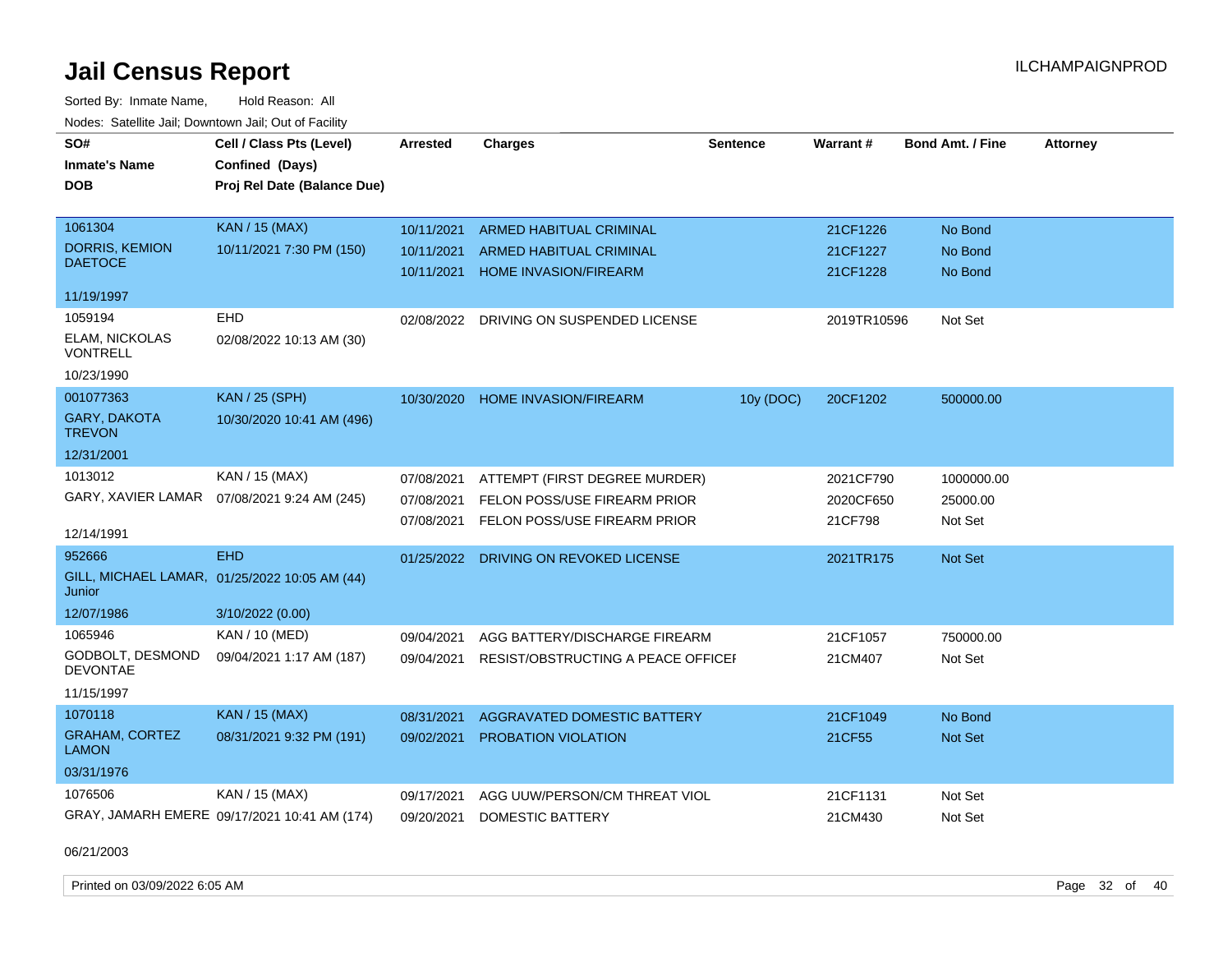| SO#<br><b>Inmate's Name</b><br><b>DOB</b>                         | Cell / Class Pts (Level)<br>Confined (Days)<br>Proj Rel Date (Balance Due) | <b>Arrested</b>                                      | <b>Charges</b>                                                                                                                | <b>Sentence</b> | <b>Warrant#</b>                          | <b>Bond Amt. / Fine</b>                                   | <b>Attorney</b>  |  |
|-------------------------------------------------------------------|----------------------------------------------------------------------------|------------------------------------------------------|-------------------------------------------------------------------------------------------------------------------------------|-----------------|------------------------------------------|-----------------------------------------------------------|------------------|--|
| 1055117<br><b>GREAM, JOHN</b><br><b>ROBERT LEE</b>                | <b>EHD</b><br>02/15/2022 10:44 AM (23)                                     |                                                      | 02/15/2022 AGG BATTERY/PUBLIC PLACE                                                                                           |                 | 2021CM47                                 | <b>Not Set</b>                                            |                  |  |
| 08/23/1996                                                        | 6/13/2022 (0.00)                                                           |                                                      |                                                                                                                               |                 |                                          |                                                           |                  |  |
| 1037683<br>HARRISON, HAROLD<br>RAY                                | <b>EHD</b><br>02/23/2022 10:01 AM (15)                                     | 02/23/2022<br>02/23/2022 AGG DUI/3                   | AGG DUI/LIC SUSP OR REVOKED                                                                                                   |                 | 2020CF350<br>2020CF1351                  | Not Set<br>Not Set                                        |                  |  |
| 11/30/1963                                                        | 5/22/2022 (0.00)                                                           |                                                      |                                                                                                                               |                 |                                          |                                                           |                  |  |
| 1045186<br>HOLBROOK, JOHNNIE<br><b>MATHIS</b><br>07/19/1996       | <b>KAN / 15 (MAX)</b><br>08/16/2021 11:07 AM (206)                         | 08/16/2021<br>08/16/2021<br>08/16/2021<br>08/16/2021 | ARMED VIOLENCE/CATEGORY I<br>FELON POSS/USE WEAPON/FIREARM<br>AGG FLEEING POLICE/21 MPH OVER<br>FELON POSS/USE WEAPON/FIREARM |                 | 21CF934<br>19CF968<br>21CF988<br>21CF989 | 1000000.00<br><b>Not Set</b><br><b>Not Set</b><br>Not Set |                  |  |
| 972300<br>HOLT, MICHAEL<br><b>TERRELL</b><br>12/25/1989           | KAN / 10 (MED)<br>12/22/2021 8:36 AM (78)                                  | 12/22/2021<br>12/22/2021                             | <b>RESIDENTIAL BURGLARY</b><br>AGG CRIM SEX ABUSE/VICTIM <9                                                                   |                 | 18CF1691<br>19CF1277                     | 25000.00<br>250000.00                                     |                  |  |
| 001078146<br><b>HUNT, TEIGAN</b><br><b>JAZAIREO</b><br>05/14/2003 | <b>KAN / 15 (MAX)</b><br>07/09/2021 12:41 PM (244)                         | 07/09/2021<br>07/09/2021                             | AGG BATTERY/DISCHARGE FIREARM<br>ARMED ROBBERY/ARMED W/FIREARM                                                                |                 | 21CF795<br>21CF806                       | 1000000.00<br><b>Not Set</b>                              |                  |  |
| 989743<br>JACKSON, STEVE<br>ALLEN<br>06/04/1991                   | KAN / 15 (ADS)<br>04/13/2021 2:45 AM (331)                                 | 04/13/2021                                           | AGGRAVATED DOMESTIC BATTERY                                                                                                   |                 | 21CF399                                  | Not Set                                                   |                  |  |
| 001078788<br>08/07/1987                                           | <b>KAN / 5 (ADS)</b><br>JOHNSON, BRENTON Z 01/21/2022 8:33 PM (48)         |                                                      | 01/21/2022 AGGRAVATED BATTERY                                                                                                 |                 | 22CF93                                   | Not Set                                                   |                  |  |
| 57271                                                             | <b>EHD</b>                                                                 | 03/08/2022                                           | DRIVING RVK/SUSP DUI/SSS 4-9                                                                                                  |                 | 2021CF34                                 | Not Set                                                   |                  |  |
| <b>KEYS, CAPREE</b><br><b>REMONE</b>                              | 03/08/2022 9:17 AM (2)                                                     |                                                      | 03/08/2022 DRIVING RVK/SUSP DUI/SSS 4-9                                                                                       |                 | 2020CF1116                               | Not Set                                                   |                  |  |
| 11/23/1982                                                        | 9/3/2022 (0.00)                                                            |                                                      |                                                                                                                               |                 |                                          |                                                           |                  |  |
| Printed on 03/09/2022 6:05 AM                                     |                                                                            |                                                      |                                                                                                                               |                 |                                          |                                                           | Page 33 of<br>40 |  |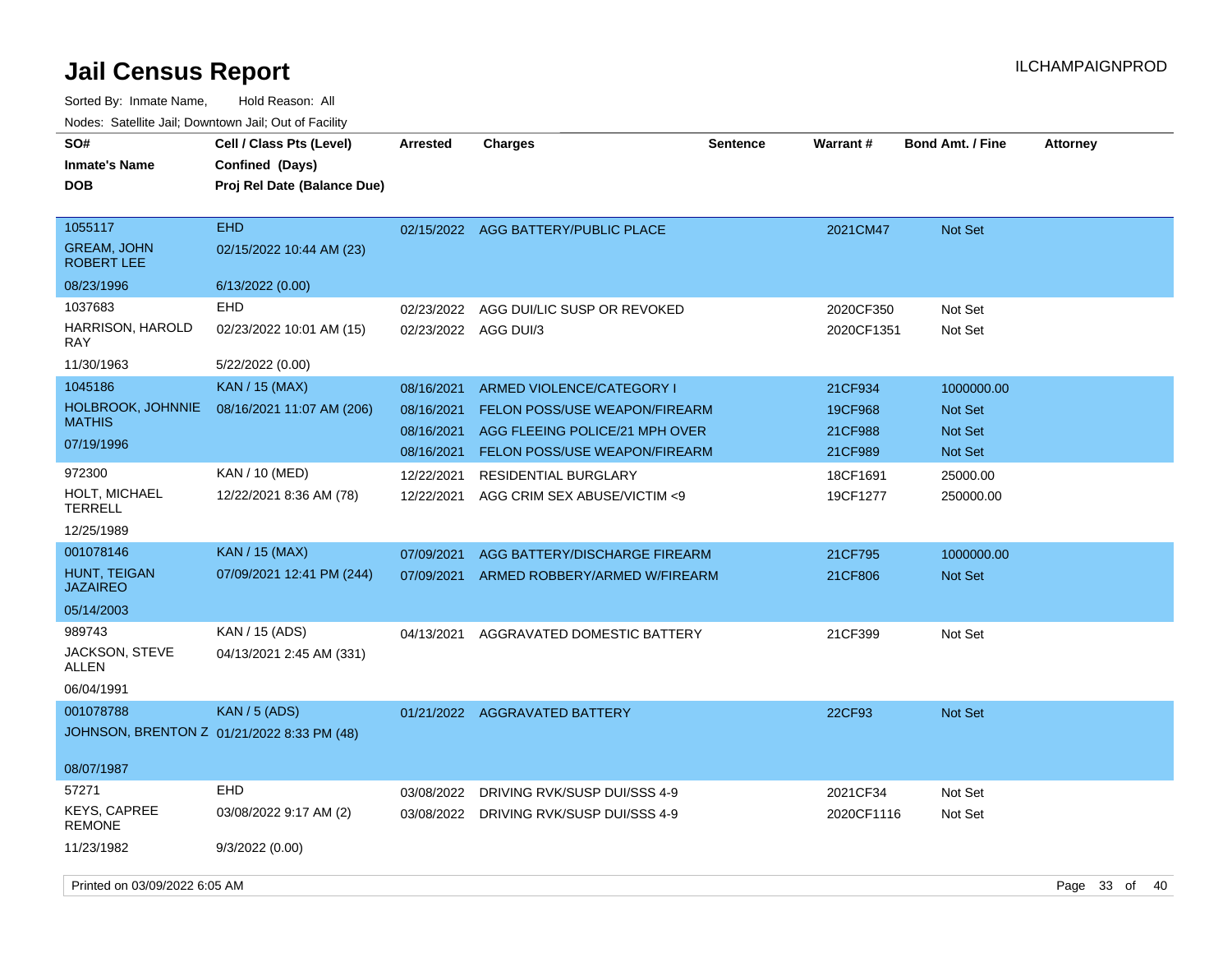Sorted By: Inmate Name, Hold Reason: All Nodes: Satellite Jail; Downtown Jail; Out of Facility

| SO#<br><b>Inmate's Name</b><br><b>DOB</b>                  | Cell / Class Pts (Level)<br>Confined (Days)<br>Proj Rel Date (Balance Due) | <b>Arrested</b>                        | <b>Charges</b>                                                                                 | <b>Sentence</b>      | Warrant#                         | <b>Bond Amt. / Fine</b>          | <b>Attorney</b> |
|------------------------------------------------------------|----------------------------------------------------------------------------|----------------------------------------|------------------------------------------------------------------------------------------------|----------------------|----------------------------------|----------------------------------|-----------------|
| 001078401<br><b>KNIGHT, ERIC Junior</b>                    | <b>KAN / 10 (ADS)</b><br>09/19/2021 7:32 PM (172)                          | 09/19/2021                             | UNLAWFUL VEHICULAR INVASION                                                                    | 3y/6m (DOC) 21CF1134 |                                  | Not Set                          |                 |
| 07/11/1991                                                 |                                                                            |                                        |                                                                                                |                      |                                  |                                  |                 |
| 1064445<br>LARUE, TERENCE<br><b>TRAMEL</b><br>12/23/1998   | KAN / 15 (MAX)<br>04/23/2021 11:18 AM (321)                                | 04/23/2021<br>04/23/2021<br>04/23/2021 | AGG DISCHARGE FIREARM/OCC VEH<br>POSSESS 15<100 GRAMS COCAINE<br>FELON POSS/USE FIREARM/PAROLE |                      | 2021CF295<br>19CF1052<br>21CF899 | 500000.00<br>10000.00<br>Not Set |                 |
| 001078237<br>LAWS, TERON<br><b>RAMONTE</b><br>04/03/2001   | <b>KAN / 15 (ADS)</b><br>08/03/2021 6:29 PM (219)                          | 08/03/2021                             | AGG DISCHARGE FIREARM/OCC VEH                                                                  |                      | 21CF928                          | No Bond                          |                 |
| 001078470<br>LEE, AMAHRION<br><b>JA'MERE</b><br>11/05/2002 | KAN / 15 (MAX)<br>10/10/2021 1:23 PM (151)                                 |                                        | 10/10/2021 MURDER/INTENT TO KILL/INJURE                                                        |                      | 21CF1221                         | Not Set                          |                 |
| 56792<br>LILLARD, LAWRENCE<br><b>TYRONE</b><br>10/20/1982  | <b>KAN / 10 (MED)</b><br>02/02/2021 2:11 PM (401)                          | 02/02/2021<br>02/22/2021               | <b>ARMED HABITUAL CRIMINAL</b><br>DRIVING ON REVOKED LICENSE                                   |                      | 2021CF141<br>21TR426             | 500000.00<br>5000.00             |                 |
| 1031656<br>LOVE, DARANIECE<br>04/10/1988                   | EHD<br>03/01/2022 9:23 AM (9)<br>3/13/2022 (0.00)                          |                                        | 03/01/2022 CRIM DMG/GOVT PROP/<\$500                                                           |                      | 2021CF604                        | Not Set                          |                 |
| 40877<br>MABRY-HALL,<br><b>REBECCA SUE</b><br>03/21/1971   | <b>EHD</b><br>02/01/2022 9:32 AM (37)<br>5/1/2022(0.00)                    | 02/01/2022 AGG DUI/3                   |                                                                                                |                      | 2020CF986                        | <b>Not Set</b>                   |                 |
| 001078575<br>MCLAURIN, KEYON A                             | KAN / 10 (MED)<br>11/09/2021 12:41 PM (121)                                | 11/09/2021                             | <b>GUNRUNNING</b>                                                                              |                      | 21CF1330                         | 750000.00                        |                 |

11/19/2002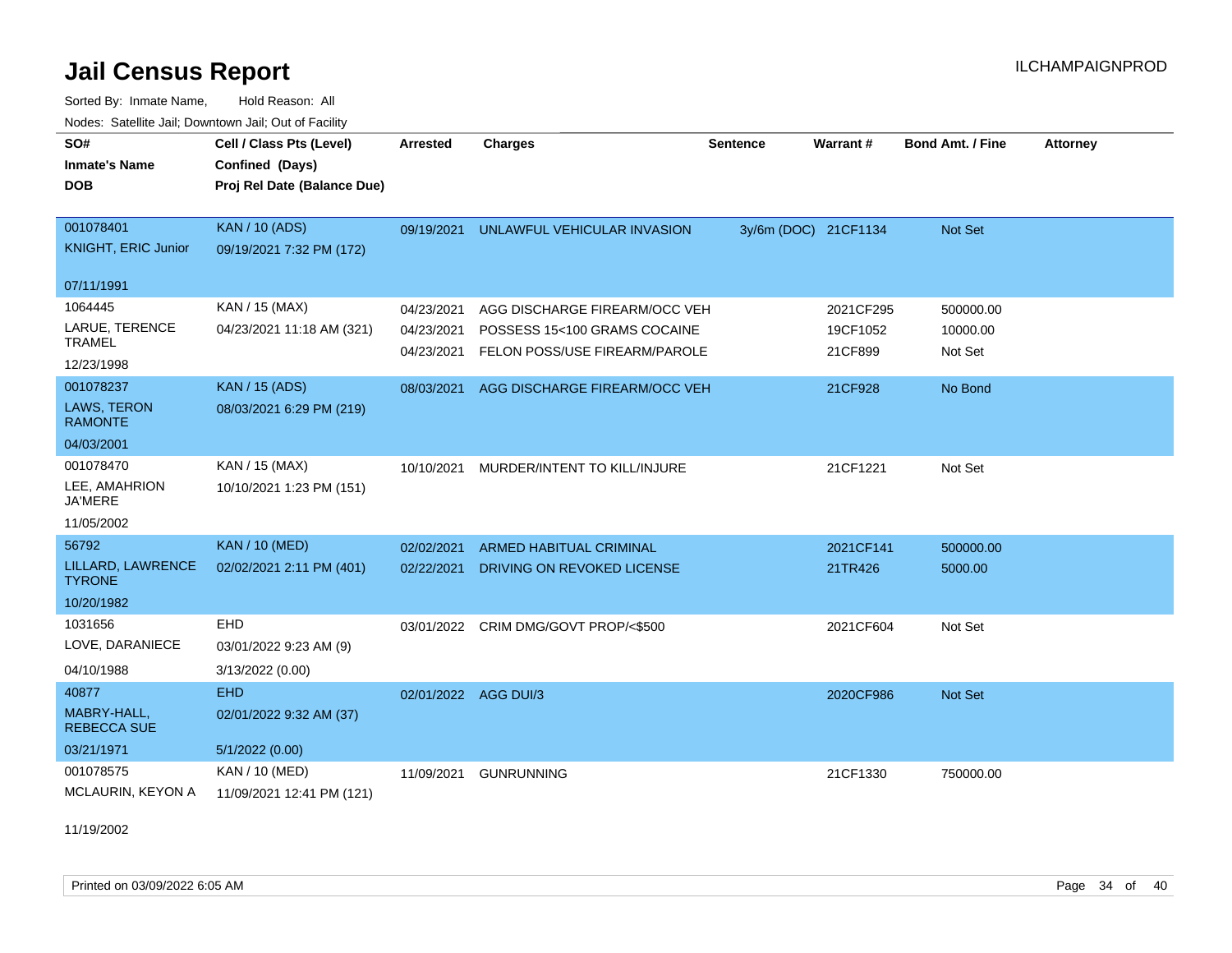| SO#<br><b>Inmate's Name</b><br><b>DOB</b>                  | Cell / Class Pts (Level)<br>Confined (Days)<br>Proj Rel Date (Balance Due) | <b>Arrested</b> | <b>Charges</b>                 | <b>Sentence</b> | <b>Warrant#</b> | <b>Bond Amt. / Fine</b> | <b>Attorney</b> |
|------------------------------------------------------------|----------------------------------------------------------------------------|-----------------|--------------------------------|-----------------|-----------------|-------------------------|-----------------|
| 1011046<br><b>MILES, DARRION</b><br><b>ANTONIO KEVONTA</b> | <b>KAN / 15 (ADS)</b><br>04/11/2021 12:46 AM (333)                         | 04/10/2021      | ATTEMPT (FIRST DEGREE MURDER)  |                 | 21CF392         | <b>Not Set</b>          |                 |
| 03/18/1990                                                 |                                                                            |                 |                                |                 |                 |                         |                 |
| 001077278                                                  | KAN / 15 (MAX)                                                             | 10/06/2020      | MURDER/INTENT TO KILL/INJURE   |                 | 2020CF146       | 2000000.00              |                 |
| MILLER, D'ANDRE<br>09/08/1986                              | 10/06/2020 12:49 PM (520)                                                  | 10/06/2020      | AGG FLEEING POLICE/21 MPH OVER |                 | 2019CF1171      | 50000.00                |                 |
| 001078712                                                  | <b>KAN / 10 (MED)</b>                                                      | 12/23/2021      | AGG DISCH FIREARM/1ST AID PERS |                 | 21CF1581        | <b>Not Set</b>          |                 |
| MONTGOMERY,<br>RASHARD MYKI                                | 12/23/2021 4:27 PM (77)                                                    |                 |                                |                 |                 |                         |                 |
| 11/05/2001                                                 |                                                                            |                 |                                |                 |                 |                         |                 |
| 1026477                                                    | KAN / 15 (ADS)                                                             | 09/21/2021      | AGG DISCHARGE FIREARM/OCC VEH  |                 | 21CF1138        | Not Set                 |                 |
| NEWBILL, DEVONTRE<br>LAMONT                                | 09/21/2021 2:27 AM (170)                                                   | 09/22/2021      | PROBATION VIOLATION            |                 | 20CF577         | Not Set                 |                 |
| 11/22/1993                                                 |                                                                            |                 |                                |                 |                 |                         |                 |
| 1072907                                                    | <b>KAN</b>                                                                 | 07/14/2021      | CRIMINAL DAMAGE <\$500/SCHOOL  |                 | 2021CF840       | 5000.00                 |                 |
| NIKOLAEV, YEVGENIY                                         | 07/14/2021 10:10 PM (239)                                                  | 07/14/2021      | ATTEMPT (FIRST DEGREE MURDER)  |                 | 2021-CF-832     | 2000000.00              |                 |
| 10/06/1983                                                 |                                                                            |                 |                                |                 |                 |                         |                 |
| 001078558                                                  | KAN / 10 (MED)                                                             | 11/03/2021      | UNLAWFUL USE OF A WEAPON       |                 | 21CF1352        | Not Set                 |                 |
| PARRISH, DOMINIC<br>WALTER                                 | 11/03/2021 1:25 PM (127)                                                   |                 |                                |                 |                 |                         |                 |
| 08/23/2001                                                 |                                                                            |                 |                                |                 |                 |                         |                 |
| 001078063                                                  | KAN / 15 (MAX)                                                             | 06/15/2021      | AGG CRIM SEX ASSAULT/WEAPON    |                 | 2021CF678       | 1000000.00              |                 |
|                                                            | PERRY, ROBERT Junior 06/15/2021 4:37 PM (268)                              | 06/15/2021      | <b>ROBBERY</b>                 |                 | 2021CF159       | 25000.00                |                 |
| 12/21/1990                                                 |                                                                            |                 |                                |                 |                 |                         |                 |
| 37559                                                      | <b>EHD</b>                                                                 | 01/12/2022      | DRIVING ON REVOKED LICENSE     |                 | 2021TR2685      | Not Set                 |                 |
| PICKENS, DAVID<br><b>EUGENE</b>                            | 01/12/2022 10:16 AM (57)                                                   |                 |                                |                 |                 |                         |                 |
| 02/01/1973                                                 | 3/12/2022 (0.00)                                                           |                 |                                |                 |                 |                         |                 |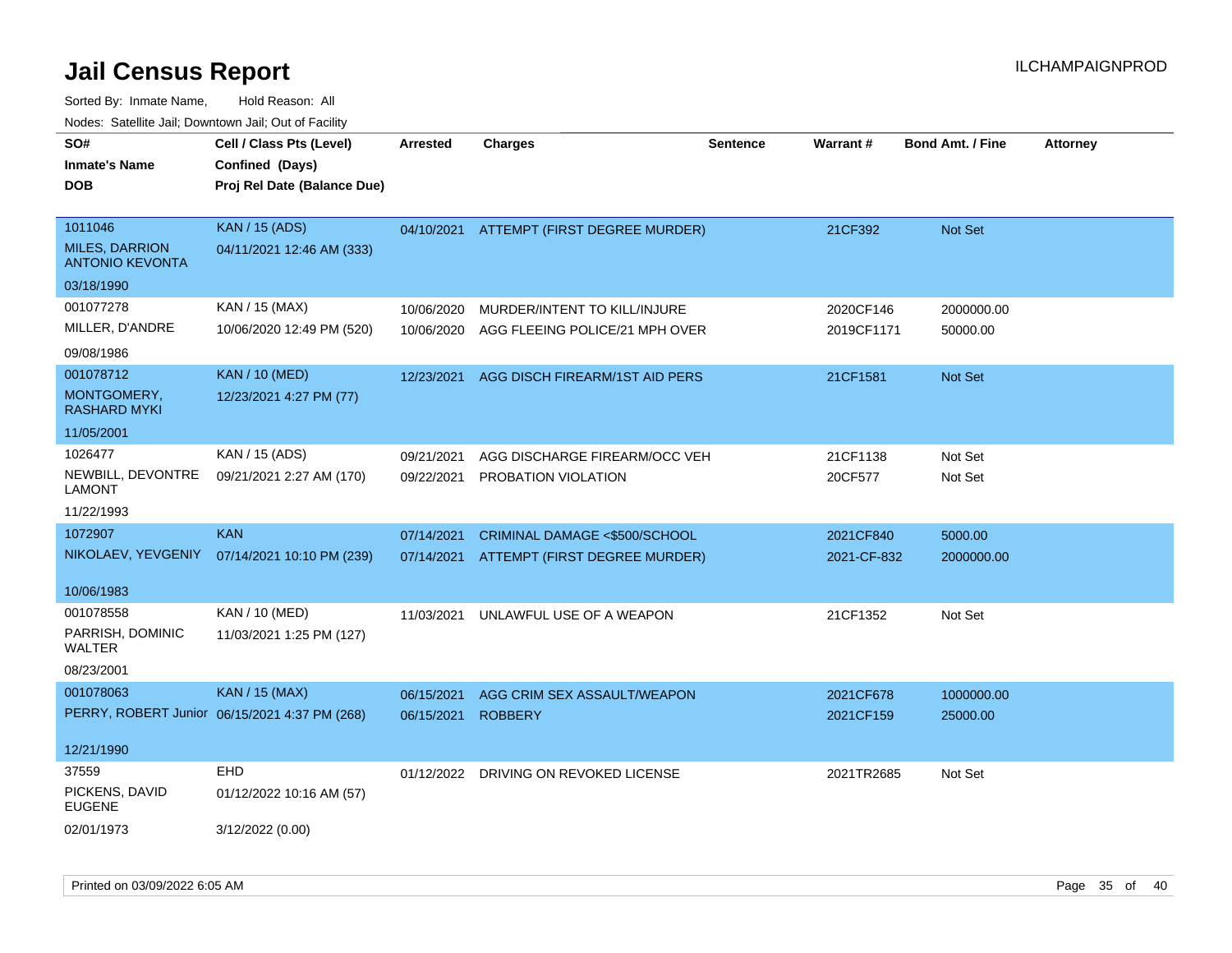Sorted By: Inmate Name, Hold Reason: All

Nodes: Satellite Jail; Downtown Jail; Out of Facility

| SO#                                    | Cell / Class Pts (Level)                    | <b>Arrested</b> | <b>Charges</b>                           | Sentence | Warrant#    | <b>Bond Amt. / Fine</b> | <b>Attorney</b> |
|----------------------------------------|---------------------------------------------|-----------------|------------------------------------------|----------|-------------|-------------------------|-----------------|
| <b>Inmate's Name</b>                   | Confined (Days)                             |                 |                                          |          |             |                         |                 |
| <b>DOB</b>                             | Proj Rel Date (Balance Due)                 |                 |                                          |          |             |                         |                 |
|                                        |                                             |                 |                                          |          |             |                         |                 |
| 001078799                              | <b>KAN / 10 (MED)</b>                       |                 | 01/27/2022 FIREARM/FOID INVALID/NOT ELIG |          | 22CF116     | Not Set                 |                 |
| PURNELL, MARKISE<br><b>MONROE</b>      | 01/27/2022 9:50 AM (42)                     |                 |                                          |          |             |                         |                 |
| 07/13/2002                             |                                             |                 |                                          |          |             |                         |                 |
| 001077614                              | KAN / 15 (MAX)                              | 01/17/2021      | ATTEMPT (FIRST DEGREE MURDER)            |          | 21CF66      | Not Set                 |                 |
| <b>DEVON</b>                           | ROBINSON, DONTRELL 01/17/2021 3:08 PM (417) |                 |                                          |          |             |                         |                 |
| 09/22/2002                             |                                             |                 |                                          |          |             |                         |                 |
| 1061216                                | <b>KAN / 10 (MED)</b>                       | 06/22/2021      | <b>HOME INVASION/FIREARM</b>             |          | 21CF727     | <b>Not Set</b>          |                 |
| <b>RUNGE, ANDRE</b><br><b>MARSEAN</b>  | 06/22/2021 4:42 PM (261)                    |                 |                                          |          |             |                         |                 |
| 12/05/1997                             |                                             |                 |                                          |          |             |                         |                 |
| 650295                                 | PIA / 50 (MAX)                              | 04/22/2020      | CRIMINAL SEXUAL ASSAULT                  |          | 2020-CF407  | 750000.00               |                 |
| SANDAGE, JERALD                        | 04/22/2020 6:30 AM (687)                    | 04/22/2020      | <b>CRIMINAL SEXUAL ASSAULT</b>           |          | 2020-CF408  | 750000.00               |                 |
| <b>EUGENE</b>                          |                                             | 04/22/2020      | <b>CRIMINAL SEXUAL ABUSE</b>             |          | 2020-CF409  | 750000.00               |                 |
| 06/07/1971                             |                                             | 04/22/2020      | <b>CRIMINAL SEXUAL ASSAULT</b>           |          | 2020-CF410  | 750000.00               |                 |
|                                        |                                             | 04/22/2020      | OFFICIAL MISCONDUCT                      |          | 2019-CF1811 | 25000.00                |                 |
| 59178                                  | <b>KAN / 15 (MAX)</b>                       | 12/13/2021      | AGG DISCHARGE FIREARM/OCC VEH            |          | 21CF1274    | 1500000.00              |                 |
| <b>SANDERS, MICHAEL</b><br><b>JEAN</b> | 12/13/2021 4:17 PM (87)                     |                 |                                          |          |             |                         |                 |
| 12/22/1967                             |                                             |                 |                                          |          |             |                         |                 |
| 001078704                              | KAN / 15 (MAX)                              | 12/21/2021      | MURDER/INTENT TO KILL/INJURE             |          | 21CF1575    | Not Set                 |                 |
| SHORTER, JAQUAN<br><b>MAURICE</b>      | 12/23/2021 1:23 AM (77)                     |                 |                                          |          |             |                         |                 |
| 10/08/1998                             |                                             |                 |                                          |          |             |                         |                 |
| 1062194                                | <b>KAN / 15 (MAX)</b>                       | 02/27/2020      | MURDER/OTHER FORCIBLE FELONY             |          | 20CF-247    | 1000000.00              |                 |
| SIMMONS, MICHAEL<br><b>JAMAL</b>       | 02/27/2020 1:11 PM (742)                    | 09/23/2020      | AGG BATTERY/DISCHARGE FIREARM            |          | 20CF1061    | <b>Not Set</b>          |                 |
| 11/03/1997                             |                                             |                 |                                          |          |             |                         |                 |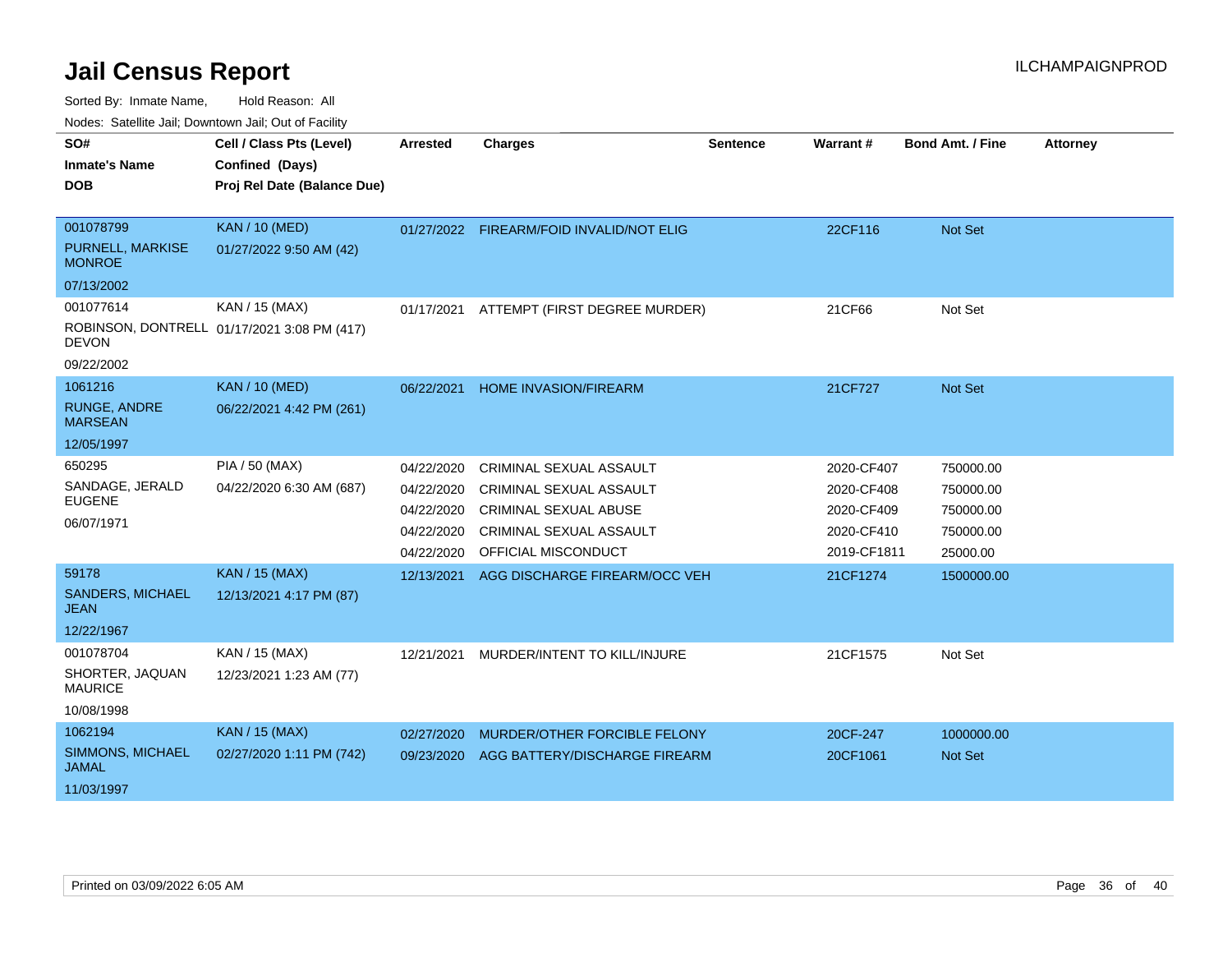Sorted By: Inmate Name, Hold Reason: All Nodes: Satellite Jail; Downtown Jail; Out of Facility

| roaco. Calcinio can, Downlown can, Out or Fability |                                               |            |                                           |                 |            |                         |                 |
|----------------------------------------------------|-----------------------------------------------|------------|-------------------------------------------|-----------------|------------|-------------------------|-----------------|
| SO#                                                | Cell / Class Pts (Level)                      | Arrested   | <b>Charges</b>                            | <b>Sentence</b> | Warrant#   | <b>Bond Amt. / Fine</b> | <b>Attorney</b> |
| <b>Inmate's Name</b>                               | Confined (Days)                               |            |                                           |                 |            |                         |                 |
| <b>DOB</b>                                         | Proj Rel Date (Balance Due)                   |            |                                           |                 |            |                         |                 |
|                                                    |                                               |            |                                           |                 |            |                         |                 |
| 001078115                                          | KAN / 15 (MAX)                                | 07/01/2021 | ARMED VIOLENCE/CATEGORY I                 | 5y (DOC)        | 21CF772    | <b>Not Set</b>          |                 |
| <b>SMITH, JAMES</b><br>NASHAUN, Junior             | 07/01/2021 2:44 PM (252)                      |            |                                           |                 |            |                         |                 |
| 09/18/2000                                         |                                               |            |                                           |                 |            |                         |                 |
| 1038158                                            | KAN / 10 (MED)                                |            | 02/04/2022 CRIMINAL SEX ASSAULT/CONSENT   |                 | 22CF146    | Not Set                 |                 |
| SMITH, RASHAD<br><b>JARECE</b>                     | 02/04/2022 11:42 PM (34)                      |            |                                           |                 |            |                         |                 |
| 09/16/1995                                         |                                               |            |                                           |                 |            |                         |                 |
| 001077868                                          | <b>KAN / 15 (MAX)</b>                         | 04/21/2021 | ARMED ROBBERY/ARMED W/FIREARM             |                 | 21CF445    | <b>Not Set</b>          |                 |
| SPEARMENT,<br><b>KENTRELL</b>                      | 04/21/2021 9:48 PM (323)                      | 08/19/2021 | FLEEING/ATTEMPT ELUDE OFFICER             |                 | 2021TR1053 | 1000.00                 |                 |
| 01/21/2002                                         |                                               |            |                                           |                 |            |                         |                 |
| 11979                                              | <b>EHD</b>                                    |            | 01/11/2022 AGG FLEEING POLICE/21 MPH OVER |                 | 2021CF629  | Not Set                 |                 |
| STARK, JACK LYNN                                   | 01/11/2022 10:13 AM (58)                      |            |                                           |                 |            |                         |                 |
| 12/31/1955                                         | 4/9/2022 (0.00)                               |            |                                           |                 |            |                         |                 |
| 001077854                                          | <b>EHD</b>                                    | 09/15/2021 | DRIVING RVK/SUSP DUI/SSS 4-9              |                 | 2021CF306  | <b>Not Set</b>          |                 |
| STUKINS, DANNY RAY                                 | 09/15/2021 10:17 AM (176)                     |            |                                           |                 |            |                         |                 |
| 07/05/1985                                         | 3/13/2022 (0.00)                              |            |                                           |                 |            |                         |                 |
| 1043842                                            | EHD                                           |            | 03/02/2022 AGG DUI/NO VALID DL            |                 | 2021CF285  | Not Set                 |                 |
| STURKEY, ROBERT<br>LASHAWN                         | 03/02/2022 10:56 AM (8)                       |            |                                           |                 |            |                         |                 |
| 11/21/1995                                         | 3/9/2022 (0.00)                               |            |                                           |                 |            |                         |                 |
| 65920                                              | <b>KAN / 15 (MAX)</b>                         | 12/21/2021 | ARMED ROBBERY/ARMED W/FIREARM             |                 | 21CF1543   | 100000.00               |                 |
| TAPSCOTT,<br><b>CORNELIUS</b>                      | 12/21/2021 10:57 PM (79)                      |            |                                           |                 |            |                         |                 |
| 07/14/1985                                         |                                               |            |                                           |                 |            |                         |                 |
| 1046632                                            | KAN / 15 (MAX)                                | 09/14/2021 | ARMED VIOLENCE/CATEGORY II                |                 | 21CF912    | 750000.00               |                 |
|                                                    | TATE, JAVON MARQUIS 09/14/2021 12:10 PM (177) |            |                                           |                 |            |                         |                 |

08/10/1996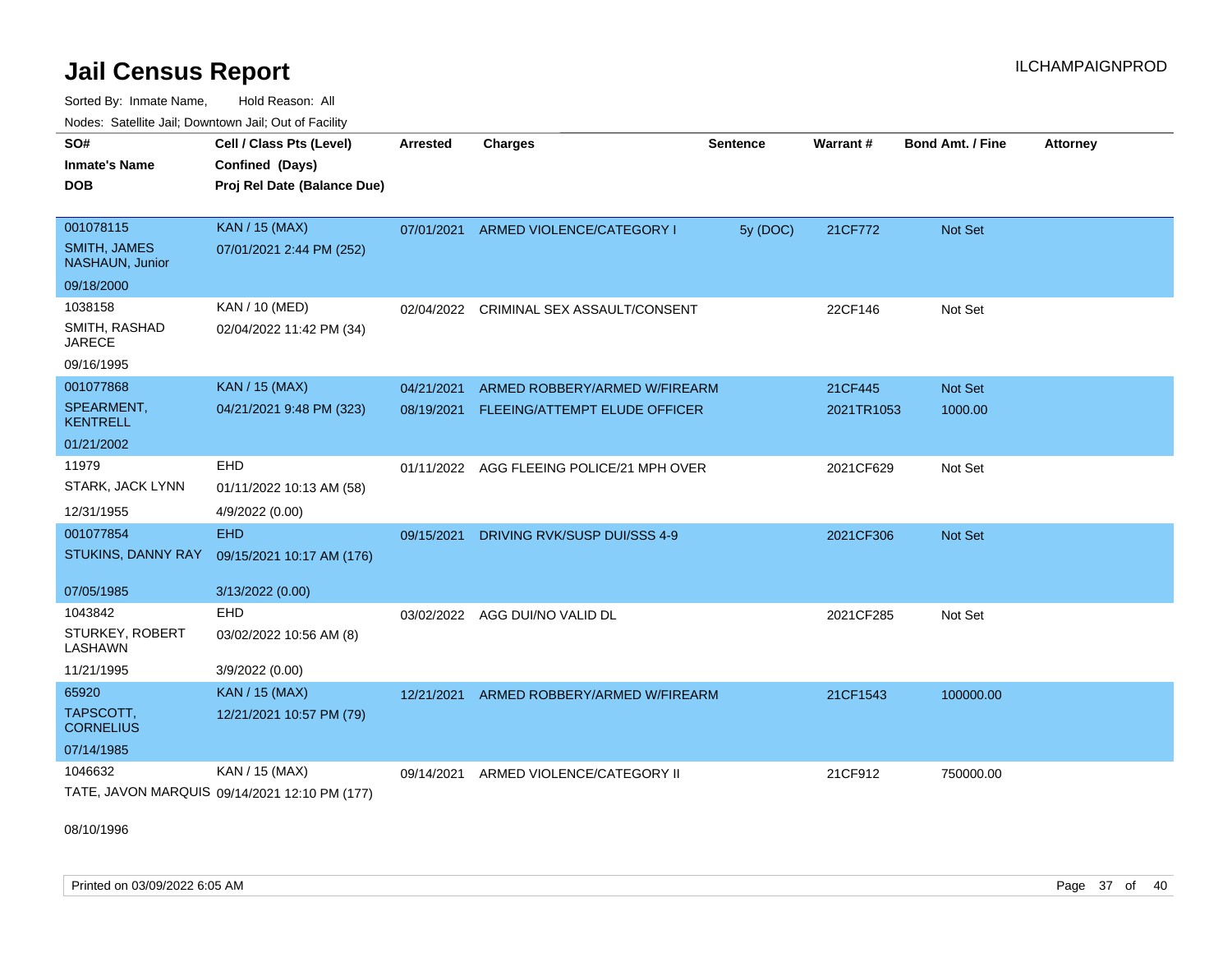| <u>Houce.</u> Catoling bail, Downtown bail, Out of Fability |                             |                 |                                          |                 |               |                         |                 |
|-------------------------------------------------------------|-----------------------------|-----------------|------------------------------------------|-----------------|---------------|-------------------------|-----------------|
| SO#                                                         | Cell / Class Pts (Level)    | <b>Arrested</b> | <b>Charges</b>                           | <b>Sentence</b> | Warrant#      | <b>Bond Amt. / Fine</b> | <b>Attorney</b> |
| <b>Inmate's Name</b>                                        | Confined (Days)             |                 |                                          |                 |               |                         |                 |
| DOB                                                         | Proj Rel Date (Balance Due) |                 |                                          |                 |               |                         |                 |
|                                                             |                             |                 |                                          |                 |               |                         |                 |
| 1033031                                                     | <b>KAN / 15 (MAX)</b>       |                 | 08/19/2020 *AGG BATTERY W/FIREARM/PERSON |                 | 2020-CF923    | 500000.00               |                 |
| <b>TOMS, ANDREW</b><br><b>CHUCKY</b>                        | 08/19/2020 5:59 PM (568)    |                 |                                          |                 |               |                         |                 |
| 09/28/1978                                                  |                             |                 |                                          |                 |               |                         |                 |
| 1004142                                                     | KAN / 15 (MAX)              | 10/27/2021      | POSSESSION OF METH/15<100GRAMS           |                 | 2021CF1298    | 1500000.00              |                 |
| TOY, KAYON LARENZ                                           | 10/22/2021 1:01 PM (139)    |                 |                                          |                 |               |                         |                 |
|                                                             |                             |                 |                                          |                 |               |                         |                 |
| 09/12/1991                                                  |                             |                 |                                          |                 |               |                         |                 |
| 001078386                                                   | <b>KAN / 10 (MED)</b>       | 09/14/2021      | POSSESSION OF STOLEN FIREARM             |                 | 2021CF1099    | 250000.00               |                 |
| <b>TURNER, AMARIO</b>                                       | 09/14/2021 11:42 PM (177)   |                 |                                          |                 |               |                         |                 |
| 09/23/2002                                                  |                             |                 |                                          |                 |               |                         |                 |
| 1011886                                                     | <b>EHD</b>                  |                 | 01/12/2022 AGG FLEEING/2+ CON DEVICES    |                 | 2021CF378     | Not Set                 |                 |
| TURNER, SHAWNTAY<br><b>EUGENE</b>                           | 01/12/2022 9:25 AM (57)     |                 |                                          |                 |               |                         |                 |
| 01/09/1992                                                  | 3/11/2022 (0.00)            |                 |                                          |                 |               |                         |                 |
| 961786                                                      | <b>KAN / 15 (ADS)</b>       | 01/24/2022      | ARMED HABITUAL CRIMINAL                  |                 | 22CF104       | <b>Not Set</b>          |                 |
| <b>WARREN, DESIE</b><br><b>ARNEZ</b>                        | 01/24/2022 7:23 AM (45)     |                 |                                          |                 |               |                         |                 |
| 04/28/1988                                                  |                             |                 |                                          |                 |               |                         |                 |
| 1062558                                                     | <b>KAN / 10 (MED)</b>       | 10/02/2021      | FELON POSS/USE WEAPON/FIREARM            |                 | 21CF1185      | Not Set                 |                 |
| WELLS, JIAMANTE<br><b>AMORE</b>                             | 10/02/2021 8:29 PM (159)    |                 |                                          |                 |               |                         |                 |
| 09/02/1995                                                  |                             |                 |                                          |                 |               |                         |                 |
| 1002033                                                     | <b>KAN / 15 (MAX)</b>       | 09/08/2021      | DRIVING ON SUSPENDED LICENSE             |                 | 2019-TR-11944 | 5000.00                 |                 |
| <b>WEST, ANTONIO</b>                                        | 09/08/2021 11:01 PM (183)   | 09/08/2021      | ARMED ROBBERY/ARMED W/FIREARM            |                 | 2020-CF-1406  | 500000.00               |                 |
| <b>DEONTA</b>                                               |                             | 09/08/2021      | AGG UNLAWFUL USE OF WEAPON/VEH           |                 | 2021-CF-AWOW  | <b>Not Set</b>          |                 |
| 04/15/1992                                                  |                             | 09/08/2021      | OBSTRCT JUSTICE/LEAVE STATE              |                 | 2021-CF-AWOW  | <b>Not Set</b>          |                 |
|                                                             |                             | 09/08/2021      | ARMED VIOLENCE/CATEGORY I                |                 | 2021-CF-AWOW  | <b>Not Set</b>          |                 |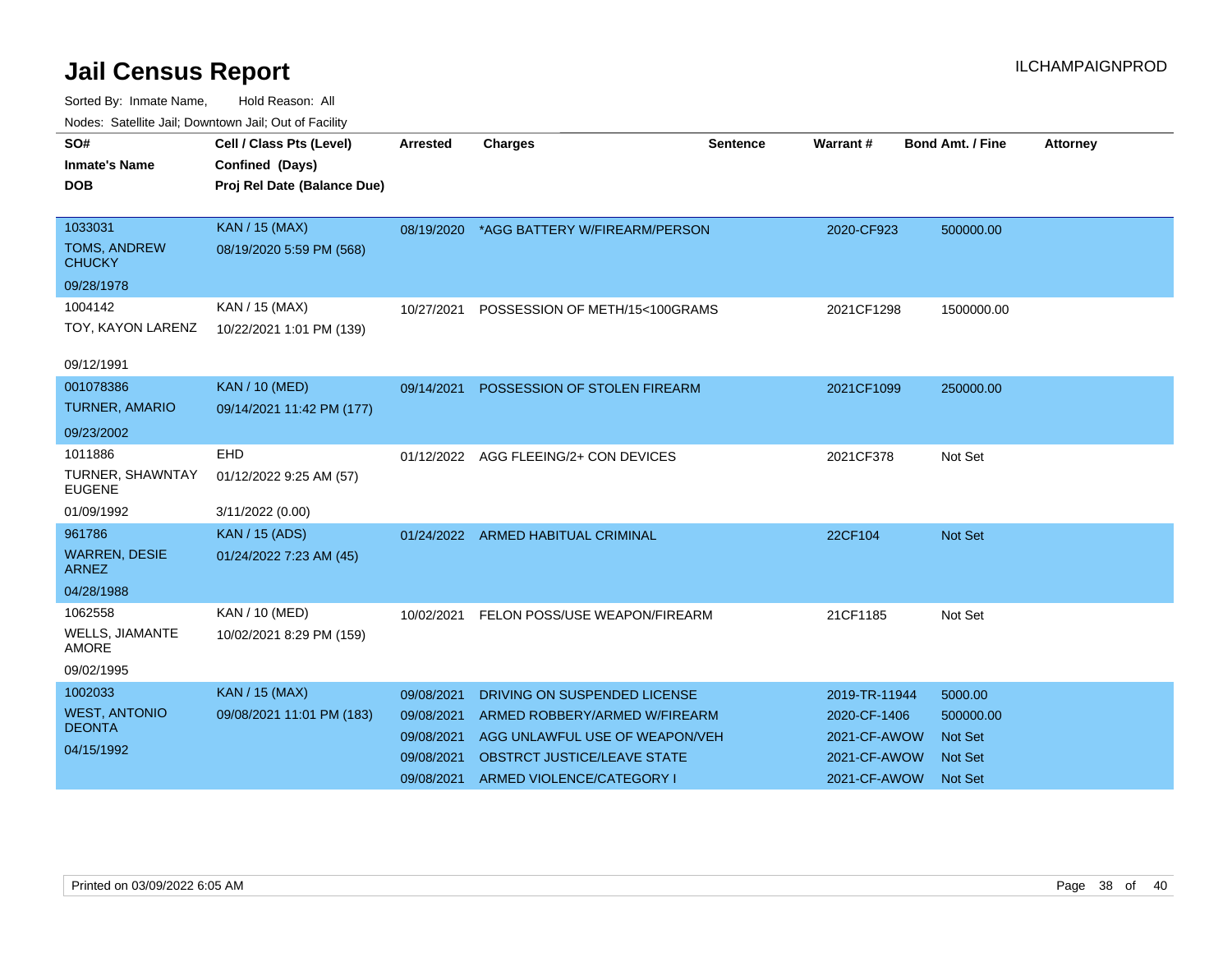| SO#<br><b>Inmate's Name</b><br><b>DOB</b>                           | Cell / Class Pts (Level)<br>Confined (Days)<br>Proj Rel Date (Balance Due) | <b>Arrested</b>                        | <b>Charges</b>                                                                           | <b>Sentence</b> | Warrant#                           | <b>Bond Amt. / Fine</b>          | <b>Attorney</b> |
|---------------------------------------------------------------------|----------------------------------------------------------------------------|----------------------------------------|------------------------------------------------------------------------------------------|-----------------|------------------------------------|----------------------------------|-----------------|
| 1022068<br><b>WILKINS, MICHAEL</b><br>CARL                          | <b>KAN / 15 (ADS)</b><br>10/10/2021 5:07 AM (151)                          |                                        | 10/10/2021 FELON POSS/USE WEAPON/FIREARM                                                 |                 | 21CF1212                           | <b>Not Set</b>                   |                 |
| 07/10/1992<br>001078709<br>WILLIAMS, DAVID LEE<br>12/18/1989        | KAN / 15 (MAX)<br>12/22/2021 11:00 AM (78)                                 | 12/22/2021                             | ARMED VIOLENCE/CATEGORY I                                                                |                 | 21CF1586                           | Not Set                          |                 |
| 539662<br><b>WILLIAMS, JAVONTAE</b><br><b>DEMAR</b><br>07/28/1991   | <b>KAN / 10 (MED)</b><br>08/14/2021 1:28 AM (208)                          | 08/14/2021<br>08/14/2021<br>08/14/2021 | <b>AGGRAVATED BATTERY</b><br>AGGRAVATED DOMESTIC BATTERY<br>DOM BTRY/CONTACT/1-2 PRECONV |                 | 21CF979<br>2020CF1098<br>2021CF770 | No Bond<br>25000.00<br>250000.00 |                 |
| 1049234<br>WILLIAMS, KHAMRON<br><b>MARCELL</b><br>08/15/1995        | KAN / 10 (MED)<br>01/22/2022 9:30 AM (47)                                  | 08/14/2021<br>01/22/2022               | <b>CITY OV ARREST</b><br>AGGRAVATED DOMESTIC BATTERY                                     |                 | 2017OV893<br>22CF94                | 1000.00<br>Not Set               |                 |
| 1037579<br><b>WILLIAMS, STEVEN</b><br>PATRICK, Second<br>11/25/1994 | <b>KAN / 10 (MED)</b><br>08/17/2021 8:16 PM (205)                          | 08/17/2021                             | FELON POSS/USE WEAPON/FIREARM                                                            |                 | 2019CF73                           | No Bond                          |                 |
| 545746<br>WOODS, MICHAEL<br><b>LACKENDRICK</b><br>10/06/1996        | KAN / 15 (ADS)<br>08/07/2021 8:40 AM (215)                                 | 08/07/2021<br>08/07/2021<br>08/07/2021 | FELON POSS/USE WEAPON/FIREARM<br><b>BURGLARY</b><br>WARRANT OUT OF COUNTY                |                 | 21CF949<br>2020CF597<br>2020TR9119 | Not Set<br>50000.00<br>5000.00   |                 |
| 001078539<br><b>WRIGHT, AMARION</b><br><b>MALIK</b><br>10/31/2002   | <b>KAN / 15 (MAX)</b><br>10/27/2021 7:31 AM (134)                          | 10/27/2021                             | AGG DISCHARGE FIREARM                                                                    |                 | 21CF1296                           | 750000.00                        |                 |
| <b>Total Out of Facility: 84</b>                                    |                                                                            | Males: 81                              | Females: 3<br>Unknown: 0                                                                 |                 |                                    |                                  |                 |